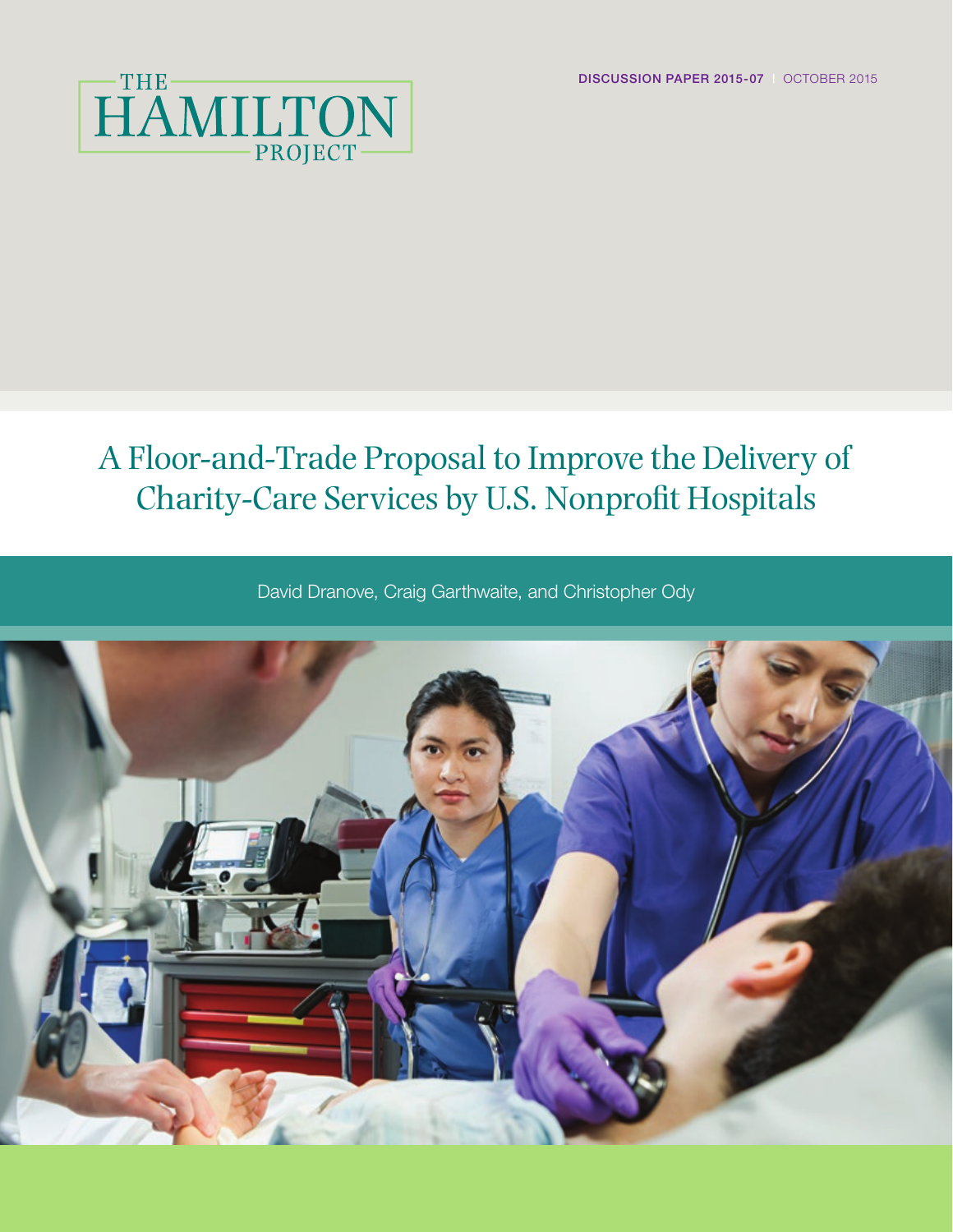#### MISSION STATEMENT

The Hamilton Project seeks to advance America's promise of opportunity, prosperity, and growth.

We believe that today's increasingly competitive global economy demands public policy ideas commensurate with the challenges of the 21st Century. The Project's economic strategy reflects a judgment that long-term prosperity is best achieved by fostering economic growth and broad participation in that growth, by enhancing individual economic security, and by embracing a role for effective government in making needed public investments.

Our strategy calls for combining public investment, a secure social safety net, and fiscal discipline. In that framework, the Project puts forward innovative proposals from leading economic thinkers — based on credible evidence and experience, not ideology or doctrine — to introduce new and effective policy options into the national debate.

The Project is named after Alexander Hamilton, the nation's first Treasury Secretary, who laid the foundation for the modern American economy. Hamilton stood for sound fiscal policy, believed that broad-based opportunity for advancement would drive American economic growth, and recognized that "prudent aids and encouragements on the part of government" are necessary to enhance and guide market forces. The guiding principles of the Project remain consistent with these views.

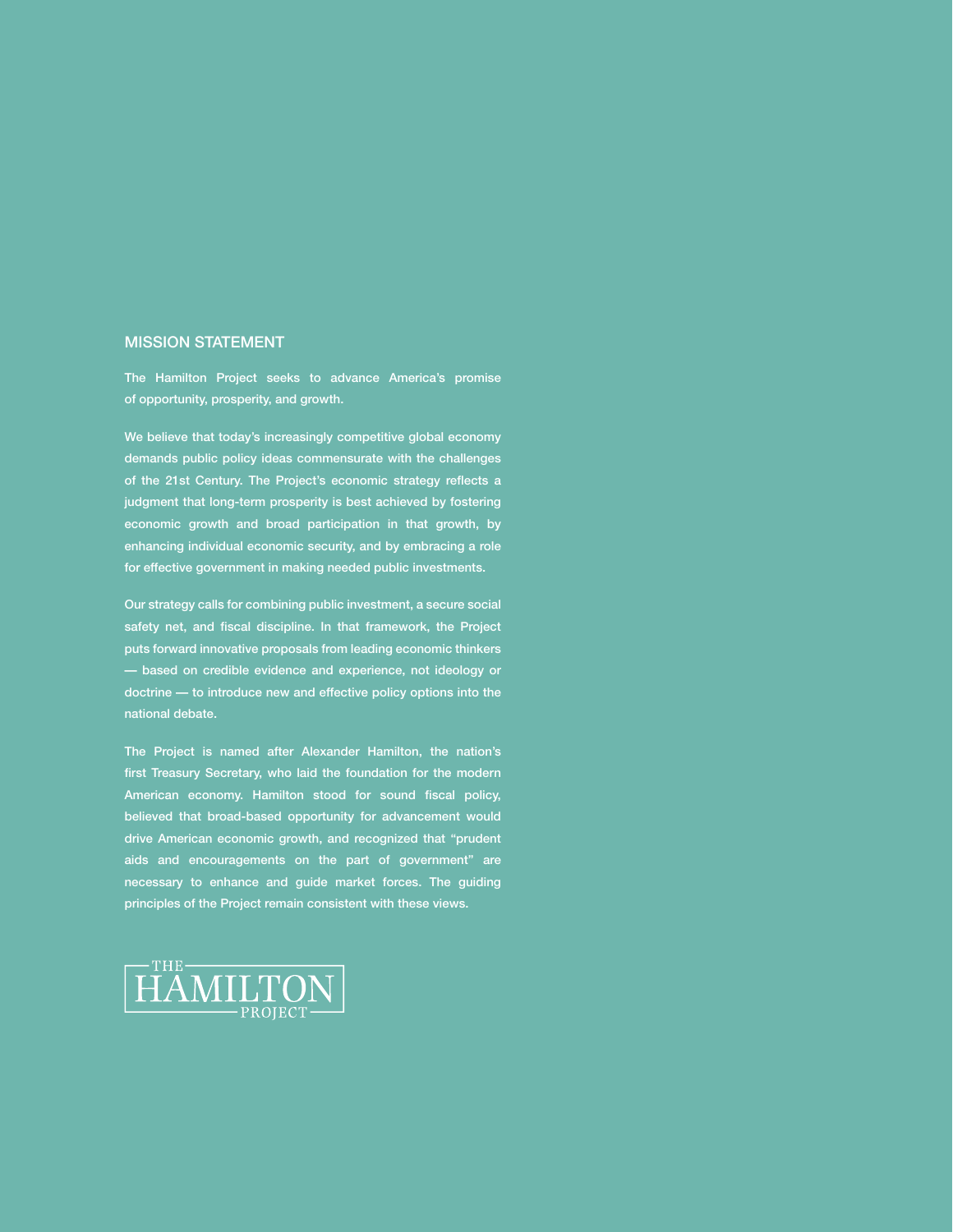

# A Floor-and-Trade Proposal to Improve the Delivery of Charity-Care Services by U.S. Nonprofit Hospitals

David Dranove Craig Garthwaite Christopher Ody *Northwestern University*

### OCTOBER 2015

NOTE: This discussion paper is a proposal from the authors. As emphasized in The Hamilton Project's original strategy paper, the Project was designed in part to provide a forum for leading thinkers across the nation to put forward innovative and potentially important economic policy ideas that share the Project's broad goals of promoting economic growth, broad-based participation in growth, and economic security. The authors are invited to express their own ideas in discussion papers, whether or not the Project's staff or advisory council agrees with the specific proposals. This discussion paper is offered in that spirit.

## **BROOKINGS**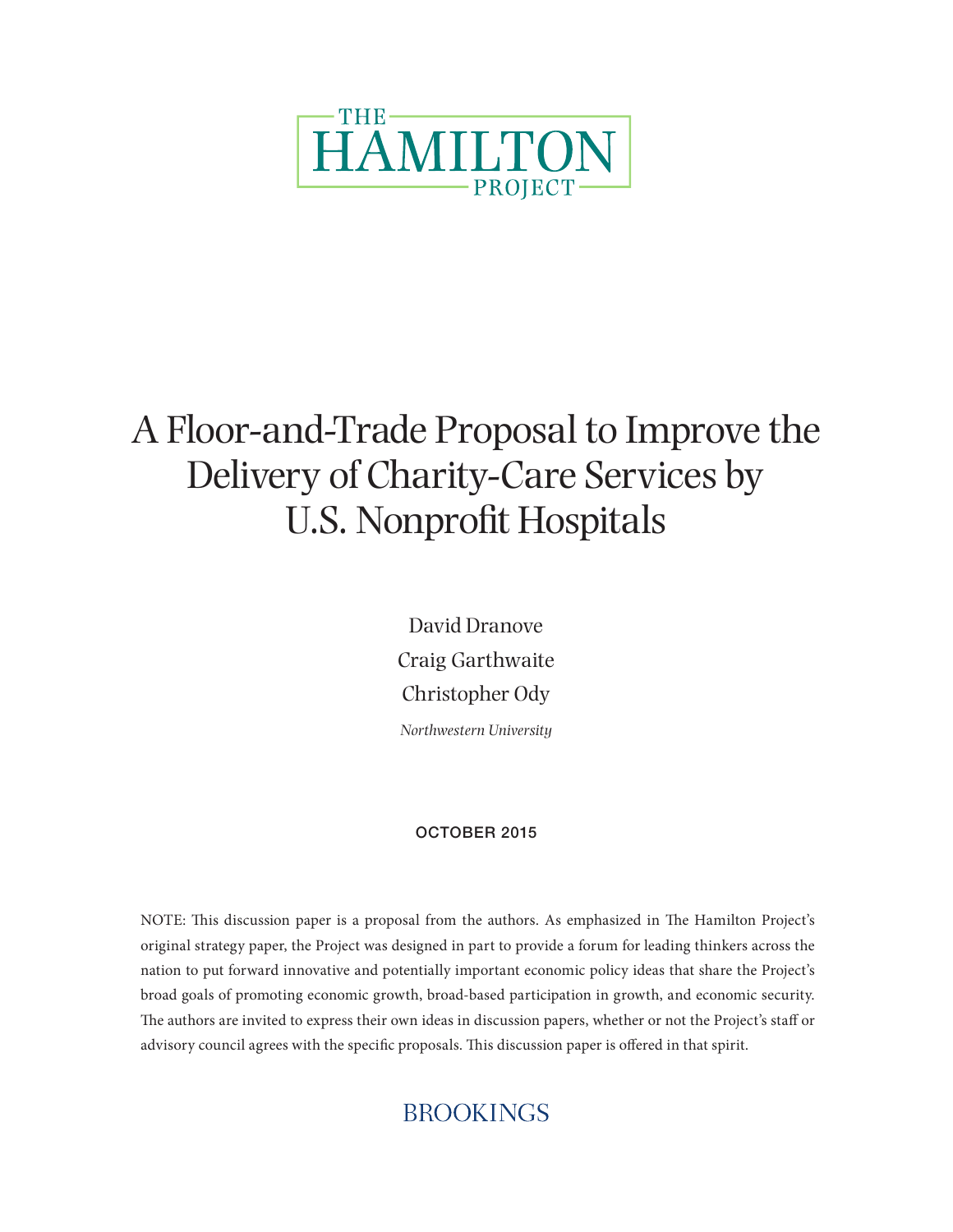## Abstract

Many uninsured Americans rely on charity care provided by nonprofit hospitals, which receive substantial tax benefits in exchange for providing community benefits. In this discussion paper we show that the hospitals that receive the largest tax benefits tend to be located in wealthier communities, whereas the demand for uncompensated care is highest in poorer communities. To ameliorate this geographic mismatch between the supply of charity care and the demand for charity care, we propose a floor-and-trade system whereby nonprofit hospitals would be required to meet charity-care standards, either by providing care to local patients or by purchasing credits from other hospitals. We explain how state governments can best implement our proposal while tailoring the plan to their specific needs.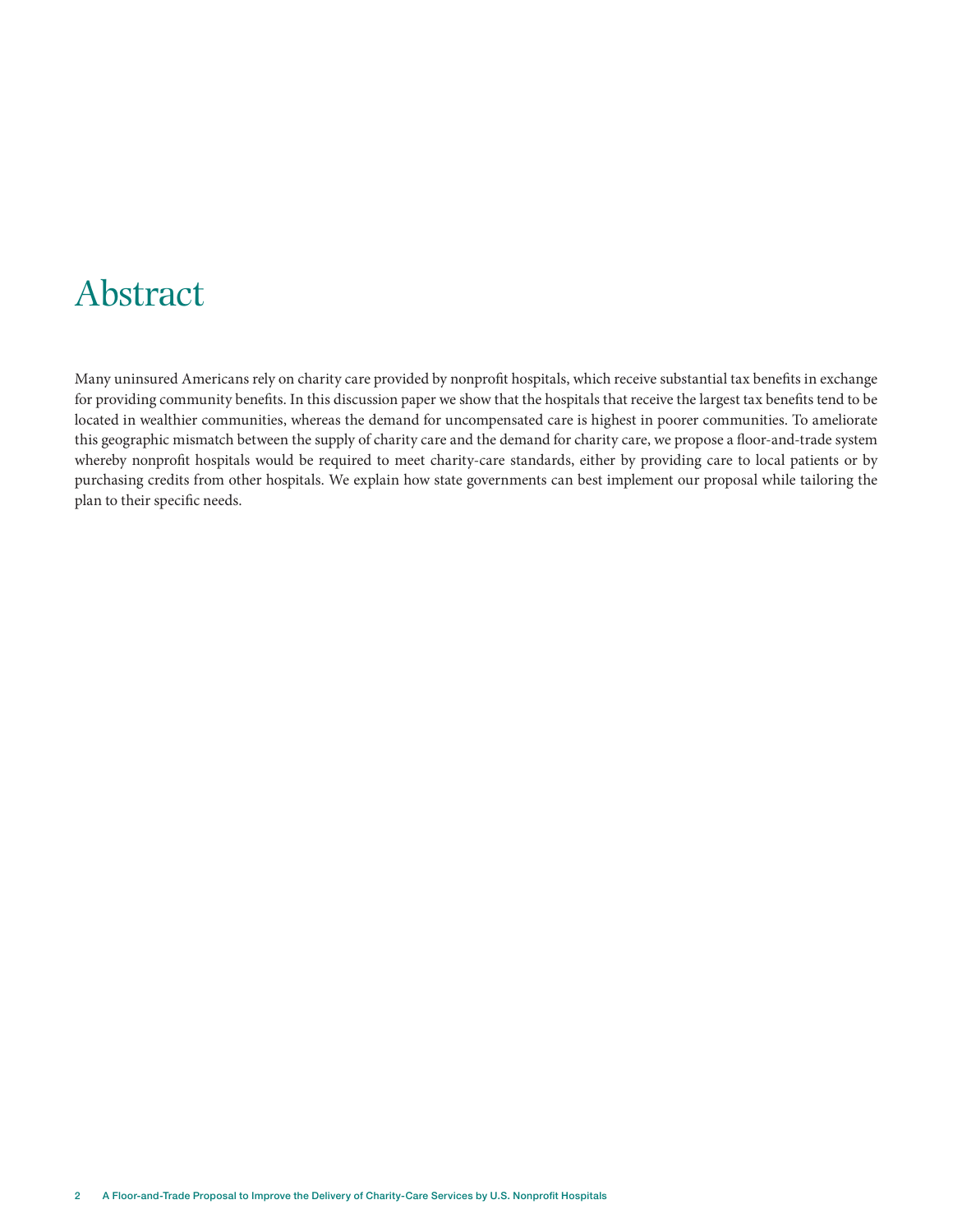# Table of Contents

| <b>ABSTRACT</b>                     |                                                                          | $\overline{2}$ |
|-------------------------------------|--------------------------------------------------------------------------|----------------|
|                                     | <b>CHAPTER 1. INTRODUCTION</b>                                           | 5              |
|                                     | <b>CHAPTER 2. BACKGROUND AND CHALLENGES</b>                              | $\mathbf{7}$   |
|                                     | CHAPTER 3. THE PROPOSAL: THE BASIC STRUCTURE OF A FLOOR-AND-TRADE SYSTEM | 13             |
|                                     | CHAPTER 4. ESTIMATING REGULATORY STANDARDS FOR A FLOOR-AND-TRADE SYSTEM  | 18             |
|                                     | CHAPTER 5. QUESTIONS AND ANSWERS ABOUT THE FLOOR-AND-TRADE PROPOSAL      | 22             |
|                                     | <b>CHAPTER 6. CONCLUSION</b>                                             | 25             |
| <b>AUTHORS AND ACKNOWLEDGEMENTS</b> |                                                                          |                |
| <b>ENDNOTES</b>                     |                                                                          | 28             |
| <b>REFERENCES</b>                   |                                                                          |                |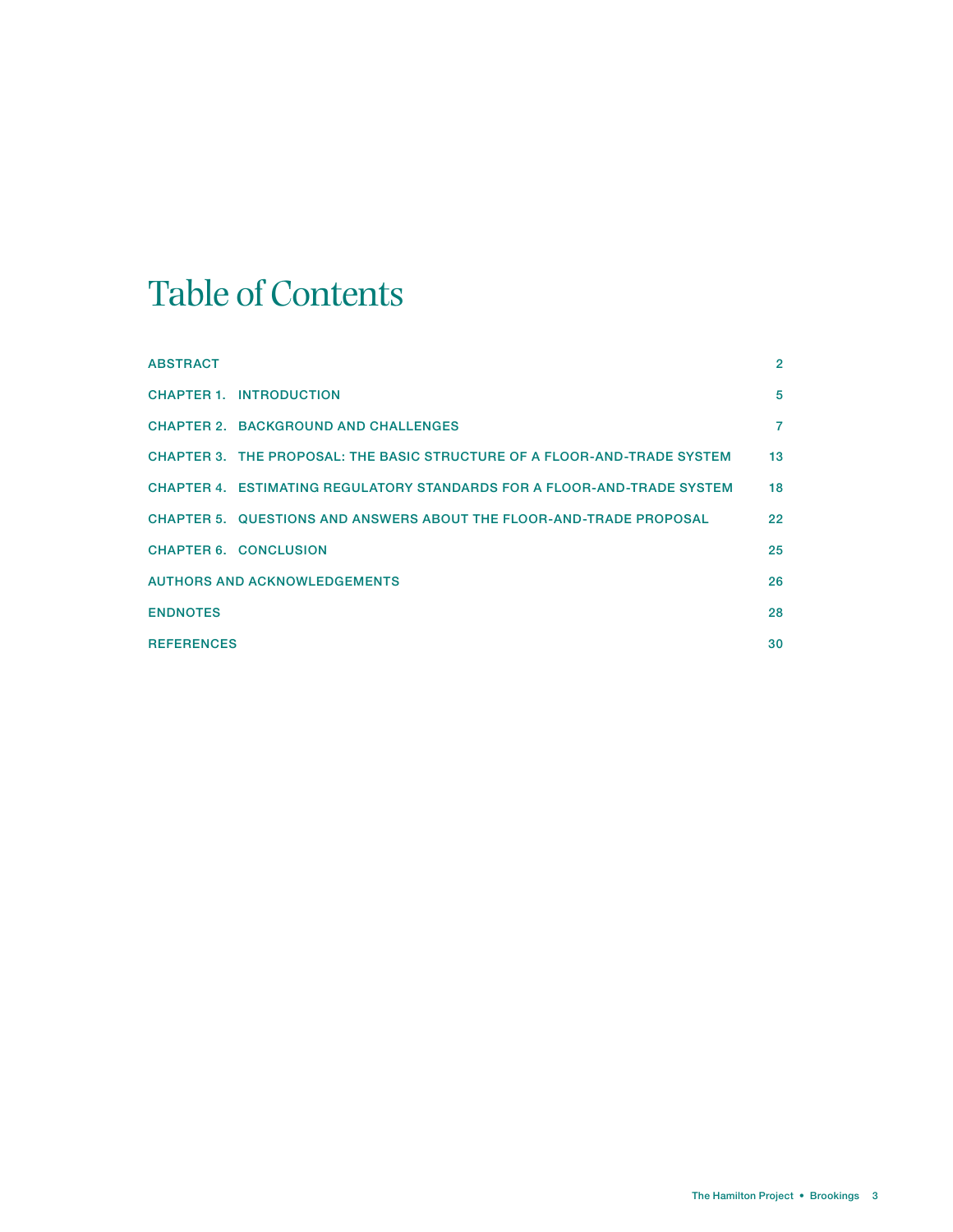4 A Floor-and-Trade Proposal to Improve the Delivery of Charity-Care Services by U.S. Nonprofit Hospitals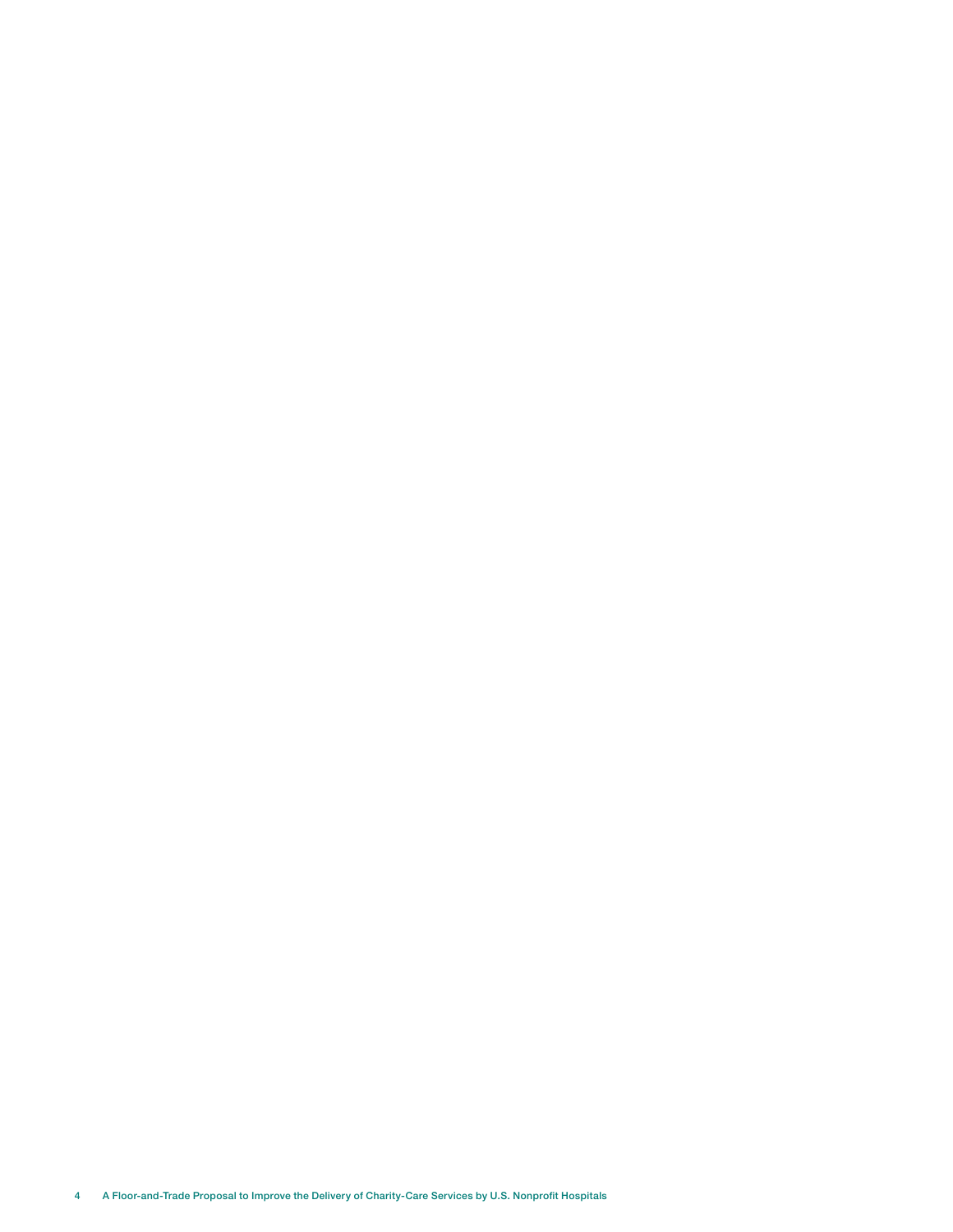Among industrialized nations the United States is<br>unique in the large number of individuals who<br>lack health insurance coverage. Even after the full<br>implementation of the Patient Protection and Affordable Care unique in the large number of individuals who lack health insurance coverage. Even after the full implementation of the Patient Protection and Affordable Care Act (ACA), the Congressional Budget Office (CBO) estimates that approximately 30 million Americans will be uninsured (CBO 2015). These individuals will not go without access to expensive medical treatments, because a large fraction of the nation's private, largely nonprofit hospitals provide a social safety net of health care for the indigent. In exchange for providing this care and a variety of other community benefits, these nonprofit hospitals are exempt from nearly all taxes.<sup>1</sup> This exemption cost federal, state, and local governments an estimated \$25 billion in 2011 in terms of forgone taxes, subsidies for charitable contributions, and the value of tax-exempt bond financing (Rosenbaum et al. 2015). Despite the size of this tax expenditure, there is very little direction or monitoring of how nonprofit hospitals meet their implicit obligations under this system. Partly as a result, there are some glaring holes in the informal health safety net that expose many low-income individuals to potentially crushing medical debt.<sup>2</sup>

The holes in the safety net arise in part from a geographic mismatch between the supply and demand for these free medical services. Under the current system, hospitals cannot easily assist in the provision of care outside of facilities that they own. If the demand for charity-care services was uniformly distributed geographically, then this constraint would not be an issue. However, the unequal distribution of income across communities in the United States means that hospitals face differential demand for charity services, with hospitals in the poorest communities facing the largest demand from the poorest patients. At the same time, hospitals in the wealthiest communities have more financial resources and greater implicit community service obligations due to their higher forgone taxes. As a result, hospitals in poorer communities set lower income thresholds for charity-care eligibility, so that patients who would qualify for charity care at a hospital in a wealthier community are ineligible for charity care at the hospital in the poorer community, and must instead face potentially substantial medical bills.

The recent implementation of the ACA will likely exacerbate this geographic mismatch, particularly in those states that have not implemented the Medicaid expansion. ACA subsidies are not available to those below the federal poverty level (FPL), meaning that in states that did not expand Medicaid, the poorest of the uninsured will be the least likely to benefit. Furthermore, these individuals are uniformly exempt from the ACA's insurance mandate. By contrast, individuals just above the FPL receive generous subsidies under the ACA, face penalties for not purchasing insurance under the individual mandate, and are therefore much more likely to purchase insurance. As a result of these factors, hospitals serving the poorest areas in nonexpansion states are likely to see little decline in their demand for charity care, while hospitals in less poor areas will see potentially large declines in their demand for charity care.

Even if previously uninsured individuals now obtain coverage through an exchange, it is likely that many will select plans with large deductibles and high coinsurance rates that exceed their available resources. So despite having insurance, many individuals who require extensive medical treatment may be unable to pay their share of costs. For example, a recent Kaiser Family Foundation poll found that 15 percent of enrollees in nongroup high-deductible plans would be unable to pay a \$1,500 medical bill (The Henry J. Kaiser Family Foundation 2015). While these unpaid cost-sharing payments are not traditionally considered charity care, they will likely make up a growing fraction of the hospital uncompensated care and a meaningful cost to the newly insured.

These factors suggest that there could be great societal gains from creating a more formal system regulating how hospitals meet their community-benefit obligations with respect to charity care. Given that the ACA will lead to an overall decline in the demand for uncompensated care services—care that is one component of the community benefit a hospital provides even as the tax expenditure associated with the nonprofit tax exemption remains relatively unchanged, now is a particularly appropriate time to reconsider the system governing the tax-exempt status of nonprofit hospitals. Indeed, many state governments are already considering policies aimed at directing the activities of nonprofits. For example, Illinois recently (2012) passed legislation that requires hospitals to provide community benefits in excess of the value of their tax exemption, and attempted to strip the tax-exempt status of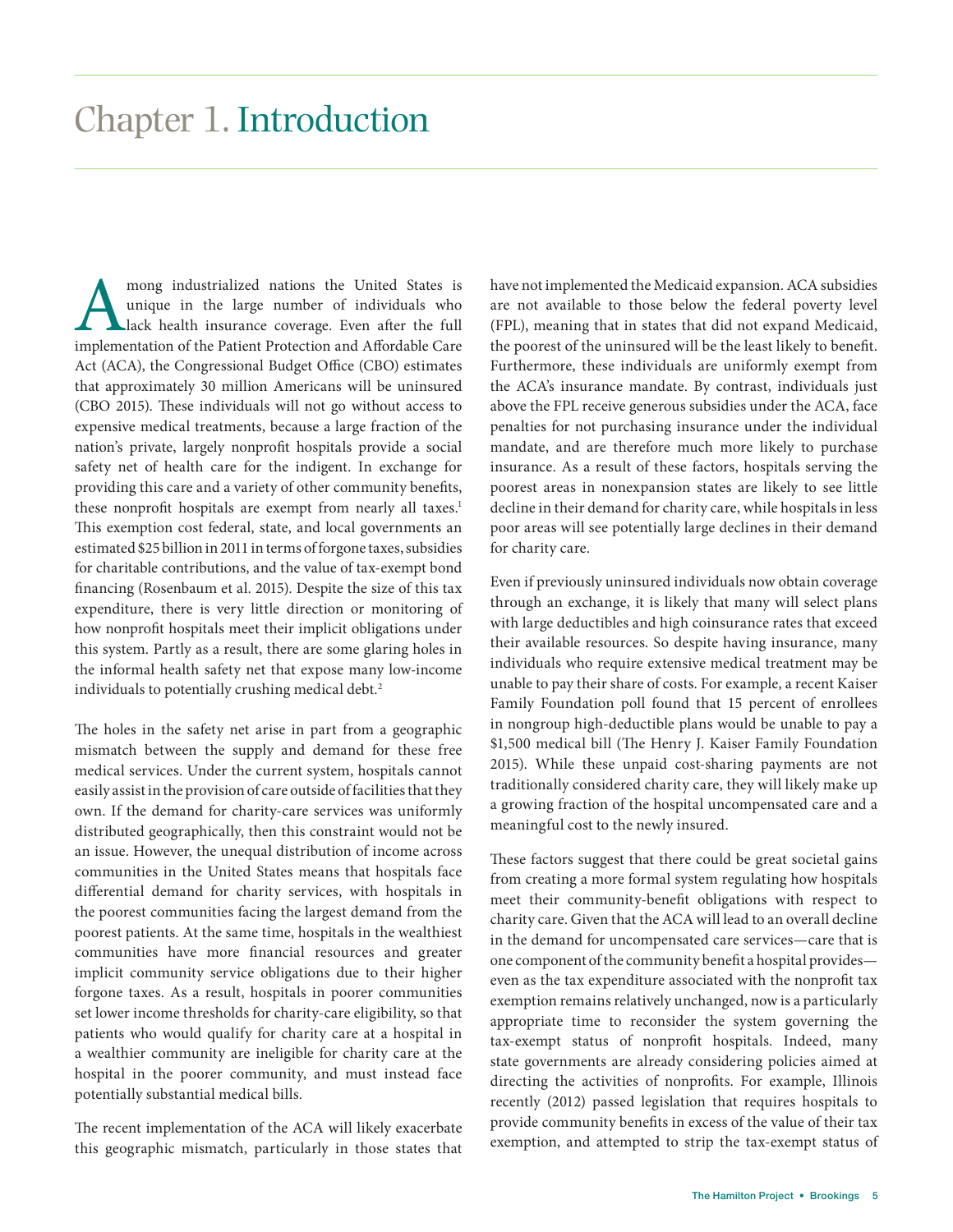several hospitals in the state. Other states have passed, or are considering passing, legislation requiring hospitals to devote a certain percentage of expenses to charity care. However, we note that because of the geographic mismatch in the supply of and demand for charity care that setting a blunt floor for—or minimum level of—charity-care services could exacerbate the existing inefficiencies in the system. Any uniform mandate requiring that hospitals devote a certain percent of expenses to charity care will disproportionately benefit patients in higherincome areas. Relatedly, any uniform mandate requiring that hospitals devote enough resources to charity care to fully meet local demand for charity care will place an undue financial strain on hospitals in the poorest of areas. It is perhaps for this reason that attempts at mandating crude floors for the provision of charity care have been considered and defeated in the past at the state and federal levels.

In this paper we propose to repair the health-care safety net by setting a minimum level, or floor, of charity-care services that each nonprofit hospital must meet and a series of tradable charity-care credits created by offering services to low-income patients without expectation of compensation. The addition of a system of tradable credits to a floor overcomes the inefficiencies that existed in previous floor-only proposals that have been considered and defeated in the past. Our baseline proposal, a floor-and-trade exchange system for charity-care credits, has three salient features:

- 1. States set a floor for the percentage of a hospital's expenses that is dedicated to charity-care expenses, i.e., the floor.
- 2. States set the income threshold, which is a family income limit above which uncompensated care cannot be counted toward a hospital's required charity-care provision.

3. Any given hospital may subsidize the charity care provided by another hospital that is compliant with the income threshold, and in so doing receive credit toward its floor that is valued at the cost of providing that care at the treating hospital.

At the most basic level, the economic foundations of this proposal are most similar to those that support the successful regulation of sulfur dioxide emissions as part of the Clean Air Act Amendments of 1990. These amendments created a market where firms could trade credits representing the right to emit sulfur dioxide into the atmosphere. Because firms are allowed to trade these credits, those firms with the lowest cost of limiting pollution from their power plants will undertake those efforts. In contrast to a blunt quantity regulation on the pollution that can be emitted by each factory, this moreflexible system of transferring credits can achieve the same reduction in pollution at a lower overall cost.

Similarly, our system would allow for any chosen level of charity care with a higher overall benefit for society by ensuring that the care is provided to individuals with the lowest incomes. Although there are a variety of ways that this proposal could be structured to meet different distributional and efficiency goals, at the simplest level the proposal improves social welfare by redirecting the provision of charity care toward those individuals who can least afford to purchase medical care and are instead incurring large debts to obtain it.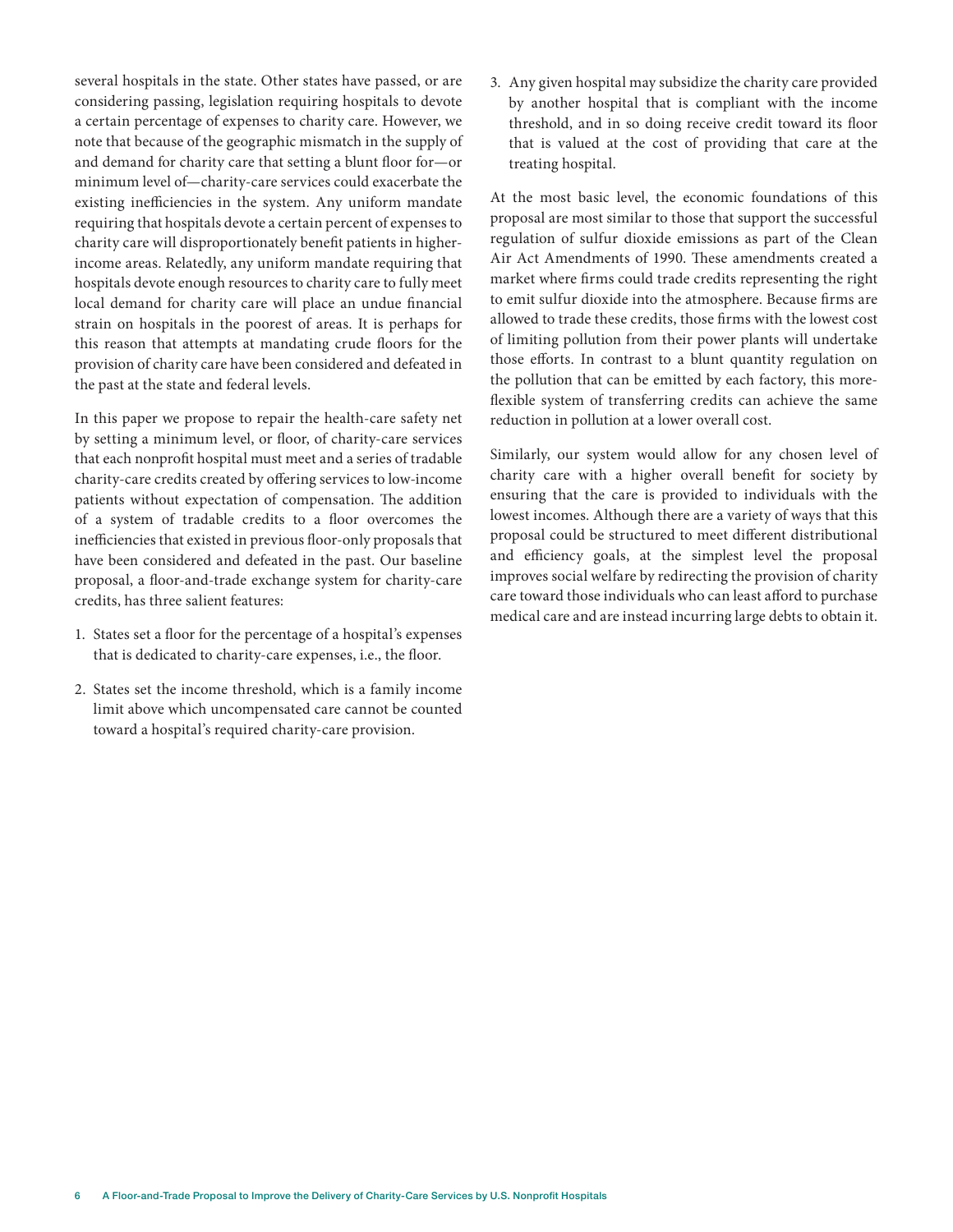I n the United States many different social insurance programs provide health coverage to low-income and disabled individuals. The Medicaid program—the public insurance program for those with low income and resources has expanded from covering a limited number of individuals to covering nearly all otherwise uninsured pregnant women and children in families with incomes up to and exceeding 200 percent of the FPL. In states that have implemented the ACA Medicaid expansion, the program covers all individuals with family incomes up to 138 percent of the FPL. Medicaid operates as a federal–state partnership where states are given discretion to offer insurance benefits above a federally mandated floor. This discretion leads to a variety of income thresholds for social insurance across the country. For example, in California, children in families earning up to 260 percent of the FPL qualify for Medicaid, whereas in Texas the threshold for coverage is 200 percent of the FPL. As of January 2015, 23 states have not implemented the ACA Medicaid expansion; many individuals earning less than 100 percent of the FPL are left out of the ACA insurance exchanges and Medicaid in these states.

The variability in eligibility for social insurance, combined with high and rising costs of private health insurance, leaves many low-income individuals without coverage. The uninsured do not completely forgo access to medical care, particularly for emergencies. Supporting the public social insurance system is a safety net of private providers that deliver health care to many individuals regardless of their ability to pay (Garthwaite, Gross, and Notowidigdo 2015). While there are many regulatory features that have led to this arrangement, a primary driving force has been the large number of nonprofit hospitals.3 Many nonprofit hospitals are mission driven—that is, they are organized with the express purpose of creating a societal benefit. With this mission in mind, nonprofit hospitals are exempt from all federal taxes. State and local governments have the right to determine the tax-exempt status of hospitals, but, in a vast majority of cases, nonprofit hospitals are also exempt from state and local taxes.4 In 2011 the cost of this tax expenditure was nearly \$25 billion (Rosenbaum et al. 2015). In exchange, nonprofit hospitals are expected or required to provide community benefits.

Two forces contribute to gaps in the hospital safety net, as discussed below in greater detail. First, the communitybenefit standard set forth in IRS regulatory guidance (2015b) leaves hospitals with considerable flexibility in meeting this standard and, as a result, may lead to the underprovision of charity care. We believe that part of the failure of the safety net is attributable to the relatively decentralized and unmonitored means by which hospitals meet their community-benefit obligations. Unlike the official social insurance system, which offers a predefined set of services to its beneficiaries, the components of the nonprofit hospital benefits are largely determined by each individual hospital. Hospitals are free to make these determinations without regard for what maximizes the benefits of the community.<sup>5</sup> For example, hospitals may give undue preference to research and teaching even though other activities may provide greater community benefits.

Second, hospitals generally do not treat uncompensated care patients outside of their catchment area so, as we describe more carefully below, there is a geographic mismatch between where hospitals are located and where there are the greatest numbers of charity-care patients. As a result, the obligation to meet their community benefit leaves some hospitals that are, on average, located in higher-income areas treating more higher-income patients with uncompensated care than they would otherwise, or meeting their community-benefit obligations through other means, such as research and teaching. Moreover, hospitals in higher-income areas receive larger tax benefits, calling into question whether public resources are being used most efficiently to treat the neediest cases.

### NONPROFIT HOSPITALS AND THE COMMUNITY-BENEFIT STANDARD

In considering whether nonprofit hospitals are meeting a community-benefit standard, there are two broad questions: (1) What activities should count toward a community benefit? and (2) How do we place a dollar value on these activities? Considering the first question, historically the hospital community benefit was synonymous with charity care—in other words, the benefit was medical services provided without compensation. Following a 1969 IRS ruling, the definition of a community benefit for the purposes of federal tax exemption was greatly expanded (GAO 2008).<sup>6</sup> As a result of this ruling and subsequent regulations, the Government Accountability Office (GAO 2008) describes the contemporary federal community-benefit standard: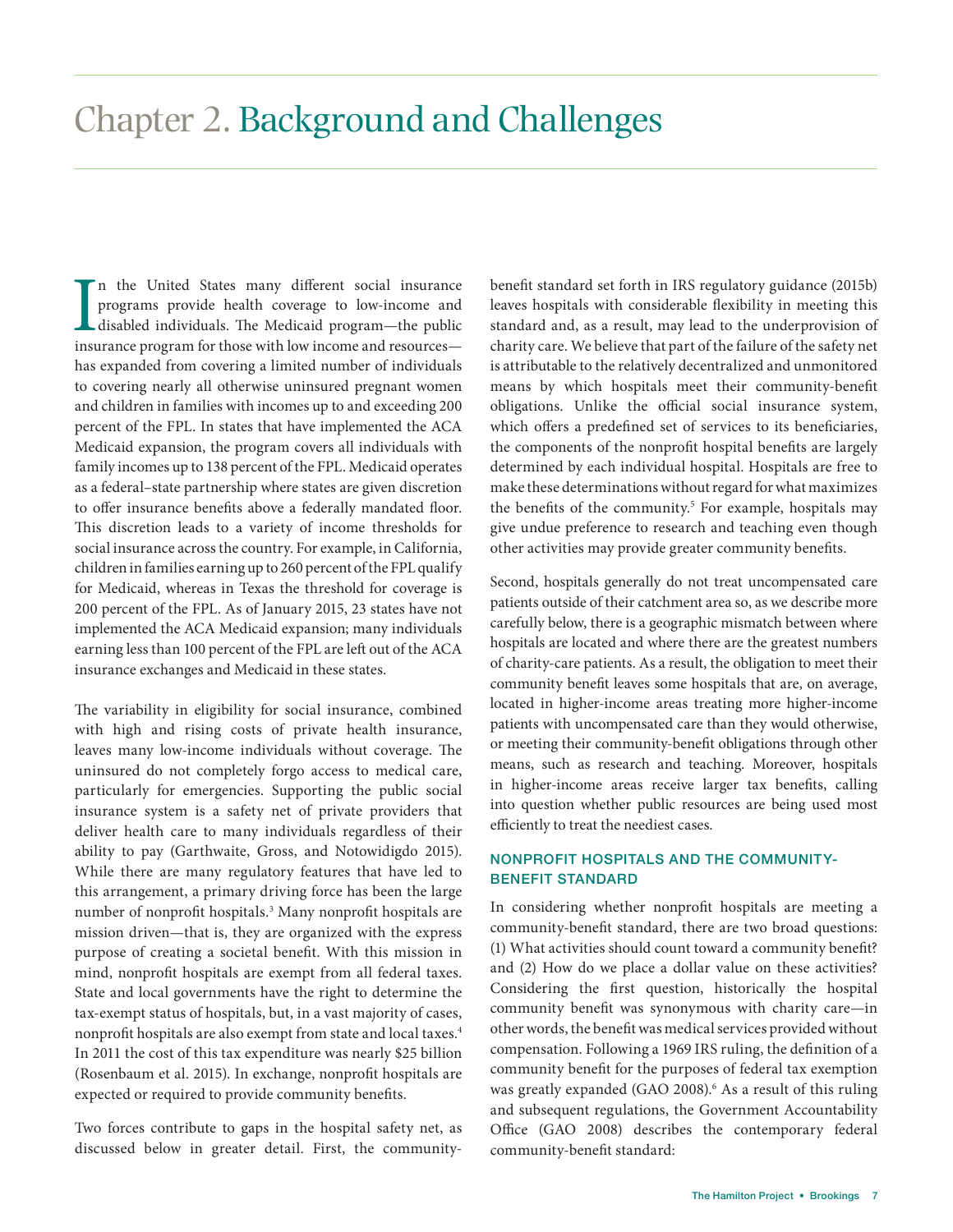*(Nonprofit) hospitals are able to qualify for federal tax exemption under section 501(c)(3) of the Internal Revenue Code since IRS and courts have recognized the promotion of health for the benefit of the community where medical assistance is afforded to the poor or where medical research is promoted—as a charitable purpose. Specifically, nonprofit hospitals must be organized and operated exclusively for the promotion of health, ensuring that no part of their net earnings inure to the benefit of any private individual, and may not participate in political campaigns on behalf of any candidate or conduct substantial lobbying activities.*

Nonprofit hospitals do not appear to face serious challenges in meeting these objectives that, notably, do not include any prespecified level of overall community benefit or any of its components (such as charity care, teaching, or research). While the IRS does not mandate specific levels of community benefit, it requires hospitals to report on community benefits, and has created definitions for the activities that count as community benefits for the purposes of reporting. In defining community benefits, the IRS includes care that the hospital voluntarily provides at a loss (i.e., charity care, shortfalls from means-tested government programs, and subsidized health services). The IRS (2015b) also includes a menu of other activities, including community health improvement and community-benefit operations, health professions education, research, and cash and in-kind contributions for community benefit.7 However, not all revenue-losing activities of hospitals are considered to be community-benefit activities. For example, losses on patients that do not pay for their medical services after a hospital attempts to collect (also known as bad debt) cannot be included in a community-benefit calculation. In addition, losses from treating Medicare patients and community-building activities that are not linked to health improvements are also not part of the IRS community-benefit standard (Rosenbaum et al. 2015). For example, social services such as subsidized child care, job training, or subsidized housing may not tie to a hospital's mission to improve health and therefore may not count as community benefit.

In spite of IRS rules giving nonprofit hospitals great leeway in how they satisfy their federal community-benefits obligations, those hospitals provide a substantial amount of charity care. According to IRS data, in 2011 nonprofit hospitals (system and nonsystem, combined) provided \$57 billion (or 9 percent of operating costs) in uncompensated care, which is a combination of charity care and services for which the hospital unsuccessfully attempted to collect payment. We estimate that only 62 percent of this amount was actual charity care—in other words, medical services provided with no expectation of payment from patients or third parties.

While there are many reasons why nonprofit hospitals provide charity care, those hospitals may be under little explicit external pressure to do so. Thus, a system that alters incentives, such as the system we propose, could have a substantial impact on the provision of charity care. However, our proposal is not the first recent movement toward increased accountability for the activities of nonprofit hospitals. For example, recent federal regulatory changes by the IRS and sections of the ACA created a variety of new charity-care reporting requirements for hospitals including but not limited to identifying an income eligibility level for charity care and the percentage of bad debt that is generated by charity-care-eligible patients (2015c). One reason for the increase in federal attention is the reduced demand for uncompensated care services expected to result from the ACA insurance expansions.

States and municipalities vary to the degree that they closely scrutinize community benefits, but overall scrutiny has increased over time. Currently, 31 states require hospitals to provide some type of reporting of the community benefits that they provide, separate from the IRS Form 990 reporting requirement. In addition, 25 states have specific community-benefits standards that range from the relatively broad Maryland standard that includes all activities that the IRS regards as community benefits as well as other community-building activities, to the narrower Florida standard that recognizes only charity care and losses on care to Medicaid patients (Somerville, Nelson, and Mueller 2013). Only five out of the 25 states have specific threshold targets for the level of community benefit, such as a share of operating costs that a hospital must spend on community benefits (Hilltop Institute 2015). In other states, provision of a community benefit is a factor when the state considers approving a hospital's certificate-ofneed application. Even in states without a formal communitybenefits standard, the implicit threat of tighter oversight may create incentives for nonprofit hospitals (and potentially for forprofit hospitals, too) to provide and report on community benefit.

A second important issue is the question of how to value community-benefit activities. The IRS provides a uniform standard that attempts to capture the economic losses incurred in activities that benefit the community. For example, hospitals must follow standard accounting rules to estimate the losses incurred on charity patients. While hospitals have some leeway in how they interpret and implement these rules, the reported losses are likely to approximate the actual economic losses. One potentially undesirable implication of this methodology is that efficient hospitals must treat more patients relative to inefficient hospitals, ceteris paribus, in order to generate the same measured community benefit.

Measuring economic losses from other community-benefit activities creates far more difficulties, and the IRS perhaps deliberately avoids tackling some of them. For example, while it is rather straightforward for a hospital to compute accounting losses incurred on research (i.e., it subtracts grants from research expenses), it is more difficult to estimate the value of any brand enhancement afforded by research. If hospitals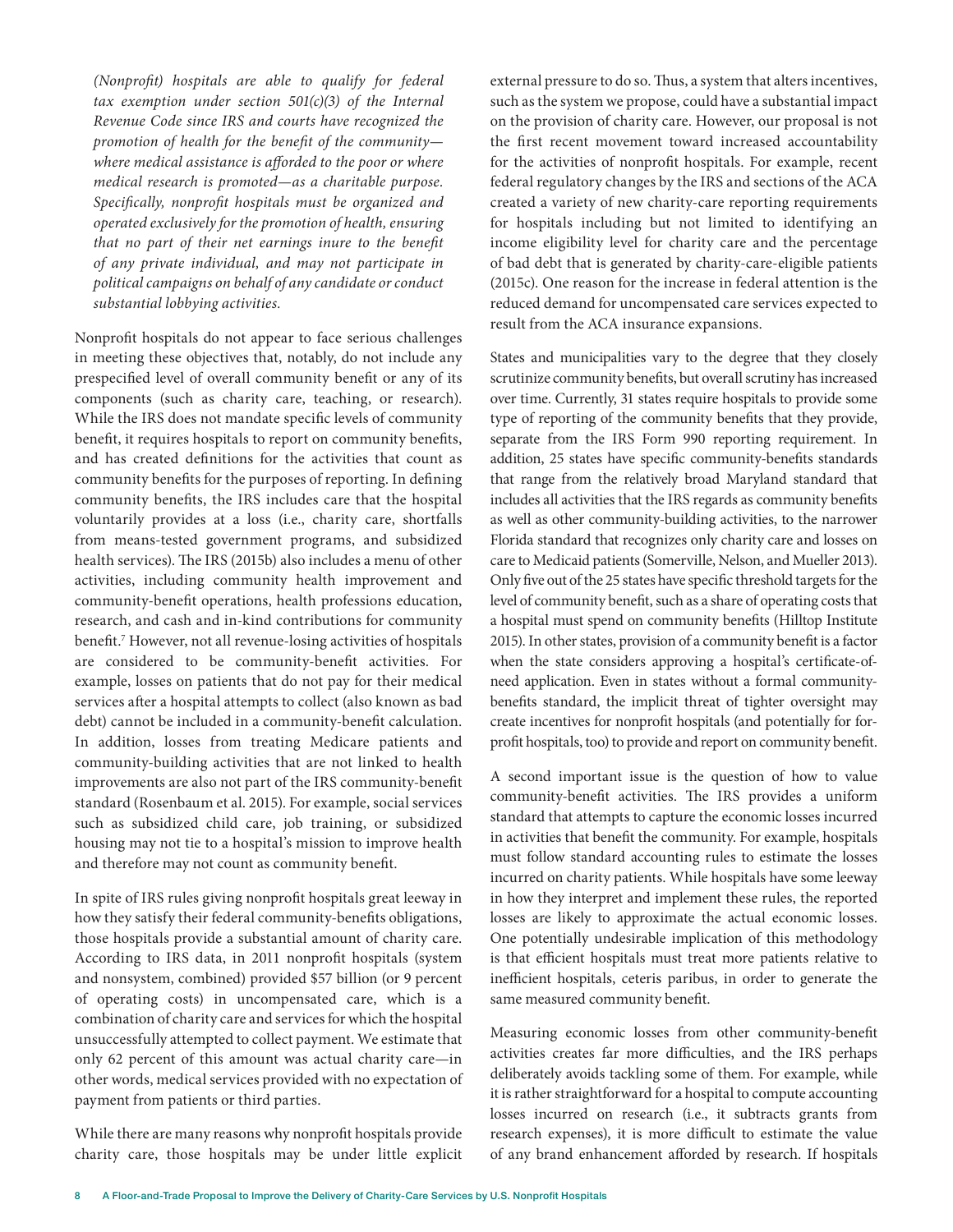exploit this increased brand value through higher prices in the privately insured market, then the accounting losses from research will exceed the true economic losses. Indeed, hospitals might actually enjoy an economic profit despite the accounting loss; in these cases, hospitals would undertake this activity even in the absence of a nonprofit community-benefit requirement. This is also true for teaching and certain community health improvement activities, but seems less likely to be true for charity care. The result is that hospitals may be tempted to meet their community-benefit threshold by selecting those community-benefit activities that minimize economic losses rather than those that maximize societal value. An important implication is that when we consider the variety of communitybenefit activities and the ways in which hospitals can capture value from them, the distribution of activities chosen by nonprofit hospitals is likely different from the distribution that would maximize social value. Importantly, relative to the social optimum, nonprofits may underprovide charity care relative to other community-benefit activities that are more likely to have a private value for the hospital, such as research and teaching. It is important to note that this can happen even when the average value to society of the research and teaching provided by hospitals is large.

In short, there is considerable variation in the extent to which and ways in which hospitals meet their implicit communitybenefit obligations. Moreover, hospitals have considerable flexibility in how they meet any given threshold, and likely underprovide charity care, contributing to holes in the hospital safety net. Unlike teaching, research, and other forms of community outreach, few hospitals likely receive an economic benefit from providing large amounts of charity care. These considerations inform our floor-and-trade proposal.

### THE GEOGRAPHIC MISMATCH IN CHARITY-CARE DEMAND AND NONPROFIT TAX BENEFITS

The problem described above is compounded when we account for the fact that hospital services tend to be local. This is especially true for emergency medical services, which hospitals are required to deliver under the Emergency Medical Treatment and Active Labor Act of 1986 (EMTALA). As a result, an individual hospital's role in the social safety net is largely limited by its geographic catchment area. A hospital may be willing to supply a large amount of charity care to low-income individuals, but if that hospital is in a high-income area it may face little demand for charity care from such patients. This lack of demand could explain the pattern in figure 1, which shows that hospitals in the lowest-income markets provide more charity care than those in higher-income markets.<sup>8</sup>

In figure 1 we separate community-benefit activities into two broad categories: (1) uncompensated care (i.e., charity care,

#### FIGURE 1.



## IRS Community Benefit and Area Income



Source: 2011 IRS 990 Schedule H form for non-system, nonprofit hospitals.

Note: Charity care does not include bad debt. Analysis is based on the 2011 IRS 990 Schedule H, Part I, Question 7, "Financial Assistance and Certain Other Community Benefits at Cost." Sample is 2,031 nonsystem hospitals filing IRS 990s.

**BROOKINGS**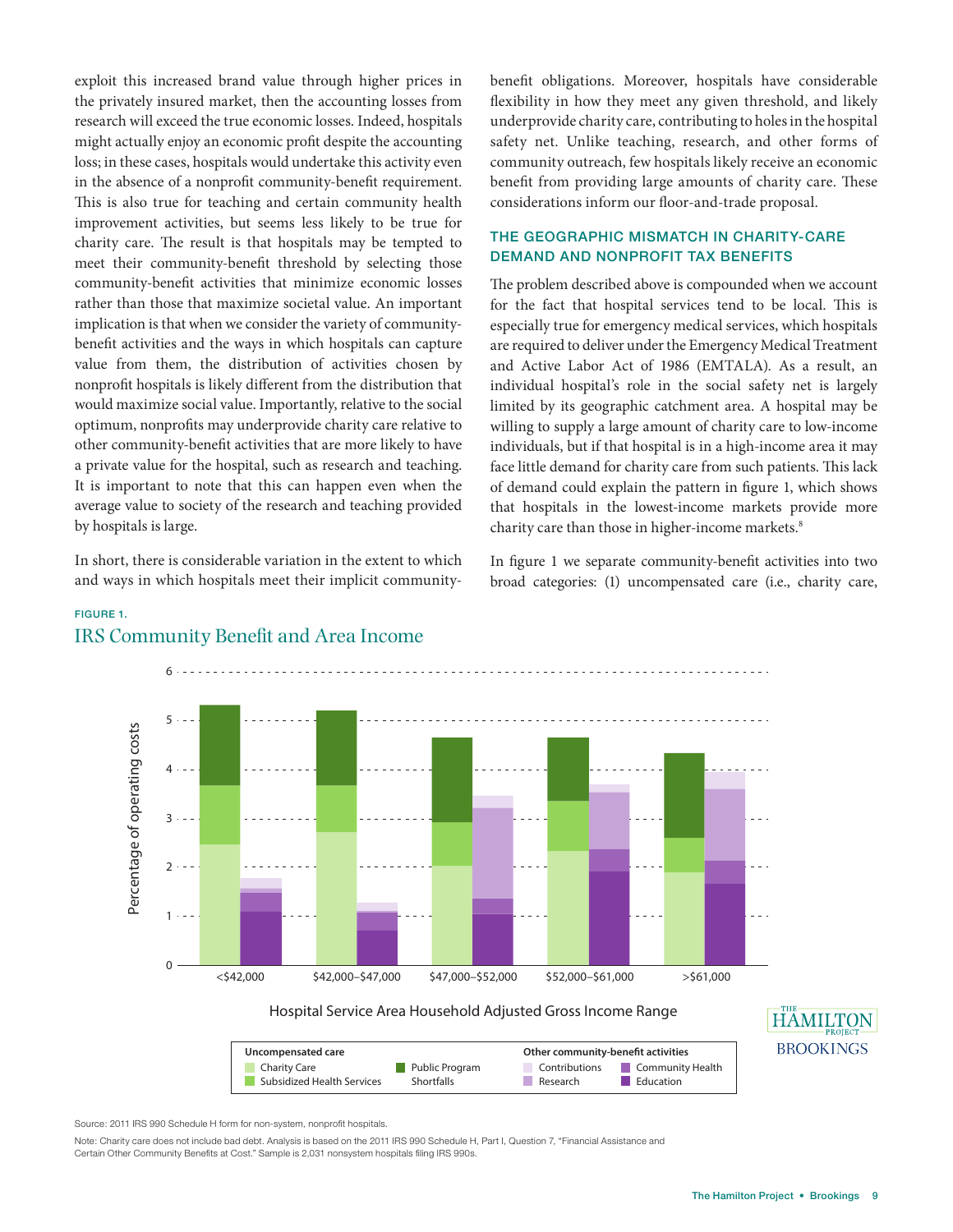### FIGURE 2. Charity-Care Income Limit and Area Income



Source: 2011 IRS 990 Schedule H form for non-system, nonprofit hospitals.

Note: Analysis is based on the 2011 IRS 990 Form Schedule H, Part V, Question 9, "Used federal poverty guidelines (FPG) to determine eligibility for providing free care?" The sample is 1,810 nonsystem hospitals basing charity-care eligibility on the FPL, which is \$15,130. To construct this table, the dependent and independent variables were truncated at the 5th and 95th percentiles. Next, state-level variation in the dependent variable was partialled out. The resulting data serve as the basis for the figure. The figure plots a regression line and the 95 percent confidence interval. The blue data points were constructed by creating bins for each unit (\$1,000) increment of income (e.g., incomes that fall between \$49,500 and \$50,500 are grouped into the bin for income of \$50,000). The data points show the mean charity-care limit for each bin.

## FIGURE 3. Total Uncompensated Costs by Area Income, 2011



Source: 2011 IRS 990 Schedule H form for non-system, nonprofit hospitals.

Note: Analysis is based on the 2011 IRS 990, Schedule H, Part I, Question 7, "Financial Assistance and Certain Other Community Benefits at Cost," and Part III, "Bad Debt, Medicare, & Collection Practices." Sample is 2,031 nonsystem hospitals filing IRS 990s. Variables are truncated at the 5th and 95th percentile. State-level variation in the dependent variables has been partialled out. The resulting data serve as the basis for the figure. The figure plots a regression line and the 95 percent confidence interval. The purple data points were constructed by creating bins for each unit (thousands) increment of income (e.g., incomes that fall between \$49,500 and \$50,500 are grouped into the bin for income of \$50,000). The data points show the mean uncompensated care costs as a percentage of operating costs for each bin.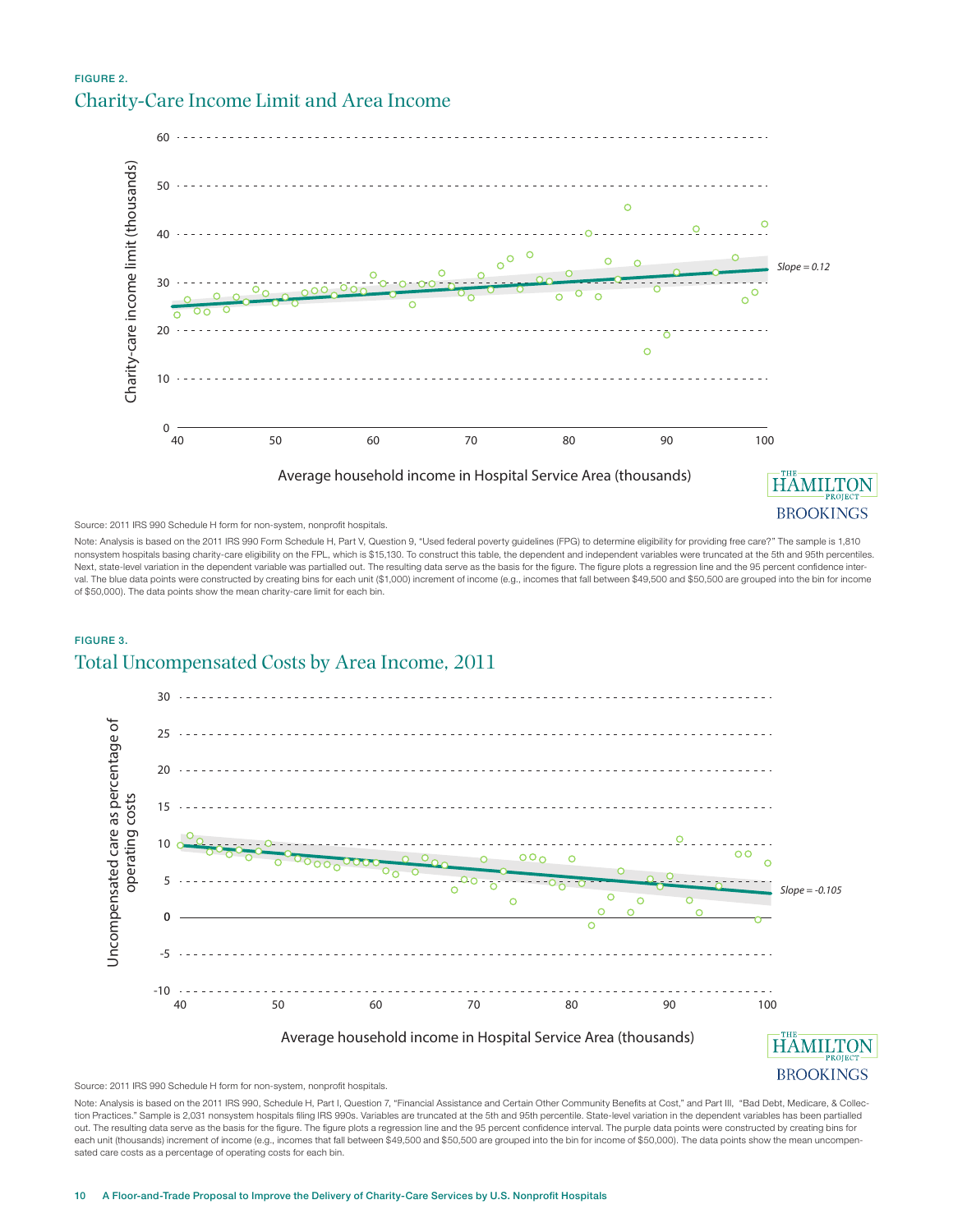## TABLE 1. Charity-Care Eligibility and Local Income

| Local Income | Charity-Care FPL Threshold | Unmet Charity-Care Demand | <b>Share Charity-Care-Eligible</b> |
|--------------|----------------------------|---------------------------|------------------------------------|
| All          | 181                        | 0.22                      | 0.29                               |
| $<$ 42       | 161                        | 0.33                      | 0.31                               |
| $42 - 47$    | 164                        | 0.22                      | 0.29                               |
| $47 - 52$    | 181                        | 0.23                      | 0.29                               |
| $52 - 61$    | 190                        | 0.21                      | 0.28                               |
| $>= 61$      | 210                        | 0.18                      | 0.29                               |

Source: 2011 IRS 990 Schedule H form for non-system, nonprofit hospitals.

Note: "Charity-Care FPL Threshold" is the mean income threshold at which a patient is eligible for free care. It is determined based on a sample of 1,810 nonsystem hospitals that report an FPL cutoff for determining charity-care eligibility. "Unmet Charity-Care Demand" is the share of charity-care-eligible uncompensated care expenses classified as bad debt; it is calculated for the 2,031 nonsystem hospitals in our sample. "Share Charity-Care-Eligible" is the share of households that are eligible for free care based on a hospital's threshold and are likely to receive it, depending on whether hospitals actually provide free care to those who are eligible. It is based on local area income and free care FPL thresholds, and is further adjusted to account for the presence of charity-care-eligible bad debt.

subsidized health services, and shortfalls from means-tested government programs), and (2) other community-benefit activities (i.e., cash and in-kind contributions for community benefit, research, community health improvement and community benefit operations, and health professions education). While overall community-benefit activities vary only minimally with local area income, the composition meaningfully differs across markets. In particular, hospitals in the lowest quintile have 40 percent higher charity-care costs (relative to total hospital costs) than hospitals in the highest-income quintile. Hospitals in these low-income markets also spend less on other communitybenefit activities; in particular, they spend only 0.1 percent of their costs on research compared to 1.53 percent for hospitals in the highest-income quintile.<sup>9</sup> These differences are economically meaningful. If hospitals in the lowest quintile provided the same level of charity care as those in the highest quintile, they would enjoy a one percentage point higher operating margin, which amounts to approximately 20 percent of the average hospital's net operating margin.

Perhaps as a result of the differential spending, those receiving charity care in higher-income markets tend to be wealthier than those receiving charity care at hospitals in poorer areas. As suggestive evidence of this fact, figure 2 shows how the hospital-based charity-care eligibility thresholds vary by the hospital market's average income.10 The regression line is positive, implying that hospitals in wealthier communities have higher-income thresholds, with a slope of 0.12. To interpret this slope, suppose that a hospital in a community with an average income of 100 percent of the FPL sets an eligibility threshold for a family of four of \$23,850 (100 percent of the FPL): then a similar hospital in community with an average income 400 percent of the FPL would set its threshold at \$32,436 (136 percent of FPL). Patients with incomes

between \$23,850 and \$32,436 will face far different financial consequences, depending on which hospital treats them.

In table 1 we group hospitals by market income quintiles. This grouping provides a useful summary of the result of the combination of lower total charity-care provision and higherincome thresholds in wealthier communities. The first row contains national figures, showing that the average threshold for charity-care eligibility is 181 percent of the FPL. This does not imply that all of these individuals will receive charity care. According to IRS data, 22 percent of uncompensated care given to charity-care-eligible patients was in the form of bad debt; in other words, hospitals billed these patients for services and wrote off the bills as bad debt after the patients were unable to pay in full. This is distinct from charity care, which is provided with no expectation of payment. However, this effect was not constant across geographic areas. Rows (2) to (5) contain the same calculations by income quintile of the local hospital market. Broadly speaking, as income increases, hospitals establish a higher-income threshold for charity care and provide less uncompensated care as a percentage of expenses; at the same time, a smaller percentage of their bad debt cases involved patients who were eligible for charity care but were instead billed for their services.<sup>11</sup>

To more clearly illustrate this pattern, consider the Bridgeport, Connecticut, hospital referral region in the southwest corner of that state. Greenwich Hospital sets an income limit for charity care of 250 percent of the FPL; only 30 percent of its bad debt cases were eligible for charity care. Contrast this with Norwalk Hospital, which is located in a poorer community a mere 15 miles away. This hospital sets a less generous limit of 200 percent of the FPL and yet nearly 45 percent of its bad debt cases were eligible for charity care. This geographic mismatch results in Greenwich Hospital providing charity care to some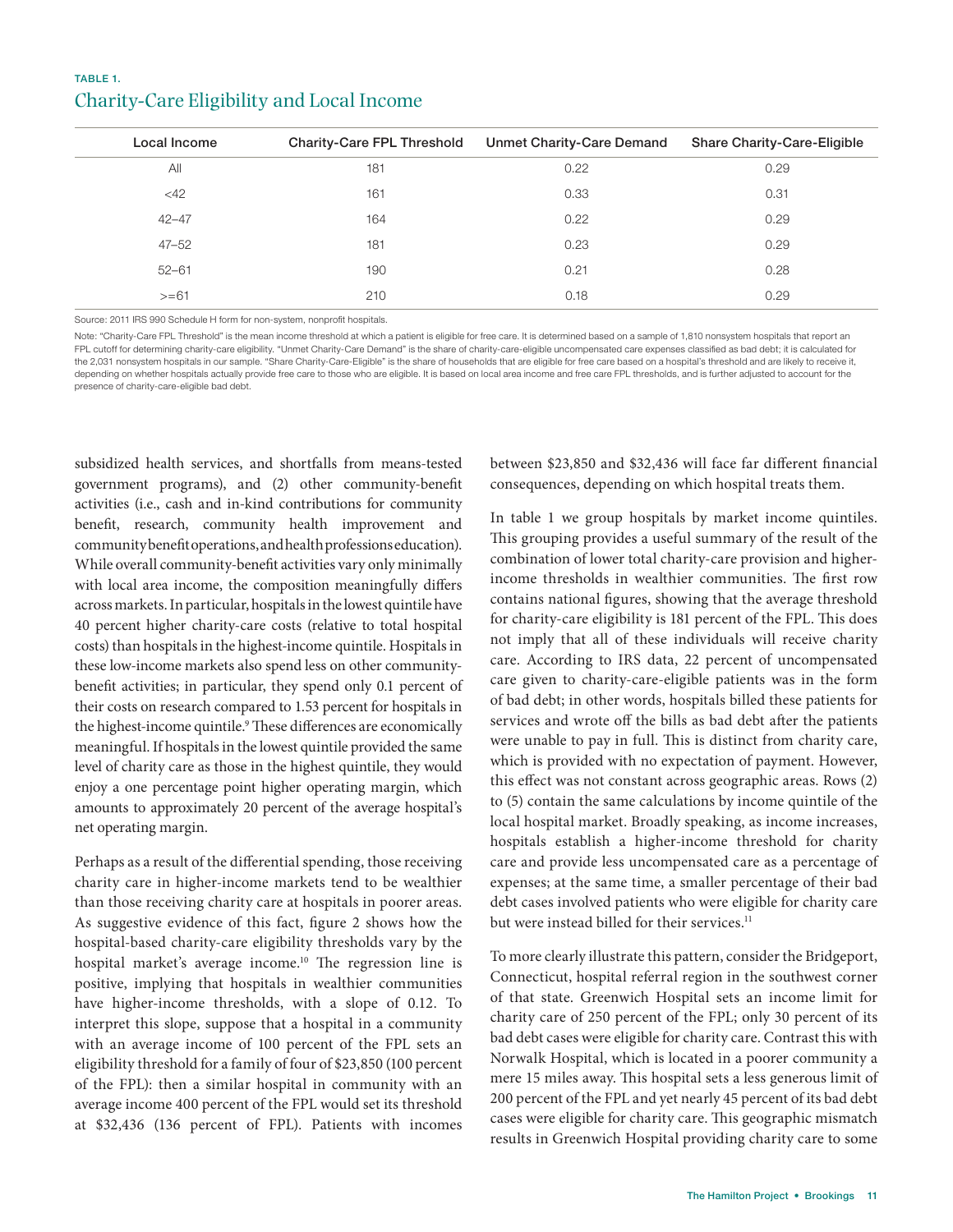#### TABLE 2.

## Effect of 1 Standard Deviation Increase in Area Income on Benefit of Being Nonprofit, as a Percent of Hospital Operating Costs

| Source               | Amount |
|----------------------|--------|
| Local property tax   | 0.06   |
| Nonprofit bonds      | 0.07   |
| Corporate taxes      | 0.21   |
| Charitable Donations | 0.05   |
| Total                | 0.39   |

Source: 2011 IRS 990 Schedule H form for non-system, nonprofit hospitals. Note: The standard deviation of local area income is 14.5.

relatively high-income Connecticut residents, while lowerincome Connecticut residents near Norwalk Hospital are exposed to potentially crushing medical debt.

We investigate this question further in figure 3, which examines how uncompensated care varies with market income. Figure 3 shows that total uncompensated care expenses are higher in lower-income markets. To provide some sense of the magnitude, a one standard deviation decrease in a hospital's market income is associated with a 1.53 percentage point increase in a hospital's uncompensated care burden. This is approximately 27 percent of an average hospital's net operating margin. Exploring this relationship further, we found that several major components of uncompensated care, including charity care, also decline with market income, although the magnitude of the decline varies by component.<sup>12</sup>

Overall, these results suggest that hospitals in lower-income markets face a higher demand for charity care and that they are able to accommodate only a share of this demand. As a result, hospitals in lower-income markets must deny charity care to relatively low-income patients, even as hospitals in higher-income markets are offering charity care to relatively higher-income patients. Given a lack of community need for

charity care in their markets, hospitals in higher-income areas may find alternative ways of meeting their community-benefit obligations. Overall, hospitals in lower-income markets provide more charity care and more uncompensated care that does not count as community benefit. Thus, we conclude that the costs of following EMTALA and being a nonprofit facility are higher for hospitals in lower-income markets relative to hospitals in higher-income markets.

While the demand for uncompensated care is greater at hospitals in low-income markets, the tax-related benefits from organizing as a nonprofit are greater in high-income markets. We estimate the benefits of being a nonprofit arising from exemptions from local property taxes and corporate income taxes, the ability to issue tax-exempt bonds, and the fact that contributions to these hospitals are deductible from the donors' taxes. Table 2 presents estimates of the effect of a one standard deviation (approximately \$14,500) change of market income on the tax benefits of being a nonprofit hospital. We find that hospitals in markets that have incomes one standard deviation above average receive additional tax breaks equal to 0.39 percent of their operating costs relative to hospitals in average income markets. The greatest benefit comes from the corporate income tax exemption and the smallest benefit comes from the tax deductibility of donations to the hospital.

The geographic mismatch in benefits demonstrates two fundamental issues about the existing system governing nonprofit hospitals and our proposal. First, the current system embodies a fundamental unfairness under which the benefits of being a nonprofit hospital disproportionately accrue to one set of hospitals, while the costs disproportionately accrue to another set of hospitals. Second, this geographic mismatch further highlights the important interaction between the floor and trade components of our proposal. Specifically, a floor-only proposal, like the one in Illinois, in which hospitals are required to provide community benefit in excess of the value of their tax exemption is likely to increase the provision of community benefit in higher-income markets, without addressing the problem of underprovision in lower-income markets.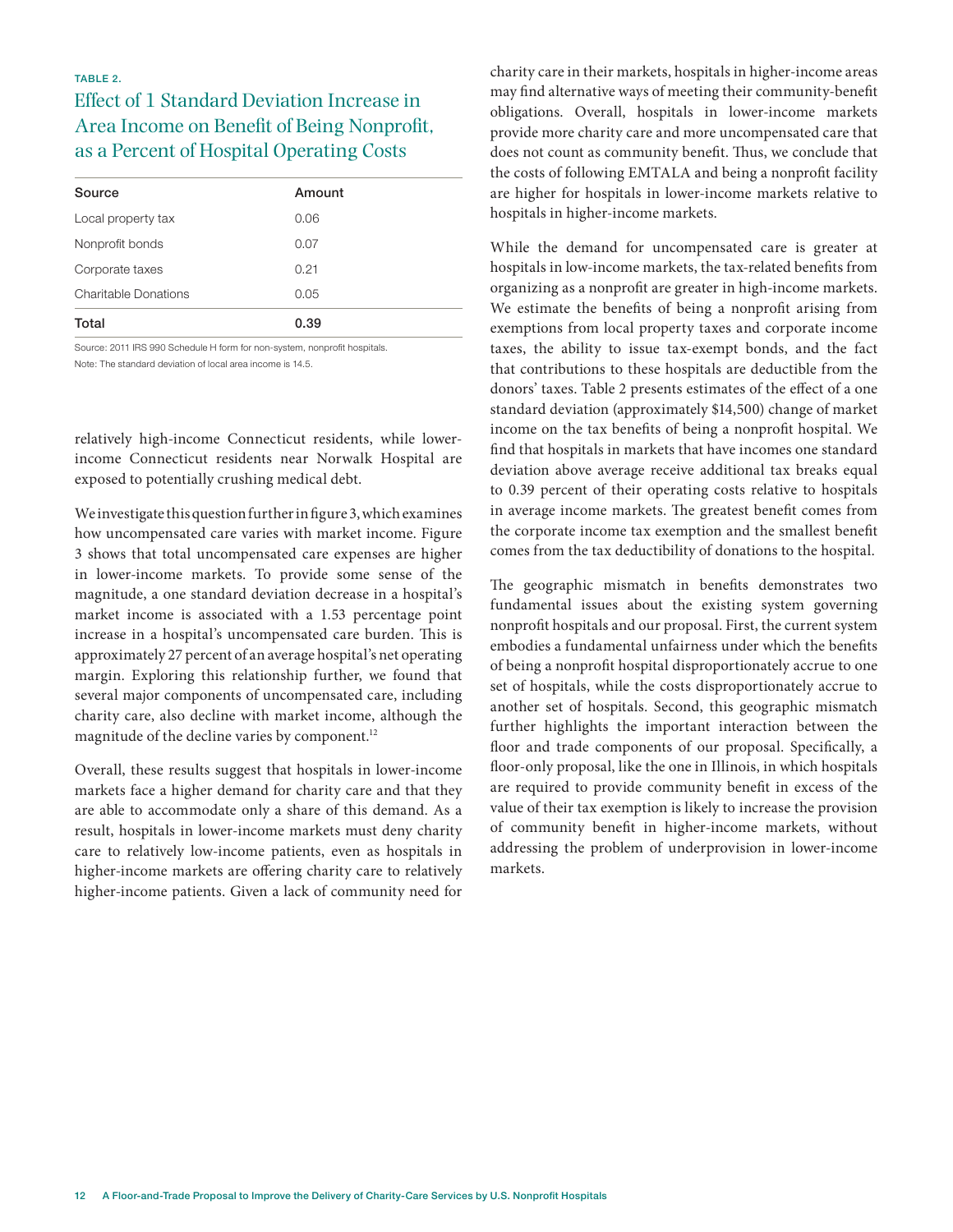# Chapter 3. The Proposal: The Basic Structure of a Floor-and-Trade System

In our baseline proposal, our floor-and-trade exchange<br>system for charity credits has three salient features:<br>1. States will specify the minimum percentage of a hospital's n our baseline proposal, our floor-and-trade exchange system for charity credits has three salient features:

- expenses that must be dedicated to charity-care expenses, which we refer to as "the floor."
- 2. States will set a family income limit above which uncompensated care cannot be counted toward a hospital's required charity-care provision, which we refer to as "the income threshold."
- 3. Through a system of credits, hospitals providing charity care above the floor may trade with other hospitals providing less than prescribed by the floor. In effect, Hospital A, providing levels of charity care below the floor, may subsidize the charity care provided by Hospital B with charity-care levels above the floor. In turn, Hospital A will receive credit toward its floor that is valued at the cost of providing that care at Hospital B.

### STATES WILL DESIGN, IMPLEMENT, AND OVERSEE THE FLOOR-AND-TRADE SYSTEM

Given that so much of the current social safety net for health insurance is determined at the state level and that state and local property tax exemptions make up the bulk of the tax savings for nonprofit hospitals, the state appears to be the most appropriate governing body. In many states, this system would require enabling legislation, although some states have existing boards that could implement all or part of this system. The exact specifics of implementation do not detract from the main point that allowing state policymakers to better tailor the relevant policy variables to local conditions will improve the efficiency gains from our proposal. It is also possible that states may choose to band together to offer a multistate marketplace for tradeable credits.13 This coordination may be particularly attractive in markets where hospitals treat many patients across state lines, and where therefore the expenditures of nonprofit hospitals assist patients in multiple jurisdictions.

Another advantage of state rather than federal implementation is that it allows for locally tailored responses to a broad and potentially differing set of community needs. Some states may prefer large amounts of research and teaching, others may value hospital investments in community health, and finally others may believe that charity care is the most important component of the nonprofit exemption. Thus, in establishing the level for the floor under feature (1), states would determine the importance of contributions of each community-benefit activity provided by hospitals across the state and then carve out a portion of the community benefit for charity care. Under our baseline proposal, if aggregate expenditures on community-benefit activities remained the same, our proposal would leave the majority of this spending for noncharity-care activities.

Similarly, given the unequal distribution of income across the United States, having states or even groups of contiguous states determining the income threshold for charity care will allow for a more careful mapping of the demand for charity-care services. Today, there is a large amount of interstate variation in charity care provided, reflecting not only differences in average income, but also local variation in the value placed on charity care, a feature that our proposal would continue to respect.

After a state creates its respective floor and income thresholds, our proposal works in the following manner:

- 1. Hospitals that find themselves below the charity-care floor will transfer resources to hospitals that find themselves above the floor. These transfers take the form of charitycare credits sold on an exchange or directly transferred between hospitals. Hospitals below the floor will be net purchasers on the exchange, while hospitals above the floor will be net sellers.
- 2. In addition, hospitals that are providing care to patients above the state income threshold will no longer be able to count this care toward their charity-care floor obligations. Therefore, they would either need to expand the provision of charity care to lower-income patients or, if they exhaust the population in their local market with incomes that qualify for care, they would need to purchase additional charity-care credits from hospitals with patients at or below the income threshold.
- 3. Attracted by the demand for these charity-care credits, hospitals with large, low-income patient populations will likely increase their provision of charity care to these individuals in order to be able to sell credits on the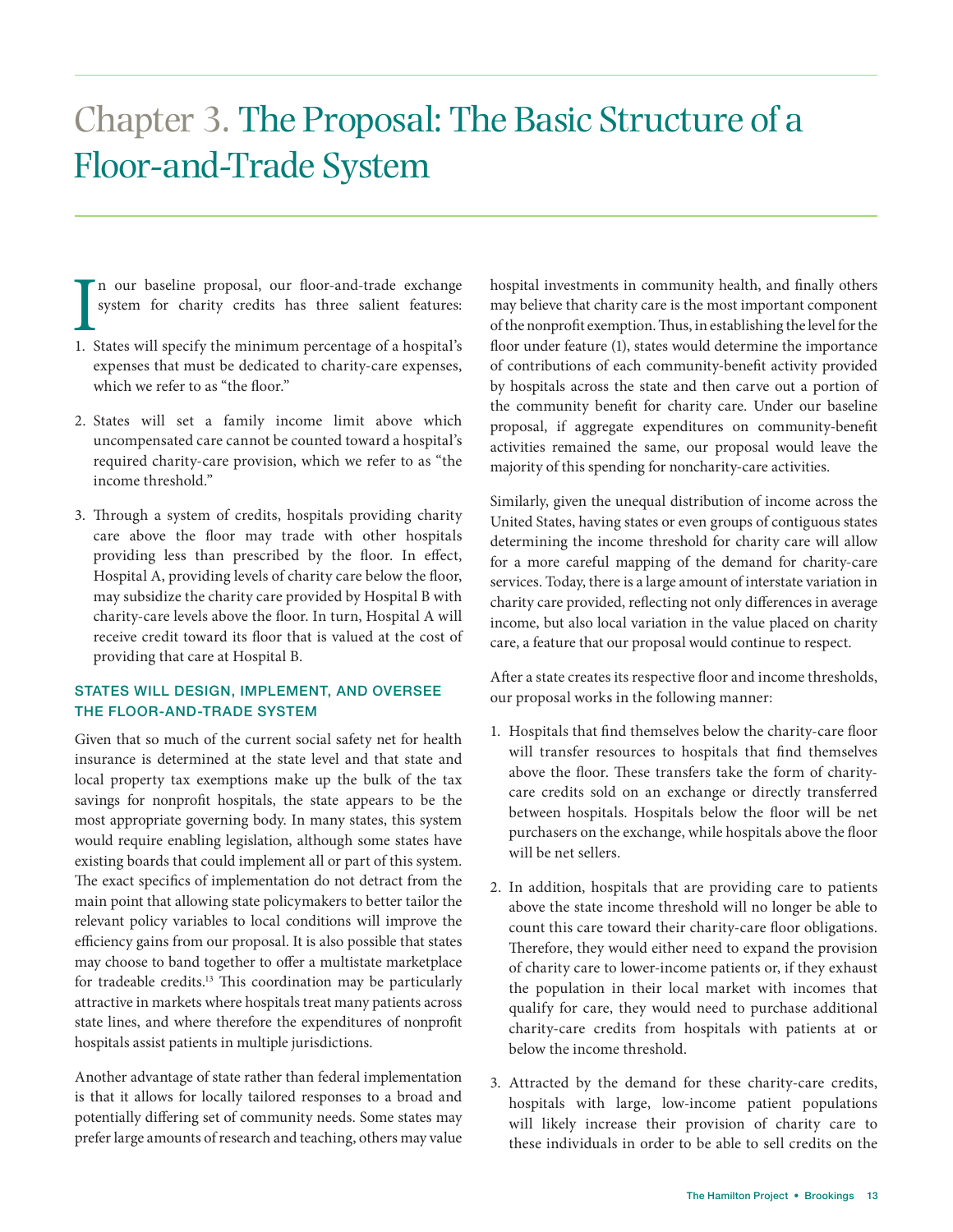exchange. They can accomplish this by choosing to forgo billing patients below the income threshold and instead treating them as charity care. This change in the treatment of patients below the income threshold will be attractive to these hospitals because they can receive charity-care credit with certainty rather than face the low expected value of billing low-income patients who have weak ability to pay their bills.

This trade system increases social welfare because decreases in charity care to higher-income individuals would be offset by increases in charity care to lower-income individuals.<sup>14</sup>

The ultimate price that is paid for the credits will be determined by the relative supply and demand of charity-care services. Demand, which will likely come from hospitals in highincome areas, will roughly depend on the charity-care floor

#### BOX 1.

## How Proposal Redirects Charity Care and Increases Social Welfare

Suppose Montgomery Burns Memorial Hospital (Burns Memorial) is located in a wealthy suburb. It currently provides \$1 million in charity care to patients whose incomes are below the income threshold and \$0.5 million in charity care to patients whose incomes are above it. Burns Memorial faces a charity-care floor of \$2.5 million. It also has \$2 million in bad debt, but it is all to patients whose income is above the income threshold.

Hospital for the Poor (HFP) Hospital is located in a low-income area. It provides \$2.5 million in charity care, well above its minimum charity-care floor of \$1.5 million. All of the charity care at HFP is provided to patients who are below the income threshold. The hospital also spends \$0.5 million on uncompensated care to patients who, while impoverished and minimally able to pay, have higher incomes than the patients to which it provides charity care.

Before the implementation of a floor-and-trade system, these patients are billed for their medical services. Of the \$0.5 million in costs, HFP is able to earn \$0.1 million by selling these debts to a third-party debt collector. HFP therefore has \$0.4 million in bad debt to patients whose incomes are below the income threshold. After our proposal goes into effect, Burns Memorial will need to purchase \$1.5 million in income threshold–compliant charity-care credits to satisfy its obligations. HFP can sell credits to Burns Memorial for the \$1 million in "excess" charity care it is currently providing. Burns Memorial can also obtain an additional \$0.5 million in credits by paying for the care delivered to the HFP patients whose incomes are below the threshold yet are receiving bills from HFP. HFP has an incentive to agree not to bill these patients and instead provide them charity care because it would otherwise expect to receive only \$0.1 million had it pursued payment from these patients. The net result is that HFP is better off financially, and the balance of charity-care patients in the system is significantly tilted toward lower-income patients, many of whom would have otherwise faced large medical bills. Burns Memorial finances this change, but only as part of its obligation to meet its nonprofit community-benefit threshold.

The ultimate price paid for the charity-care credits will be a function of many factors, including the negotiating prowess of the two hospitals. Importantly, as long as some hospital has unmet (or all hospitals have exactly met) charity-care demand, the price will be no more than the cost of care.15 Similarly, the price will not be below the amount that the supplying hospital could have received if they attempted to collect on the bills for these services. Thus, the price the Burns Memorial must pay HFP may be determined by the plight of a third hospital. For example, suppose, Hospital for the Barely Poor (HFBP)also incurs \$0.5 million in costs to uninsured patients, who are slightly higher income than those of HFP but still below the income threshold. As a result of the patients' relatively greater income, HFBP can sell the debts of these patients to a debt collector for \$0.2 million. Each hospital would be willing to provide additional charity care and sell its resulting credits to Burns Memorial if it is paid at least the amount it would have received if it had billed the patients, failed to collect payment, and sold the debt to a debt collector. As a result, Burns Memorial will accept only an offer to buy charity credits from HFP with a price that is less than \$0.2 million because for that price it could purchase the credits from HFBP. As in a cap-andtrade scheme, the price will not be determined administratively but instead left to market forces. With a sufficient number of participants, the price of charity care will equal the expected amount that the marginal hospital debt seller could obtain if it sold its debt on the market for bad debt rather than provided the care as charity and sold the credits on the charity-care exchange.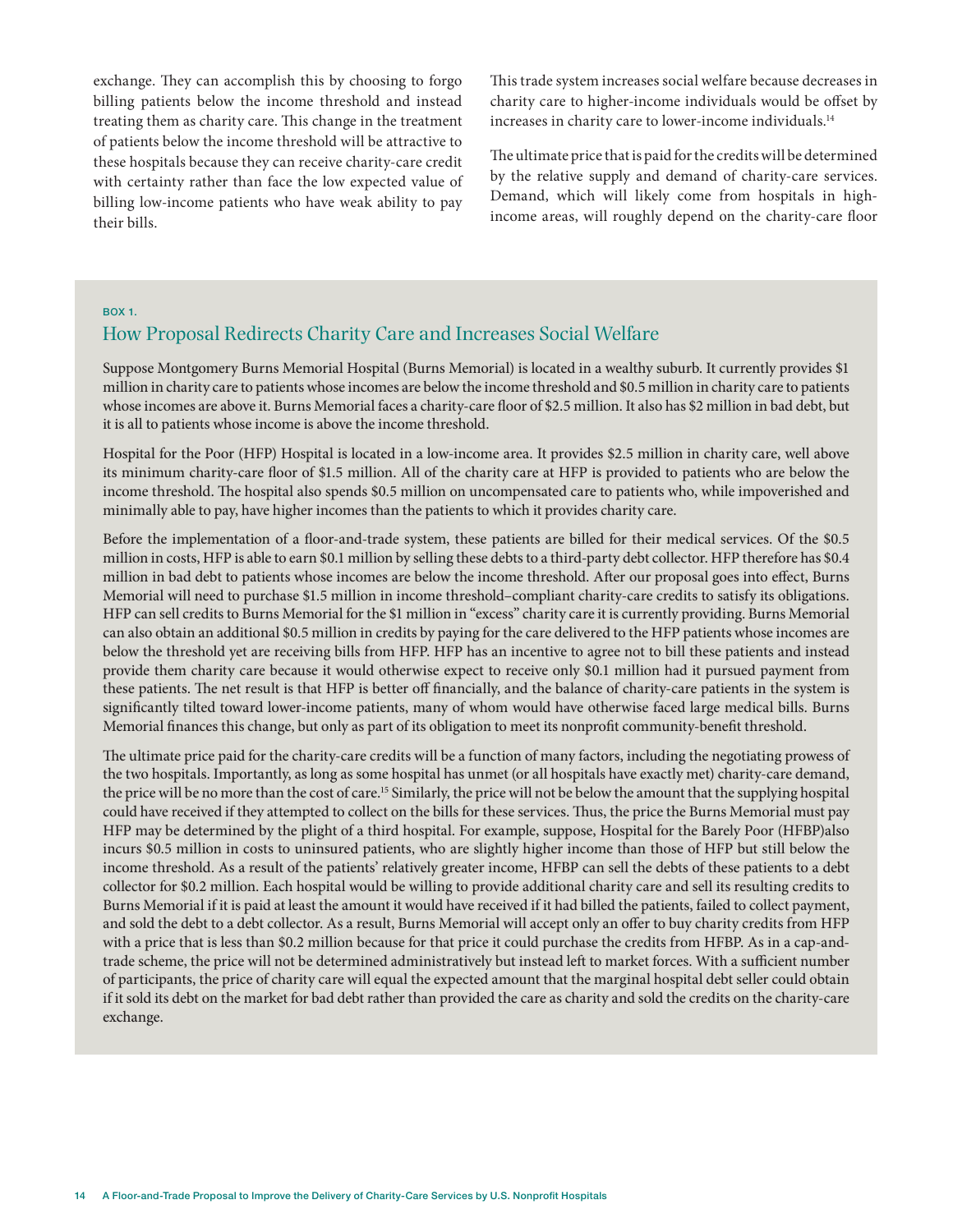### FIGURE 4. Aggressive Collections Practices and Area Income



Source: 2011 IRS 990 Schedule H form for non-system, nonprofit hospitals.

Note: Analysis is based on the 2011 IRS 990 Schedule H, Part V, Question 16, "Did the hospital facility or an authorized third party perform any of the following actions during the tax year before making reasonable efforts to determine the patient's eligibility under the facility's FAP?" Sample is 2,031 nonsystem hospitals filing IRS 990s. "Aggressive" hospitals will engage in the following

chosen by the state. Supply, which will likely be provided by hospitals in low-income areas, will generally be guided by the income threshold. Assuming the values for these parameters are chosen so that supply is equal to or greater than demand, then the price will be determined by what a hospital in a low-income area would have expected to collect from these patients if they had billed for services rather than providing charity care through the exchange.

Box 1 highlights several important features of the proposal. First, it demonstrates the important interaction between the charitycare floor and the income threshold. Together these thresholds dictate the degree to which charity care and financial resources are shifted both between hospitals and across patients. Second, it shows how charity care is better targeted to poorer patients. An important feature of our baseline proposal is that it is intended to be neutral with respect to the existing charity-care costs of the hospital sector. That being said, there are some clear gains and losses from the proposal. The biggest gains will be for lower-income individuals who currently are billed for medical services but, under our proposal, will gain eligibility for charity care. However, their gains are offset to some extent by relatively higher-income individuals who will no longer be eligible for charity care. Under the relatively weak assumption that charity care is more valuable when provided to poorer individuals, this shifting of eligibility leads to net welfare gains.

A second potential source of gains and losses comes from the change of the composition of activities for hospitals that have to purchase credits and those that receive a cash infusion from the sale of charity-care credits. It is not immediately clear how hospitals will reallocate their community-benefit dollars. Consider first the case of hospitals, largely in wealthier markets, that are likely to fall short of meeting the charity-care threshold. These hospitals will either have to find additional low-income individuals in their local market who qualify for charity care (perhaps from their existing pool of bad debt patients) or purchase charity-care credits from other hospitals that have excess supply of charity-care patients. To offset these costs, the hospitals may either accept a hit to their bottom lines; or decrease the amount of other community-benefit activities such as community health building, teaching, or research; or both. Of course, hospitals with large populations of poor patients will be on the receiving end of charity-care credit purchases. In addition to increasing the amount of charity care that they provide to lower-income patients, these hospitals may use this cash infusion to provide additional community benefits that they were financially unable to provide prior to the existence of the floor-and-trade exchange.

There may be concerns that the welfare losses associated with reductions in other community-benefit activities made by hospitals in wealthier markets could more than offset the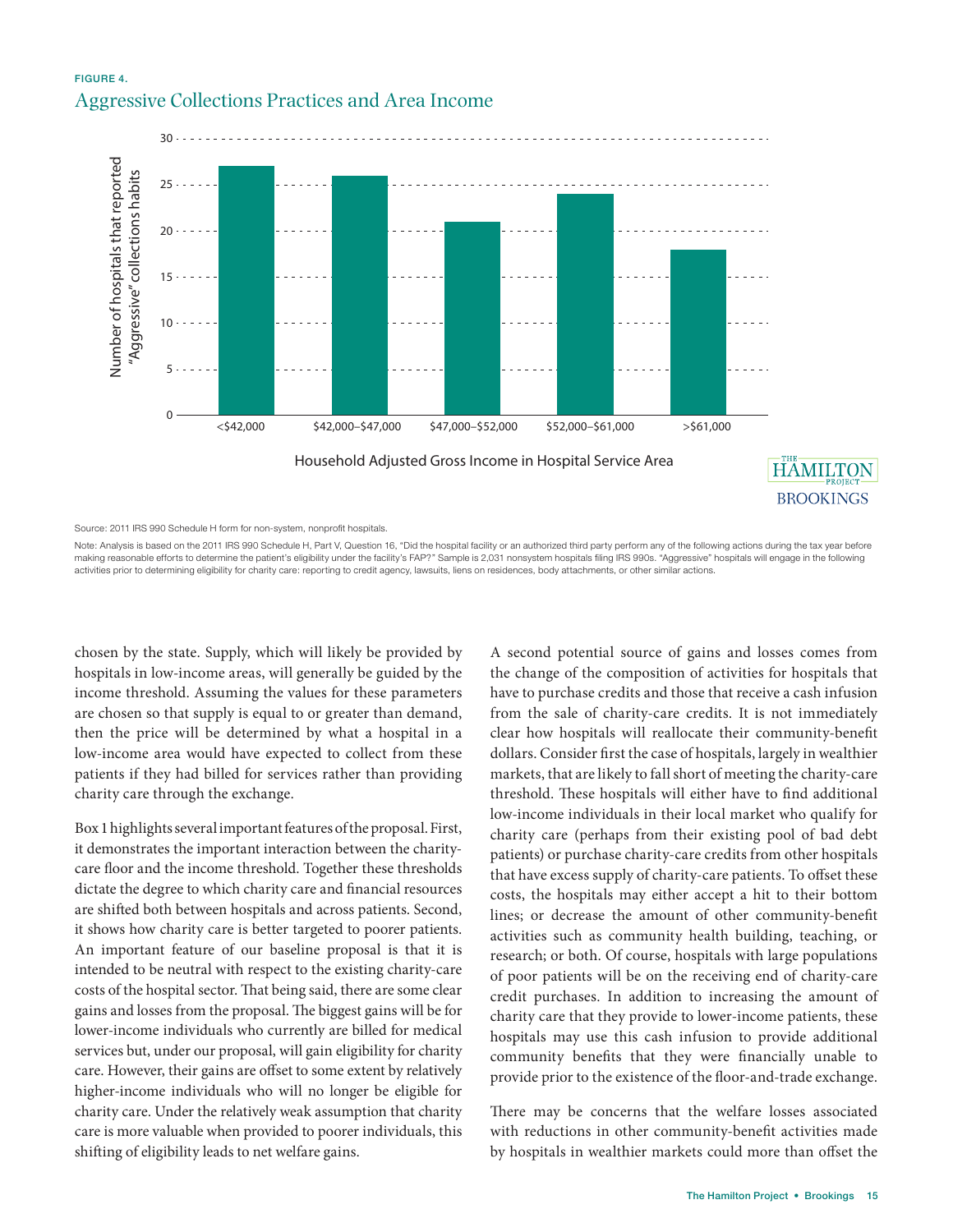welfare gains from the geographic reallocation of charity care. This seems unlikely however, for two reasons. First, hospitals in wealthier areas tend to have sufficient resources so that any reductions in other community-benefit activities would be small relative to the increase in community benefits provided by hospitals in lower-income communities. Second, if hospitals in wealthier areas do cut spending on other community-benefit activities, they are likely to cut where such cutting has the smallest benefit.

#### ADDITIONAL CONSIDERATIONS

In designing, implementing, and administering a floor-andtrade system, states will have to consider a range of options in defining charity care, defining credits for charity care, and structuring transfers. Here we provide alternatives for states to consider in making these decisions.

#### *Defining Charity Care*

1. Treatment of undercompensated care from Medicaid or other indigent care programs

Under current IRS regulations, underpayments from Medicaid are counted as a community benefit. In 2011 these payments amounted to over 3 percent of hospital operating expenses. Under our baseline proposal, we consider charity care only as it is currently defined by the IRS—in other words, care for which hospitals neither seek nor receive payment. However, there are many reasons why states may also want to provide incentives for hospitals to treat Medicaid patients. This is particularly true in a post-ACA world where state Medicaid rolls have expanded dramatically as a result of the ACA expansion and the share of the population that is uninsured continues to fall. As the rate of publicly insured individuals increases, states may be concerned about the ability of the newly insured to access hospital services.16

2. Treatment of bad debt from uninsured patients

We do not believe that bad debt from patients that are uninsured should count toward charity care. Once a hospital seeks payment from a patient, patients' medical bills should be permanently excluded from the pool of available charity-care credits.

#### 3. Treatment of shortfalls from Medicare

There is an ongoing debate about whether hospitals lose money in treating Medicare patients. In considering whether to include any shortfalls, we note three related facts. First, forprofit hospitals actively chose to serve Medicare inpatients. This behavior suggests that these patients have a positive effect on hospital profits. Second, hospitals also provide outpatient services in conjunction with inpatient services, and there is much less debate about the profitability of the former. Finally, given the manner in which Medicare reimbursements are determined, those hospitals with large shortfalls from this program are likely to be inefficient. Therefore, we do not believe any purported shortfalls from specific Medicare patients accord with the idea of charity or are necessarily evidence of nonprofit behavior.

4. Treatment of other forms of subsidized health services or community health provision

We believe this decision should be left up to the individual states. It is easy to imagine that subsidized preventive care could be creating value if it obviates the need for free hospital care, and that states may desire to provide a safety net for this care in addition to emergency medical services. However, we do note that the details of how this type of extension would be monitored are likely to be complex and cumbersome.

#### *Defining Credits for Charity Care*

For a more traditional cap-and-trade credit system, it is straightforward to define the unit of credit for the purposes of trading. For example, when establishing the sulfur dioxide cap-and-trade systems, firms were allocated the right to produce a certain number of tons of pollutant. Firms could then sell the rights to produce this pollution to other firms; these incentives result in the firms with the lowest marginal cost of reducing pollution taking steps to limit the amount of sulfur dioxide they emit and selling their credits to highercost firms. However, in our setting the appropriate unit of a credit is not immediately clear. Specifically, should we consider charity care based on the cost to the facility of providing the care or on the type/amount of care that it provides?

Our baseline approach is to follow current practice, whereby hospitals combine information about charges and cost-tocharge ratios (obtained from Worksheet S-10 of the Medicare Cost Reports; Centers for Medicare & Medicaid Services [CMS] 2010) to compute the value of charity care. While this method may produce only a rough approximation of actual economic costs, it has the advantages of familiarity and standardization. There are at least two disadvantages of this method, or any other cost-based measure of charity care. First, it rewards inefficiency, in the sense that if two hospitals provide free care to identical patients, the less-efficient hospital will be credited with more charity care. Second, hospitals may manipulate their Medicare Cost Reports in order to inflate the amount of charity-care services they are currently providing. However, it is unclear what cost-based measure of care that is widely available is superior to the accounting-based measure currently used by Medicare.

An alternative to using accounting costs is to establish some type of fixed price schedule to establish the value of various units of care rather than using the hospital's specific dollar value of the cost of providing that care. For example, a state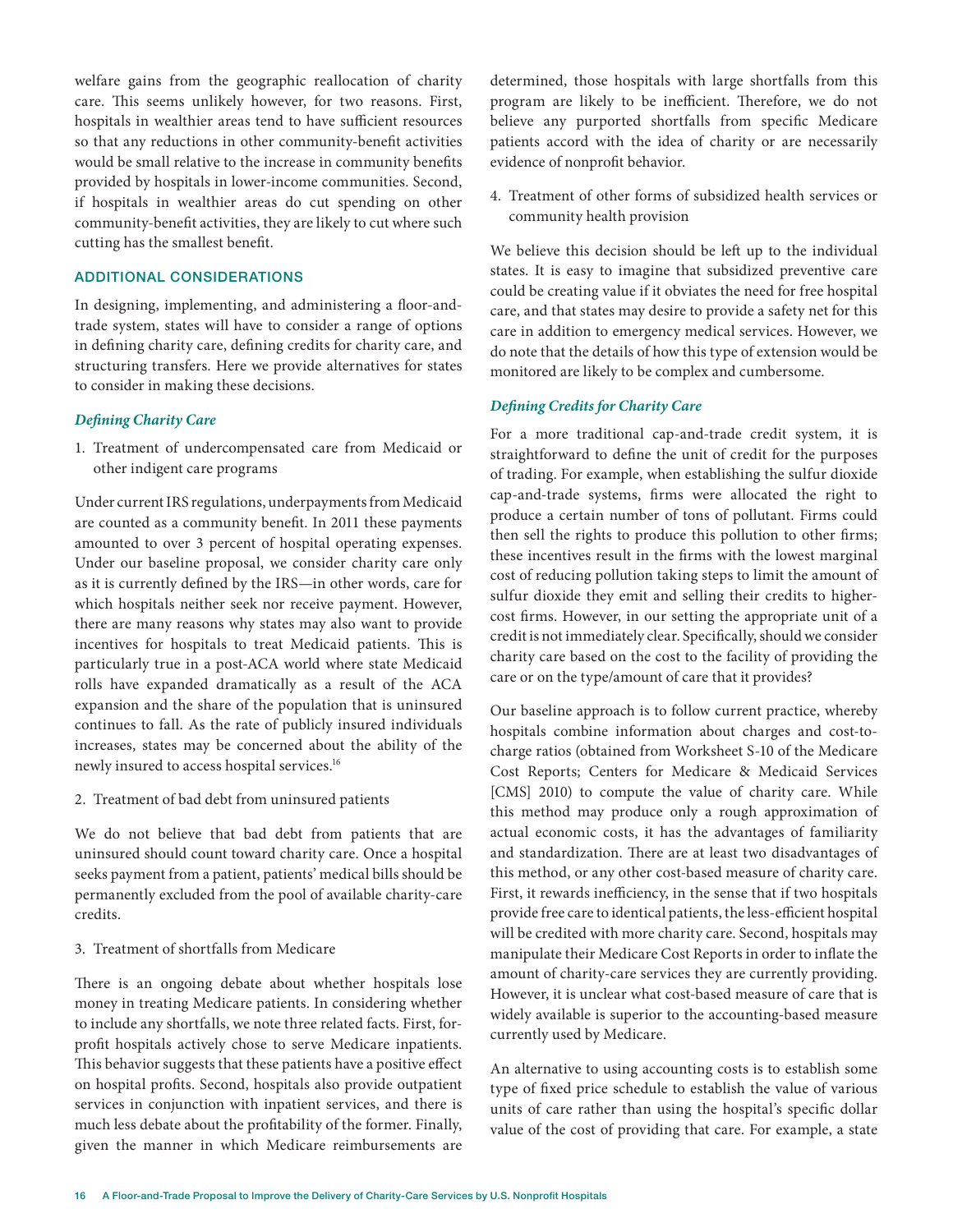could use a diagnosis-related group (DRG)–based price schedule to specify the value of charity-care services. This approach offers several advantages. First, all hospitals are familiar with DRG pricing. Second, it is easy to standardize, but it is also easy to customize—for example by making local wage adjustments (as is currently done by Medicare for its hospital reimbursements). Finally, and unlike a cost-based system, it rewards efficient hospitals, because they will expend fewer resources for each dollar of charity-care credit.

The latter efficiency may be especially important in our exchange system, as a simple example shows. Suppose we have a DRGbased system where the charity-care credit associated with an inpatient admission with DRG weight of one is \$5,000. Hospital A is considering whether to provide charity care in-house or to fund charity care at Hospital B. It costs A \$5,200 to treat a patient with a DRG weight of one. It costs B only \$4,800. Then A can obtain its \$5,000 more cheaply by paying B to provide charity care. For example, if A transfers \$5,000 to B, then A saves \$200 while B makes a profit of \$200. While this may not increase the total amount of charity care that is provided (presumably A will transfer just enough to reach its charity-care threshold), it will reduce the total societal cost of producing health services and give hospitals an economic incentive to become more efficient. One proviso, which is true for all fixed-price systems (e.g., the entire Medicare system), is that lower-cost hospitals may get that way by sacrificing quality.

#### *Structuring Cash Transfers*

There are two primary means by which hospitals can transfer money to satisfy their charity-care obligations under a floorand-trade system. First, hospitals could transfer money directly between themselves. For example, in the scenario presented in Box 1, if Burns Memorial was \$100,000 below its charity-care floor and HFP was \$500,000 above its floor, Burns Memorial could directly transfer money to HFP, leaving Burns only \$400,000 above its floor.

A second structure is for the state to establish a regulated pool of charity-care funds. Hospitals that provide care in excess of their floor can post credits for this care to the state exchange. Then hospitals that find themselves below their floor can purchase credits from the exchange. An advantage of this structure is that it would allow the state to implement more-sophisticated market designs. For example, in the scenario presented in Box 1, such an exchange would allow for a more-flexible threshold for family income for patients that would qualify for charity care. Under such a system, hospitals that provide charity care in excess of their threshold would submit all of that care to the state exchange. Credits for this care could be ordered based on the family income of the patients and trades could be executed in ascending order of income. While a fixed threshold for charity care requires legislators to predict the amount of care demanded at various income levels, this more-flexible system would allow the charity-care exchange to adapt to different macroeconomic shocks.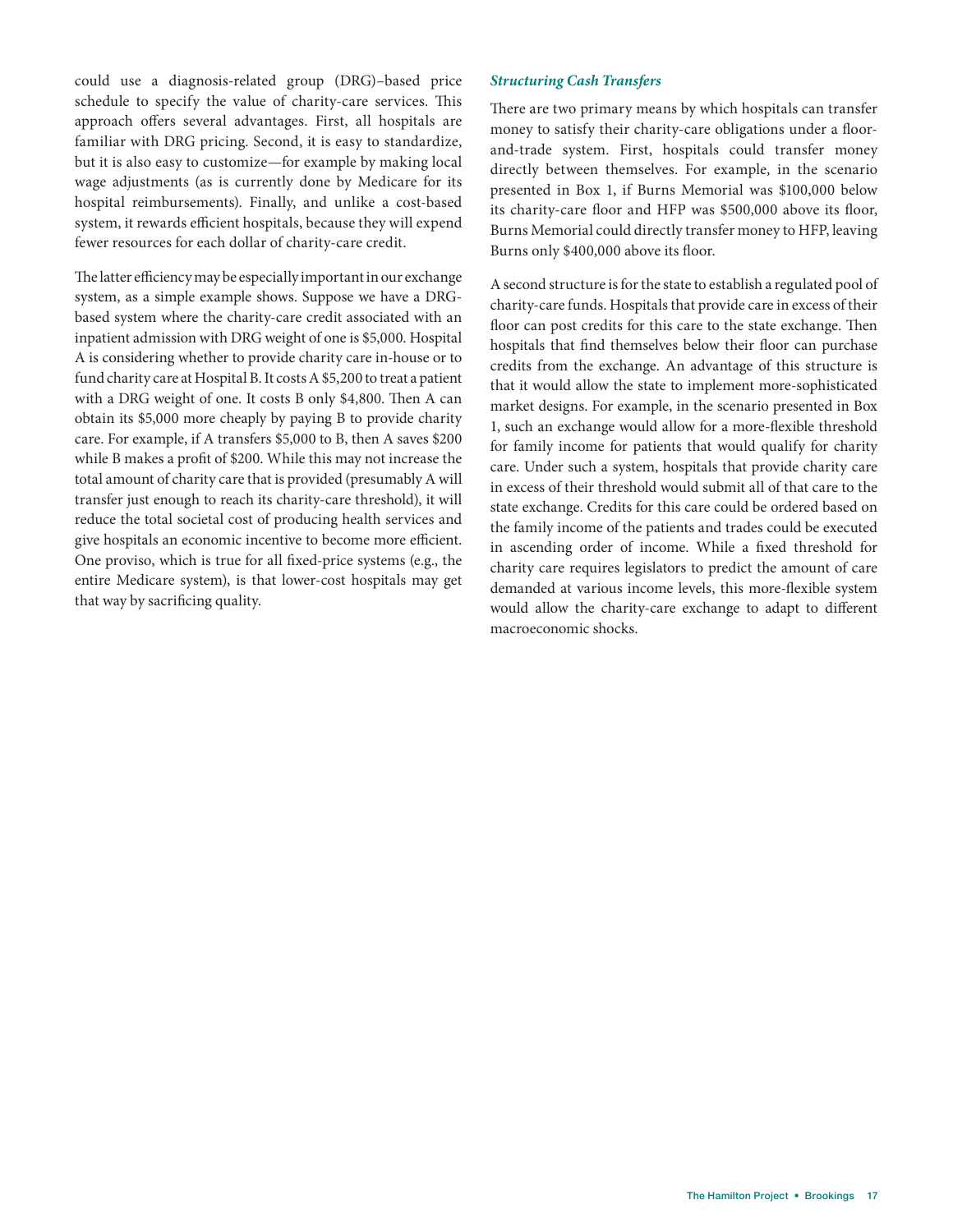## Chapter 4. Estimating Regulatory Standards for a Floor-and-Trade System

s described above, in our baseline proposal the first<br>step for states is to choose the charity-care floor and<br>income threshold. These values will largely determine<br>the magnitude of the welfare gains from our proposal. Sett step for states is to choose the charity-care floor and income threshold. These values will largely determine the magnitude of the welfare gains from our proposal. Setting a higher floor would lead hospitals that are providing less charity care, which are, on average, located in higher-income areas, to transfer more money to the hospitals providing more charity care, which are, on average, in lower-income areas. At the same time, hospitals in poorer areas will create credits to sell on the exchange by choosing not to seek payment from some low-income patients and instead classifying them as charity-care patients. Setting a lower-income limit will temper the incentives of the higher-income hospital to meet the floor by serving higher-income patients for no compensation within its own market.

In setting the charity-care floor, state lawmakers will need to consider a variety of factors, including local and state property tax rates, the unmet demand for charity care, and the state's relative preferences for charity care, research, teaching, and other community activities. States may set a relatively high floor, so that if total spending on community benefits remained the same there would be a net transfer of community-benefit activities away from research and other community-benefit activities toward charity care. But this shift may not be necessary if the floor can be set as charity-care neutral so that the total amount of charity care remains unchanged.17 That is to say, our proposal can improve social welfare even if a state requires the hospital sector to continue to provide the same absolute amount of charity care as a percentage of operating expenses. As a result, our proposal need not be construed as a sector-specific tax, although losses and gains will be distributed among hospitals, as we discuss below. The location of charity care would shift across hospitals, and the welfare improvement would arise because this shift leads to a more efficient targeting of charity care.<sup>18</sup>

By examining the distribution of charity care across hospitals, we gain a better sense of how a charity-care floor will shift charity-care spending. Table 3 contains the average amount of charity care currently provided in each state, expressed as a percent of operating expenses. The average hospital charitycare spending is 2.3 percent of operating expenses. There is much variation around this level, however. Hospitals at the 10th percentile of the distribution provide only 0.56 percent of their operating costs as charity care, while the 90th percentile hospital provides 4.63 percent. This variation suggests that even if the total charity-care activities remained constant in other words, if the floor were set so that 2.3 percent of all hospital expenses were devoted to charity care—there would be economically meaningful transfers across hospitals. Note that the charity-care-neutral floor varies considerably across states, from 3.7 percent for the state at the 90th percentile to 1.1 percent for the state at the 10th percentile.

However, a state need not choose a charity-neutral floor. For example, states wishing to ensure that 100 percent of patients whose incomes are below the income threshold have access to charity care could set a higher floor. (Recall that many hospitals bill at least some patients whose incomes are below their charity-care threshold, and that this rate of billing is higher in lower-income markets.) Table 4 contains the calculated charity-care floors that would ensure that all current patients below the statewide income threshold are able to receive charity care. Across the nation as a whole, accounting for the bad debt currently being generated by charity-care-eligible individuals would increase the charity-care floor from approximately 2.3 to 3.3 percent of operating costs.

When selecting the threshold, policymakers will need to consider the generosity of their existing social insurance programs, the existence of other indigent-care programs, and the average income among those who are currently uninsured in the state. Obviously, the higher the threshold, the greater will be the number of patients who will be eligible for charity care. Just as states can set a charity-care-neutral floor for hospitals, they also can set a charity-care-neutral income threshold for patients, a threshold that will leave unchanged the total number of patients eligible for charity care.

We provide estimates of the number of patients currently eligible for charity care. To conduct this analysis, we use the hospitalprovided thresholds for patient eligibility, noting that hospitals sometimes billed these patients for care. In other words, some patients who paid some or even none of their bills were charity-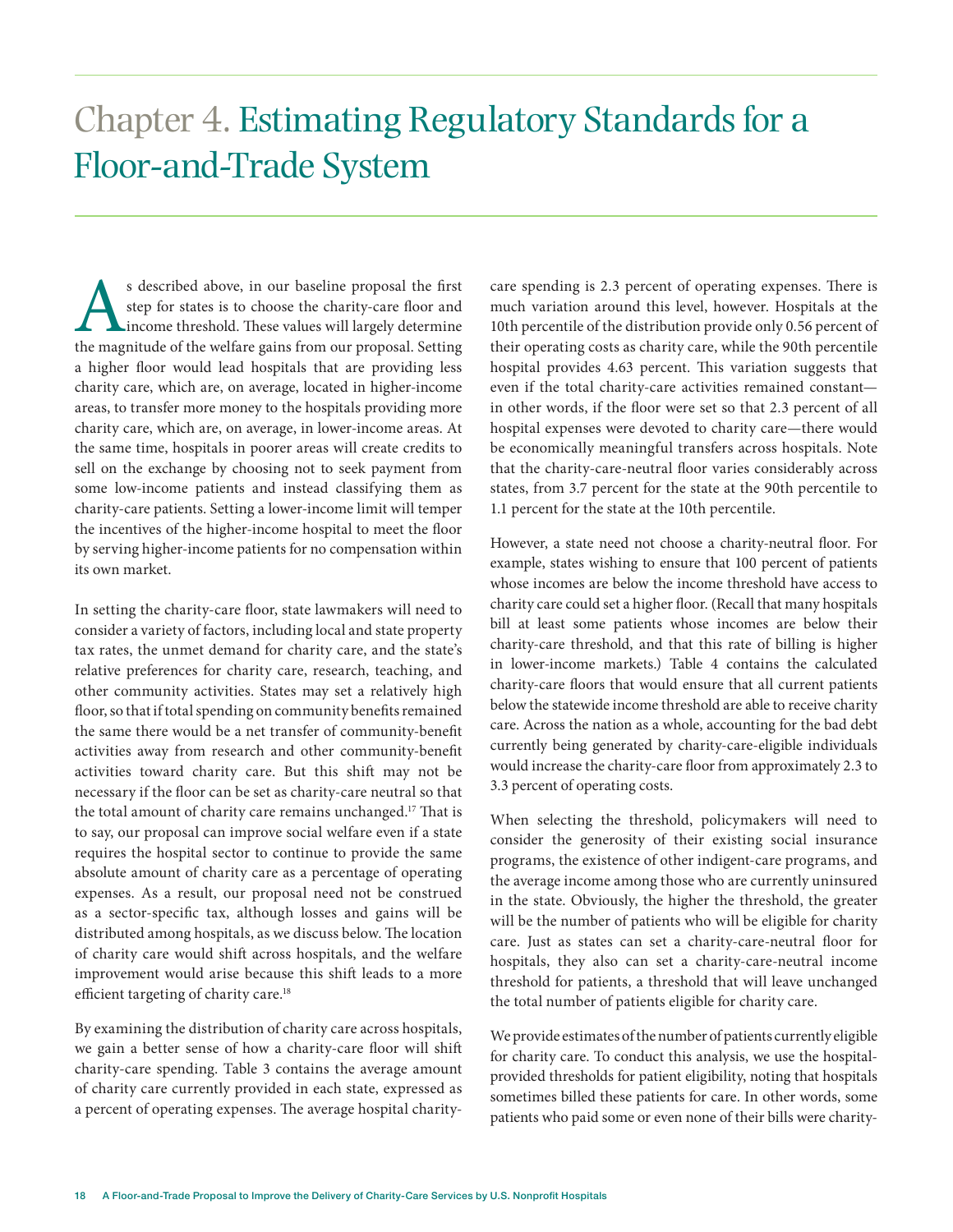## TABLE 3. Charity Care as a Percent of Operating Costs

## TABLE 4. Charity Care and Charity-Care-Eligible Bad Debt as a Percent of Operating Costs

State Mean 10th percentile 90th Percentile

US 2.80 0.45 6.45 AK 3.84 1.95 20.94

| State      | Mean | 10th percentile | 90th Percentile |
|------------|------|-----------------|-----------------|
| US         | 2.30 | 0.56            | 4.63            |
| AK         | 1.95 | 1.63            | 20.25           |
| AL         | 2.12 | 0.16            | 5.02            |
| <b>AR</b>  | 3.61 | 0.78            | 5.76            |
| AΖ         | 1.39 | 0.00            | 2.45            |
| CA         | 1.67 | 0.19            | 3.83            |
| CO         | 2.60 | 0.13            | 5.18            |
| CT         | 1.03 | 0.03            | 2.18            |
| DC         | 1.07 | 0.07            | 1.89            |
| DE         | 1.32 | 0.84            | 2.14            |
| FL.        | 3.67 | 1.15            | 8.32            |
| GA         | 3.73 | 0.52            | 8.34            |
| HI         | 0.32 | 0.00            | 2.52            |
| IA         | 1.68 | 0.44            | 2.85            |
|            |      |                 |                 |
| ID         | 1.80 | 0.91            | 2.32            |
| IL         | 2.50 | 0.92            | 5.53            |
| IN         | 2.66 | 1.12            | 8.67            |
| KS         | 2.41 | 0.21            | 3.81            |
| KY         | 3.68 | 1.11            | 6.12            |
| LA         | 0.80 | 0.09            | 2.60            |
| MA         | 1.20 | 0.31            | 2.67            |
| <b>MD</b>  | 2.77 | 0.78            | 5.88            |
| ME         | 2.14 | 1.06            | 4.22            |
| MI         | 1.31 | 0.17            | 2.77            |
| <b>MN</b>  | 1.27 | 0.22            | 2.74            |
| <b>MO</b>  | 1.96 | 0.35            | 3.06            |
| <b>MS</b>  | 3.10 | 0.00            | 4.36            |
| MT         | 2.82 | 0.34            | 3.75            |
| <b>NC</b>  | 3.52 | 0.58            | 6.33            |
| ${\sf ND}$ | 1.48 | 0.15            | 1.45            |
| <b>NE</b>  | 1.66 | 0.14            | 2.37            |
| <b>NH</b>  | 2.54 | 1.32            | 4.54            |
| <b>NJ</b>  | 3.33 | 0.30            | 4.89            |
| <b>NM</b>  | 3.01 | 0.44            | 8.94            |
| <b>NV</b>  | 3.47 | 0.48            | 3.77            |
| <b>NY</b>  | 1.19 | 0.10            | 2.73            |
| OH         | 2.48 | 0.65            | 4.69            |
| OK         | 2.50 | 0.22            | 5.80            |
| OR         | 3.80 | 2.20            | 5.53            |
| PA         | 0.73 | 0.13            | 2.26            |
| RI         | 3.05 | 0.84            | 3.41            |
| SC         | 3.72 | 1.30            | 6.16            |
| <b>SD</b>  | 1.16 | 0.01            | 1.46            |
| <b>TN</b>  | 3.89 | 0.82            | 6.72            |
| ТX         | 3.16 | 0.58            | 7.68            |
| UT         | 1.50 | 0.08            | 4.23            |
| VA         | 3.36 | 0.79            | 6.83            |
| VT         | 1.06 | 0.71            | 1.91            |
| <b>WA</b>  | 1.23 | 0.19            | 3.44            |
| WI         | 1.51 | 0.40            | 2.41            |
| WV         | 2.23 | 0.10            | 3.68            |
| WY         | 5.06 | 2.37            | 5.56            |
|            |      |                 |                 |

| AL            | 3.29         | 0.50                                                                                   | 6.80  |
|---------------|--------------|----------------------------------------------------------------------------------------|-------|
| AR            | 5.20         | 2.01                                                                                   | 10.70 |
| AZ            | 1.72         | 0.00                                                                                   | 4.23  |
| CA            | 2.51         | 0.20                                                                                   | 4.46  |
| CO            | 2.83         | 0.13                                                                                   | 6.21  |
| CT            | 1.35         | 0.03                                                                                   | 3.51  |
| DC            | 1.12         | 0.07                                                                                   | 2.60  |
| DE            | 1.32         | 0.84                                                                                   | 2.14  |
| FL            | 5.40         | 1.78                                                                                   | 10.23 |
| GA            | 4.76         | 0.72                                                                                   | 11.22 |
| HI            | 0.35         | 0.10                                                                                   | 2.52  |
| IA            | 2.03         | 0.51                                                                                   | 3.22  |
| ID            | 2.03         | 0.94                                                                                   | 3.15  |
| IL            | 3.33         | 1.20                                                                                   | 6.45  |
| IN            | 3.11         | 1.20                                                                                   | 8.82  |
| KS            | 2.74         | 0.34                                                                                   | 3.81  |
| KY            | 4.83         | 2.20                                                                                   | 8.88  |
| LA            | 1.25         | 0.09                                                                                   | 3.45  |
| <b>MA</b>     | 1.35         | 0.55                                                                                   | 2.88  |
| <b>MD</b>     |              | 1.26                                                                                   | 6.67  |
| ME            | 3.11<br>2.41 | 1.31                                                                                   | 4.93  |
|               |              |                                                                                        |       |
| MI            | 2.29         | 0.47                                                                                   | 3.84  |
| MN            | 1.40         | 0.23                                                                                   | 2.89  |
| <b>MO</b>     | 2.82         | 0.58                                                                                   | 5.54  |
| ΜS            | 4.09         | 0.23                                                                                   | 8.10  |
| MT            | 3.55         | 0.42                                                                                   | 4.34  |
| NC            | 4.66         | 0.61                                                                                   | 10.01 |
| <b>ND</b>     | 1.78         | 0.40                                                                                   | 2.73  |
| NE            | 1.98         | 0.41                                                                                   | 3.24  |
| <b>NH</b>     | 2.88         | 1.47                                                                                   | 4.65  |
| <b>NJ</b>     | 4.10         | 0.56                                                                                   | 6.11  |
| <b>NM</b>     | 5.24         | 1.18                                                                                   | 11.89 |
| <b>NV</b>     | 11.74        | 0.48                                                                                   | 12.66 |
| <b>NY</b>     | 1.70         | 0.24                                                                                   | 3.25  |
| OН            | 2.71         | 0.87                                                                                   | 5.07  |
| OK            | 5.39         | 0.42                                                                                   | 8.71  |
| OR            | 5.26         | 2.30                                                                                   | 7.38  |
| PA            | 1.54         | 0.27                                                                                   | 3.42  |
| RI            | 3.63         | 0.95                                                                                   | 4.61  |
| <b>SC</b>     | 6.07         | 1.30                                                                                   | 10.68 |
| <b>SD</b>     | 1.82         | 0.03                                                                                   | 6.94  |
| <b>TN</b>     | 5.59         | 1.36                                                                                   | 11.58 |
| ТX            | 4.75         | 0.58                                                                                   | 9.48  |
| UT            | 3.06         | 0.74                                                                                   | 4.57  |
| VA            | 3.92         | 1.45                                                                                   | 7.85  |
| VT            | 1.36         | 0.99                                                                                   | 2.65  |
| WA            | 1.42         | 0.40                                                                                   | 3.44  |
| WI            | 1.70         | 0.73                                                                                   |       |
|               |              |                                                                                        | 3.36  |
| <b>WV</b>     | 2.58         | 0.10                                                                                   | 4.26  |
| <b>WY</b>     | 5.51         | 5.26                                                                                   | 5.56  |
| calculations. |              | Source: 2011 IRS 990 Schedule H form for non-system, nonprofit hospitals; and authors' |       |

Source: 2011 IRS 990 Schedule H form for non-system, nonprofit hospitals.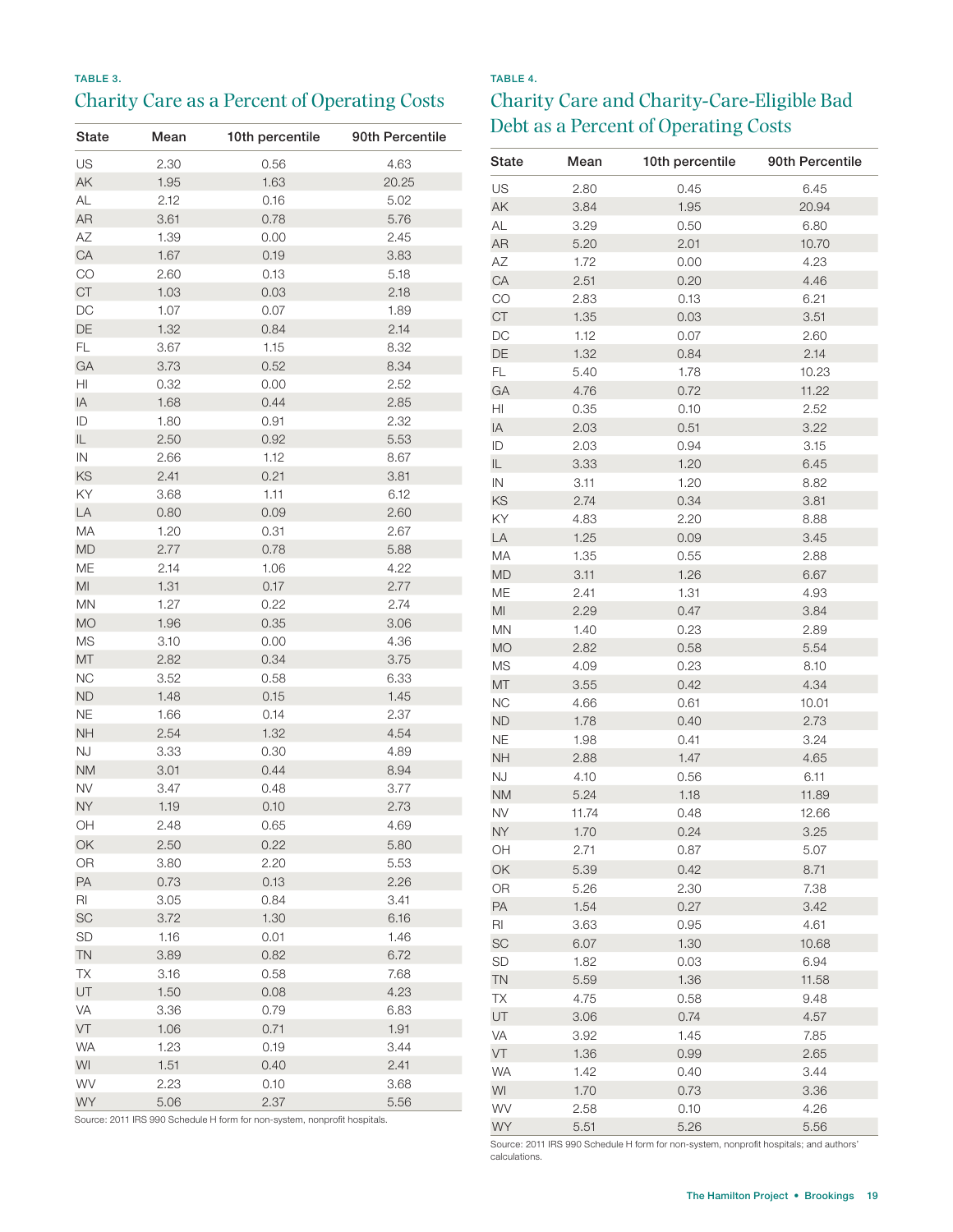#### FIGURE 5.





Source: 2011 IRS 990 Schedule H form for non-system, nonprofit hospitals.

Note: Analysis determines the share of households under the FPL cutoff for hospitals in their HSA. Sample of hospitals is restricted to the 3,069 facilities (system and nonsystem) providing an FPL cutoff response to Schedule H, Part V, Question 9, "Used federal poverty guidelines (FPG) to determine eligibility for providing free care?"<br>Sample of HSAs is restricted to HSAs with in-sample h

care eligible, even if they were classified as paying patients or those with bad debt. By accounting for these patients, along with the true charity-care patients, we are able to estimate the likelihood that a family at a particular income level is eligible for charity care. These results are presented in figure 5. Looking across all hospitals, we find that the likelihood of charitycare eligibility is a declining function of income and that this likelihood decreases substantially at several income thresholds that are commonly chosen by hospitals. For example, 60 percent of individuals with incomes below 190 percent of the FPL are eligible for charity care, but only 15 percent of individuals just above this threshold are eligible.

We can now calculate the income threshold that would keep constant the number of patients eligible for charity care (i.e., the eligibility-neutral income threshold). We start by calculating a single national threshold. Based on the distribution of household income and the share of households eligible for charity care, we calculate that a national income threshold for charity care of 155 percent of the FPL would leave the same share of households eligible for charity care but increase the percentage of lower-income patients that are eligible for charity-care services. In other words, with an estimated 29.5 percent of patients eligible to receive charity care, setting the national income threshold for charity care at 155 percent would be eligibility-neutral but would increase the share of lowerincome patients that are eligible for charity-care services. More

specifically, 7 percent of those eligible for charity care would be newly eligible households with incomes below 155 percent of the FPL (who were previously ineligible because they lived in poorer communities with high demand for charity care), and the same share of households would lose eligibility (those with incomes above 155 percent of the FPL that previously were eligible for charity care because they live in higher-income communities whose hospitals currently set higher income thresholds).

**BROOKINGS** 

Recognizing that states will choose their own eligibility-neutral threshold, table 5 reports these state-specific thresholds. Column (1) of table 5 (Average FPL cutoff) contains the current average threshold as a percentage of the FPL in each state. This ranges from a low of 125 percent of FPL in Utah to a high of 232 percent in Connecticut. Column (2) reports the eligibilityneutral thresholds. These range from a low of 112 percent of FPL in Idaho, where 5.2 percent of the state population are eligible for charity care, to 196 percent in Connecticut, where 5.9 percent are eligible. Column (3) contains the percentage of the population that is eligible for charity care at the current thresholds. This ranges from a low of 19 percent in Idaho to 35 percent in California and Florida. Column (4) contains the percentage of the population that would gain (and lose) eligibility in each state. Column (5) contains that percentage of patients who cannot pay their bills that are eligible for charity care. This ranges from a low of 0 percent in Delaware to 47 percent in Alaska.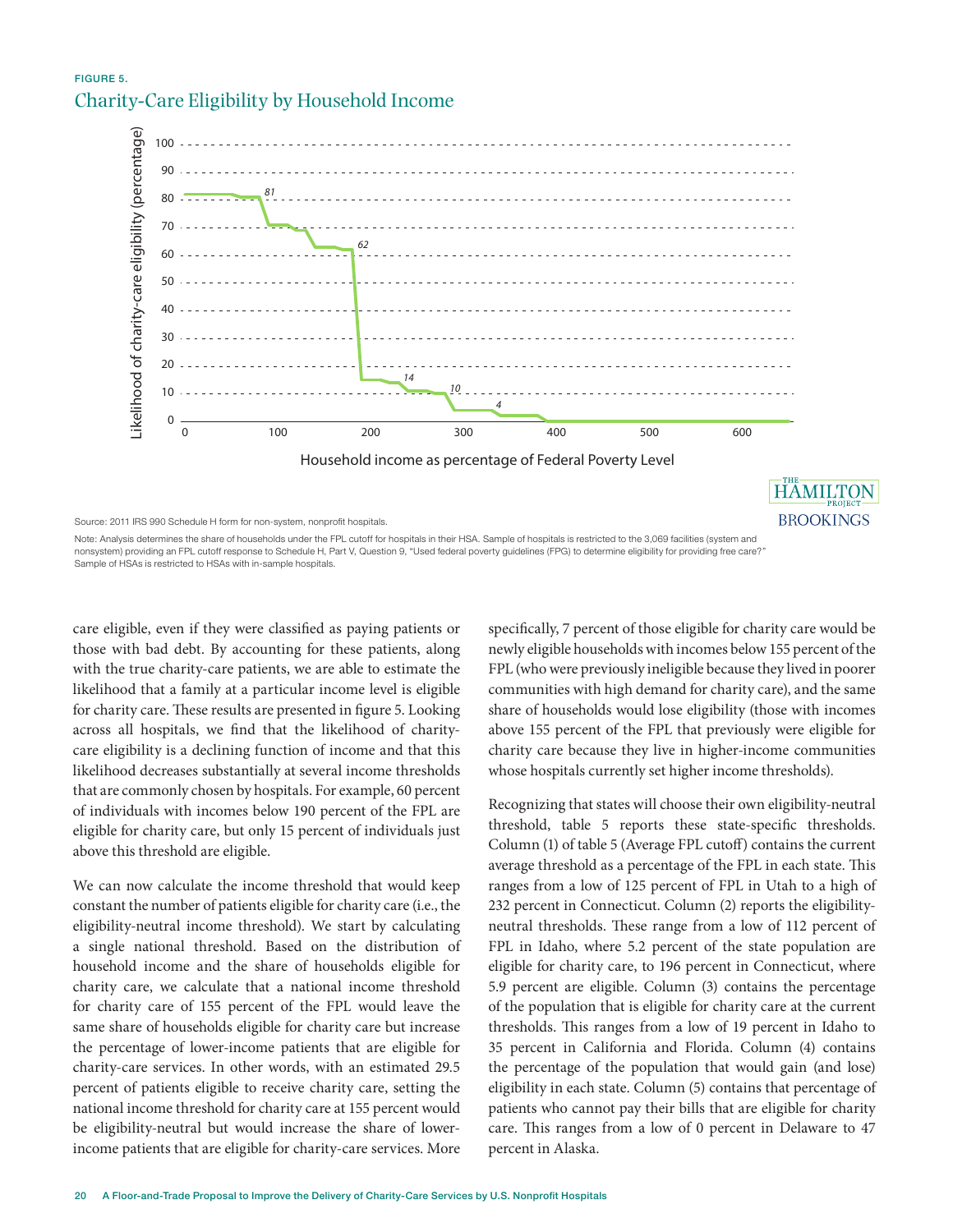## TABLE 5. Proposal Parameters by State

| <b>State</b>                | Average<br>FPL cutoff | Eligible share neutral<br>FPL cutoff | <b>Percent Charity-Care</b><br>Eligible | <b>Percent Gaining</b><br>Eligibility | <b>Unmet Charity-Care</b><br>Demand |
|-----------------------------|-----------------------|--------------------------------------|-----------------------------------------|---------------------------------------|-------------------------------------|
| US                          | 181                   | 155                                  | 29                                      | 7.0                                   | 0.22                                |
| $\mathsf{AK}$               | 150                   | 146                                  | 23                                      | 4.3                                   | 0.47                                |
| AL                          | 171                   | 138                                  | 29                                      | 6.9                                   | 0.29                                |
| ${\sf AR}$                  | 153                   | 116                                  | 23                                      | 6.8                                   | 0.25                                |
| $\mathsf{A}\mathsf{Z}$      | 169                   | 140                                  | 26                                      | 6.7                                   | 0.06                                |
| ${\sf CA}$                  | 225                   | 195                                  | 35                                      | $7.4\,$                               | 0.17                                |
| CO                          | 148                   | 152                                  | 24                                      | $6.0\,$                               | 0.06                                |
| CT                          | 232                   | 196                                  | $30\,$                                  | 5.9                                   | 0.14                                |
| $\mathsf{DC}$               | 210                   | 179                                  | 26                                      | $3.8\,$                               | 0.02                                |
| DE                          | 206                   | 143                                  | 23                                      | 6.5                                   | 0.00                                |
| $\mathsf{FL}$               | 205                   | 160                                  | $35\,$                                  | $7.2\,$                               | 0.29                                |
| GA                          | 153                   | 129                                  | 26                                      | 6.1                                   | 0.10                                |
| $\mathsf{H}\mathsf{I}$      | 181                   | 150                                  | 25                                      | 6.3                                   | 0.02                                |
| $\sf IA$                    | 172                   | 150                                  | 23                                      | 5.0                                   | 0.08                                |
| $\mathsf{ID}$               | 144                   | 112                                  | $19$                                    | 5.2                                   | 0.08                                |
| $\mathsf{IL}$               | 189                   | 163                                  | 28                                      | 5.9                                   | 0.19                                |
| ${\sf IN}$                  | 182                   | 148                                  | 28                                      | 6.7                                   | 0.09                                |
| KS                          | 147                   | 138                                  | 25                                      | 6.2                                   | 0.09                                |
| KY                          | 139                   | 146                                  | 28                                      | $8.5\,$                               | 0.20                                |
| LA                          | 176                   | 145                                  | 31                                      | 6.9                                   | 0.15                                |
| MA                          | 213                   | 185                                  | 29                                      | 4.5                                   | 0.10                                |
| MD                          | 208                   | 167                                  | 24                                      | 4.5                                   | 0.08                                |
| ME                          | 180                   | 143                                  | 25                                      | 5.3                                   | 0.08                                |
| $\mathsf{M}\mathsf{l}$      | 181                   | 145                                  | 29                                      | $6.4\,$                               | 0.21                                |
| $\mathsf{MN}$               | 171                   | 184                                  | 29                                      | 6.4                                   | 0.06                                |
| <b>MO</b>                   | 155                   | 136                                  | 25                                      | 6.8                                   | 0.20                                |
| $\rm MS$                    | 133                   | 112                                  | 25                                      | 8.1                                   | 0.13                                |
| MT                          | 140                   | 116                                  | 23                                      | 6.5                                   | 0.15                                |
| $\rm NC$                    | 180                   | 159                                  | 30                                      | $7.6\,$                               | 0.17                                |
| ${\sf ND}$                  | 138                   | 142                                  | 22                                      | $4.8\,$                               | 0.06                                |
| $\mathsf{NE}\xspace$        | 141                   | 167                                  | 28                                      | 7.1                                   | 0.10                                |
| $\mathsf{NH}\,$             | 210                   | $177$                                | 28                                      | 5.1                                   | 0.09                                |
| NJ                          | 205                   | 177                                  | 28                                      | $5.0\,$                               | 0.17                                |
| <b>NM</b>                   | 175                   | 147                                  | 30                                      | 7.1                                   | 0.24                                |
| ${\sf NV}$                  | 200                   | 165                                  | 30                                      | 5.8                                   | 0.46                                |
| ${\sf NY}$                  | 191                   | 138                                  | $25\,$                                  | $8.3\,$                               | 0.17                                |
| OH                          | 159                   | 137                                  | 24                                      | $6.7\,$                               | 0.05                                |
| OK                          | 175                   | 135                                  | 25                                      | $7.1$                                 | 0.18                                |
|                             | 172                   | 150                                  | 26                                      | 5.9                                   | 0.34                                |
| OR                          | 193                   | 155                                  | 27                                      | 6.5                                   | 0.24                                |
| ${\sf PA}$<br>$\mathsf{RI}$ | 200                   | 160                                  | 27                                      | 4.7                                   | 0.20                                |
| $\protect\operatorname{SC}$ | 203                   | 172                                  | 35                                      | $8.3\,$                               | 0.27                                |
|                             |                       | 124                                  |                                         |                                       | 0.16                                |
| $\mathsf{SD}$               | 136                   |                                      | 21                                      | 5.4                                   |                                     |
| TN                          | 166                   | 138                                  | $28\,$                                  | $7.2\,$                               | 0.15                                |
| TX                          | 179                   | 150                                  | 29                                      | $6.6\,$                               | 0.07                                |
| UT                          | 125                   | 126                                  | 21                                      | $4.0\,$                               | 0.36                                |
| VA                          | 174                   | 160                                  | 24                                      | 4.7                                   | 0.12                                |
| VT                          | 218                   | 173                                  | 31                                      | $6.3\,$                               | 0.09                                |
| <b>WA</b>                   | 175                   | 165                                  | 25                                      | $5.5\,$                               | 0.10                                |
| WI                          | 178                   | 145                                  | 24                                      | 5.8                                   | 0.07                                |
| <b>WV</b>                   | 157                   | 112                                  | 21                                      | $6.3\,$                               | 0.08                                |
| <b>WY</b>                   | 150                   | 142                                  | 23                                      | 4.9                                   | 0.04                                |

Source: 2011 IRS 990 Schedule H form for non-system, nonprofit hospitals; and authors' calculations.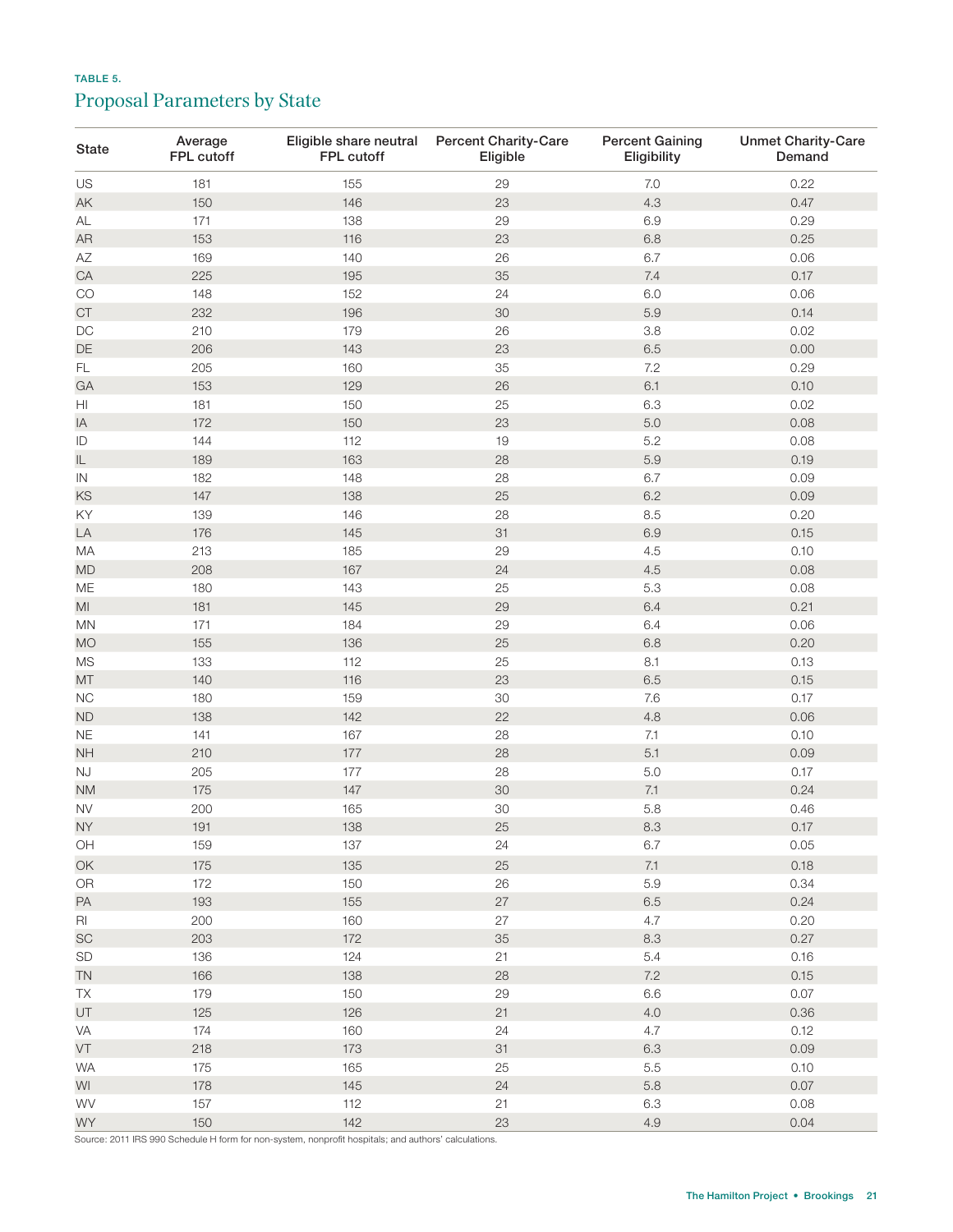# Chapter 5. Questions and Answers about the Floor-and-Trade Proposal

I n this section we address a number of additional questions about the floor-and-trade proposal.

### *Why should charity-care credit markets be organized at the state level?*

There are both practical and economic reasons for the implementation of this system at the state or regional level. First, as discussed above, the more-stringent existing regulations of community-benefit activities exist at this level. Second, the uneven distribution of income across states means that the most efficient income thresholds could be quite different and the imposition of a blunt national limit may limit some of the potential efficiencies of this proposal. A final important political consideration is that a national standard and market for tradable credits could result in large transfers from states with higher average incomes to those with lower average incomes. Because many of the tax breaks that nonprofit hospitals receive are at the state or local level, these interstate transfers could be construed as unfair and may decrease the political attractiveness of this proposal.

### *Could multiple states join together to create a marketplace for tradable credits?*

This could be attractive to some states for a number of reasons. First, in some places hospitals treat many patients from out of state and therefore the expenditures of nonprofit hospitals benefit patients that reside in multiple jurisdictions. This is particularly relevant for large, multistate metropolitan areas. Second, states could share in the fixed costs of setting up a marketplace, a feature that should be particularly attractive to smaller states. Finally, the market for tradable credits will be thicker when there are more participants and therefore prices will be more stable in these larger marketplaces.

There are, however, a number of complications that would need to be addressed. In particular, the participating states would need to be able to arrive at mutually agreeable levels for the charity-care floor and the income threshold. If the states have differing populations, policy goals, or other safety net policies, reaching such an agreement might be difficult. For a multistate marketplace to effectively function, participants might need to make politically infeasible commitments. For

example, a crudely constructed multistate exchange would create incentives for states to scale back their Medicaid programs, and instead treat these patients as charity care. Doing so would expand the supply of charity-care credits in their own state, leading their state's hospitals to earn more on the charity-care exchanges. The revenue lost from the resulting lower price of charity-care credits would be partially borne by hospitals in other states.

#### *How should operating costs be determined?*

All hospitals are obligated to report operating costs to Medicare using a unified methodology culminating with Worksheet G2 of the Medicare Cost Reports (CMS 2010). Many hospitals believe that this method does not provide accurate cost estimates and, as a result, some hospitals employ proprietary cost accounting systems. Medicare Cost Reports may be imperfect, but we believe this limitation is outweighed by the benefits of uniformity and transparency afforded by the Cost Reports.

#### *How do we treat system hospitals?*

While the estimates presented in the paper do not apply to hospital systems, these facilities are an integral part of the nonprofit safety net. Under our proposal, systems will be treated as a single entity for the purposes of calculating whether they meet their charity-care floor obligations. That being said, many systems operate in multiple states and this may complicate the state-based administration of the floorand-trade proposal. Therefore, we recommend that the portion of a system's hospitals that is in a state be treated as one hospital for the purposes of determining its obligations under the floor-and-trade proposal.

#### *Should hospitals be allowed to bank credits?*

One question is whether hospitals must reconcile any surplus or deficit in charity care at the end of the calendar or fiscal year. Two factors weigh in favor of allowing for bankable credits. First, in small states there may be years with relatively little trading of credits. Second, given that there are differences in hospital fiscal years, there could be time periods within the year in which some hospitals need to purchase credits but others are not offering credits for sale. The combination of thin markets and temporal mismatches could result in artificial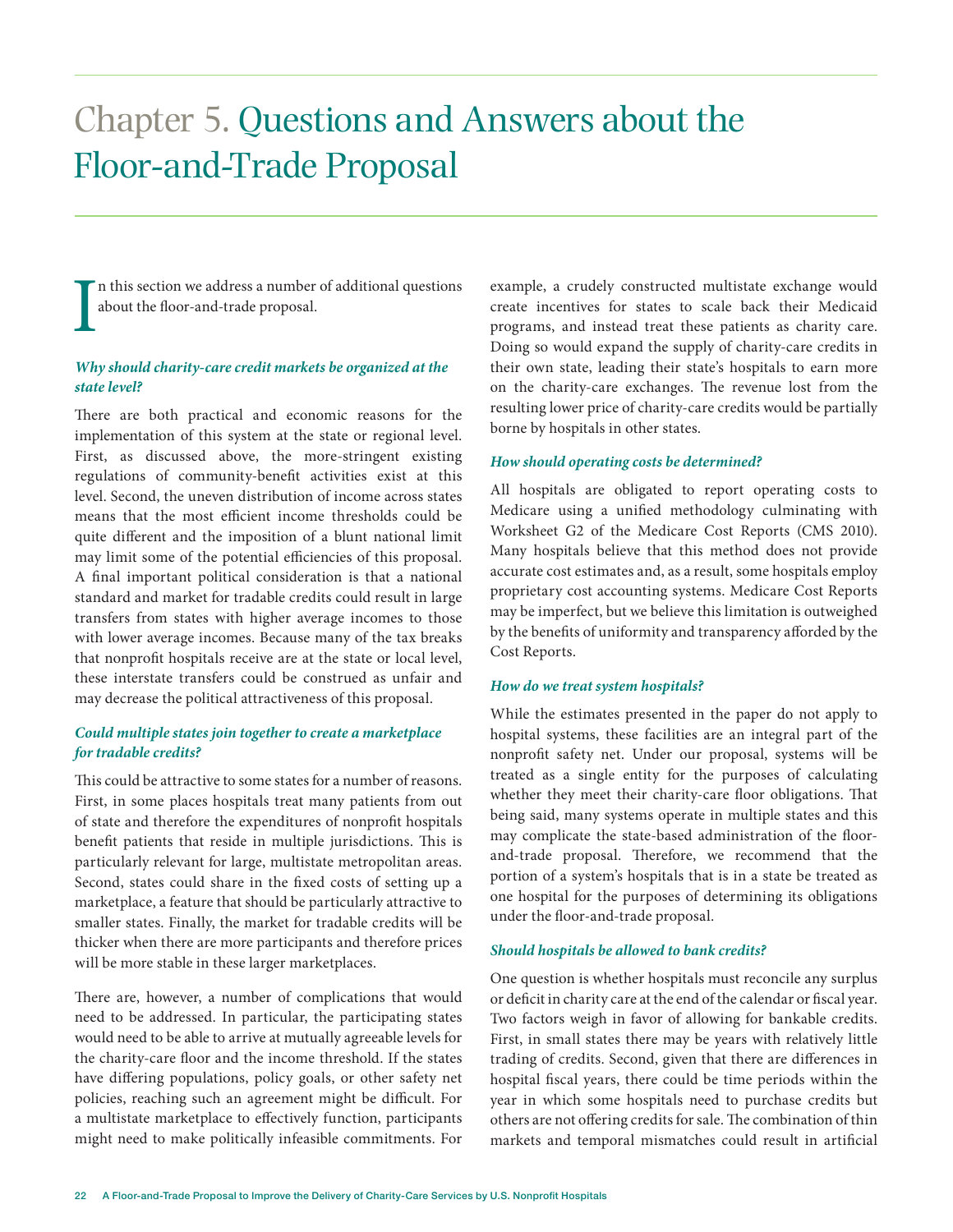price spikes for charity-care credits. To limit these spikes, we recommend that hospitals be allowed to bank or borrow their charity-care credits, up to a predetermined limit, so as to meet their annual charity-care floor. Hospitals borrowing against the next year would have to pay a modest interest rate, such as that for prime-grade corporate debt. Allowing hospitals to bank or borrow will limit fluctuations in the price of charity care and decrease the complexity of decision making for hospitals, which would otherwise need to worry about exactly hitting the end-of-year target. Furthermore, there are likely to be benefits to consumers from allowing some temporal smoothing. In a recession, aggregate demand for charity care may rise, and hospitals should be able to increase provision and store credit.

### *Should patients who should have purchased insurance on the exchange qualify for charity care?*

The implementation of the ACA has caused a large decline in the number of uninsured Americans. For example, Gallup estimates that the uninsured share of the population fell from 16.3 percent in the first quarter of 2013 to 11.9 percent in the first quarter of 2015 (Levy 2015). Of course, a large fraction of the population remains uninsured. There are a variety of reasons for this lack of complete coverage. Some people are explicitly left out of the market, such as undocumented immigrants and individuals with incomes below 100 percent of the FPL residing in states that did not implement the ACA Medicaid expansion. Another portion of the remaining uninsured qualify for Medicaid but have not taken up coverage. Given that there is no open enrollment period for Medicaid, from the point of view of the hospital, these individuals are effectively insured. If they require expensive medical treatments, they can sign up for Medicaid.

However, some of these uninsured are individuals who have chosen not to purchase insurance on the exchanges and instead choose to pay the fine and remain uninsured. If these people demand medical services they will be unable to sign up for insurance until the next open enrollment period. Allowing care for these individuals to be counted as charity care may incentivize individuals to not purchase insurance on exchanges. This potential moral hazard has been discussed in a variety of settings (Coate 1995; Rask and Rask 2000; Sasso and Meyer 2006).

Hospitals are cognizant of this potential moral hazard, and anecdotal evidence suggests that since the passage of the ACA they have pared back charity care to individuals who are likely eligible for subsidized health insurance. For example, Barnes Jewish Hospital in St. Louis is now charging copayments for services to all individuals regardless of insurance status (Goodnough 2014). Summarizing the view of many hospitals, the chief executive of Henry Ford Health Systems in Detroit said, "Do we allow our charity care programs to kick in if people

are unwilling to sign up? Our inclination is to say we will not, because it just seems that that defeats the purpose of what the Affordable Care Act has put in place" (Goodnough 2014).

That being said, even if these individuals chose to not participate in the exchange their care is still costly for hospitals that are required, for a variety of reasons, to provide them with medical services regardless of their ability to pay. In considering how to classify uncompensated care for individuals who qualify for the exchange but choose not to purchase coverage states must balance the desire for these individuals to receive treatment with the potential inefficiencies from the moral hazard.

### *Can for-profit hospitals sell charity care on the charity-care exchanges? What about public hospitals?*

While they lack any community-benefit requirements, for-profit hospitals also provide uncompensated care. At a minimum, for-profit hospitals are still bound by EMTALA and must treat emergency patients regardless of their ability to pay. For-profit hospitals seeking payment for these services from the uninsured would represent a cost to these patients. From the perspective of the patient, and for strengthening the social safety net, it does not make sense to immediately limit their care from the exchange. Allowing for-profit hospitals to sell credits in the exchange provides an incentive for these facilities to not seek payment from their lowestincome patients (who likely in expectation would generate more value on the exchange market than the hospital would collect if it billed the patient for the services it provided). Conversely, one may worry that for-profit hospitals are more likely to profitably exploit any limitations in the charity-care exchange market design. Though it is difficult to be sure about the mechanism through which this would occur, allowing forprofit hospitals to sell charity care would increase the need for some regulatory oversight over data reporting and the quality of care for the uninsured.

The case for allowing public hospitals to sell credits on the charity-care exchange is clearer cut. Public hospitals provide large amounts of charity care to indigent patients without compensation. The same logic that suggests for-profit hospitals should be allowed to sell charity care suggests that government hospitals should as well. However, evidence suggests government hospitals are less likely to exploit profitable loopholes in reimbursement schemes (Duggan 2000).

#### *How should bad debt from insured patients be considered?*

Traditionally, if hospitals seek payment from a patient and they are unable to collect payment, these costs cannot be counted toward the community benefit. The rationale for this exclusion is as follows: when hospitals bill patients, the expected payments may be sufficiently high so that the hospitals expect to earn positive profits. Indeed, if patients are insured and hospitals are merely attempting to collect the patients' portion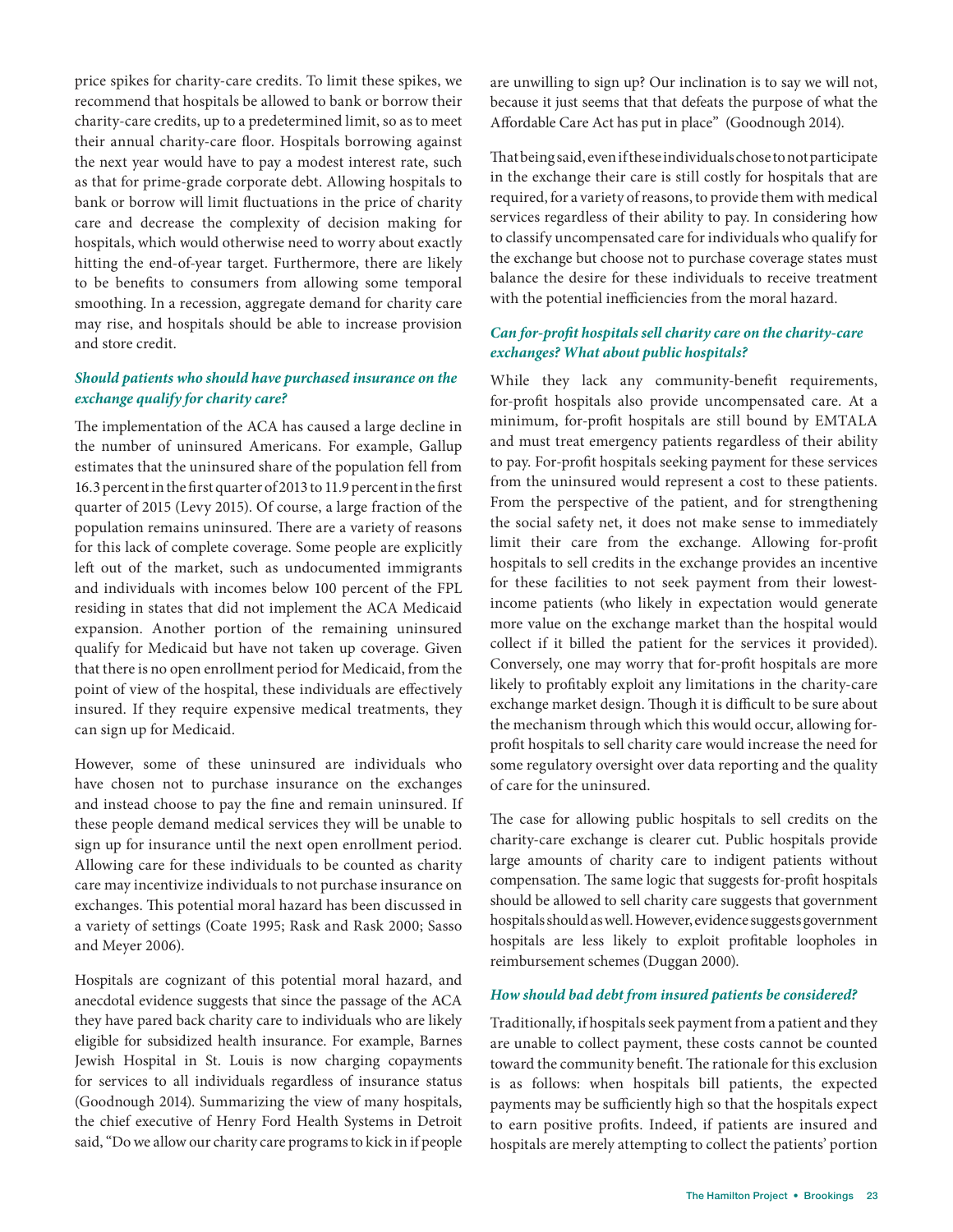of the bill, the hospital might earn a profit even if the patient pays nothing. In other words, hospital billing and collection practices are part of a profit-seeking strategy, in which profits from those who pay their bills, and even some patients who do not, offset any losses from nonpaying patients. It is difficult to credit hospitals with charity care for patients from whom the hospitals are expecting to make a profit.

Recent developments in insurance markets provide a reason to revisit this exclusion. In recent years, many patients have shifted into high deductible plans. In particular, the benchmark plans used to determine the ACA subsidies are expected to cover only 70 percent of the average enrollee's medical expenditures. The average individual deductible for these plans is \$2,900 and the average family deductible is \$6,000 (Herman 2014). Within this silver tier, over 90 percent of customers are receiving subsidies and 65 percent of those customers selected the cheapest or the second-cheapest available plan (Assistant Secretary for Planning and Evaluation 2014). In other words,

many individuals who were previously uninsured, and who would have qualified for charity care, are now insured with large deductibles and low incomes. If hospitals are unable to count bad debt toward charity care, they may be unwilling to waive the deductibles. The ironic result would be that some low-income individuals will face medical bills that would have been waived prior to the ACA.

We should note that simply considering the unpaid costsharing component of indigent patients as charity care could add meaningful complications to the insurance contracts for these high-deductible plans. Premiums for these plans were likely determined based, in part, on the expected reduction in the utilization of services that come from patients facing large cost-sharing requirements. Given their own contracts with insurers, hospitals may be unable to forgive only the patient portion of these bills, and therefore it may be necessary for hospitals to not seek payment for both the cost-sharing and the insured portion of costs for indigent patients.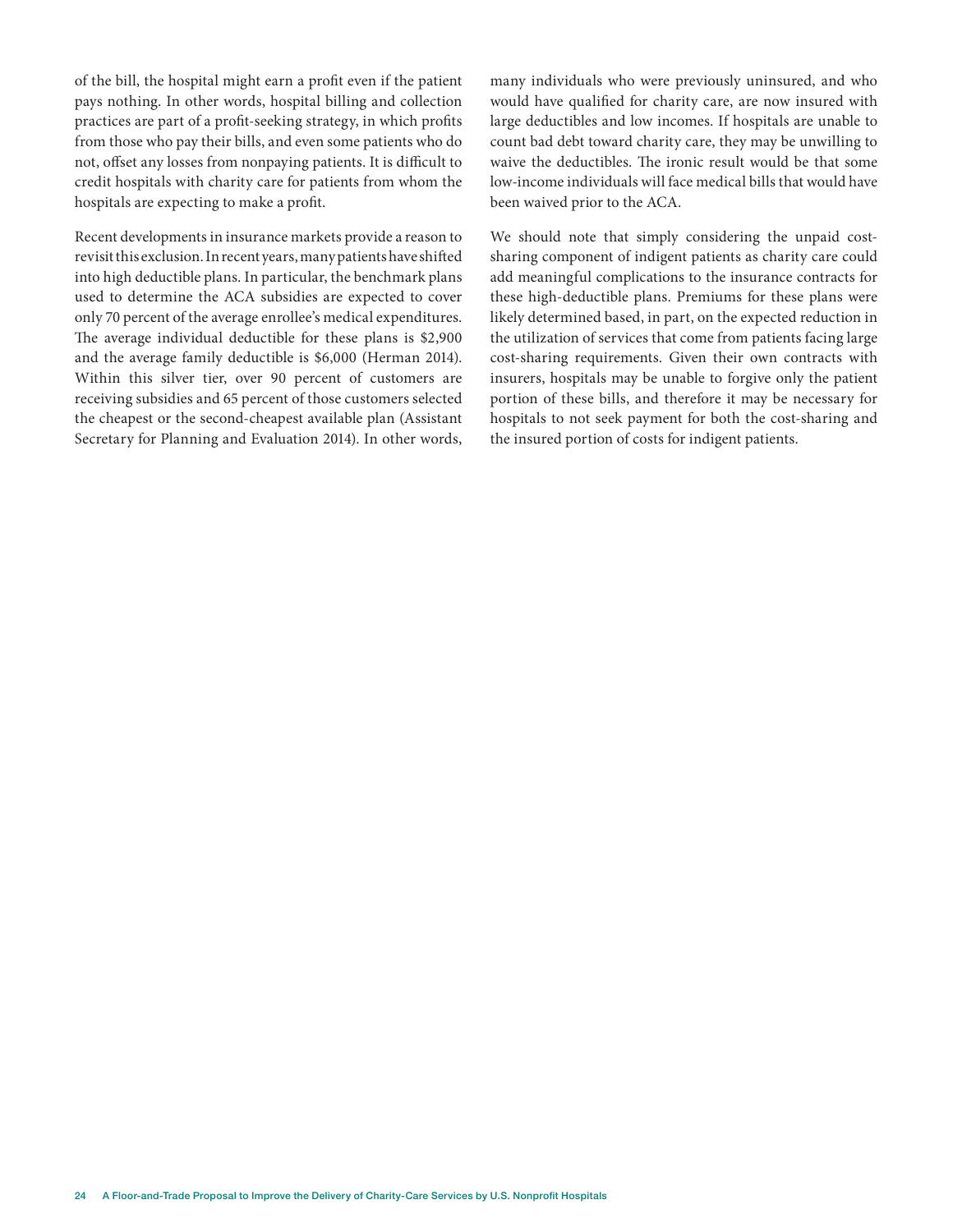## Chapter 6. Conclusion

The charity care for tax exemption quid pro quo arrangement between nonprofit hospitals and the government remains an essential element of the U.S. health-care safety net. But there are few explicit rules governing this arrangement, which has left the safety net torn and tattered, with many low-income families amassing large amounts of medical debt following medical shocks. We propose a floor-and-trade system that would both formalize the charity-care obligations of nonprofit hospitals and address the current geographic mismatch between the demand for charity care and the tax benefits that accrue to nonprofit hospitals. The proposal is flexible on many dimensions and can be tailored at the state level to both economic conditions and preferences for charity care.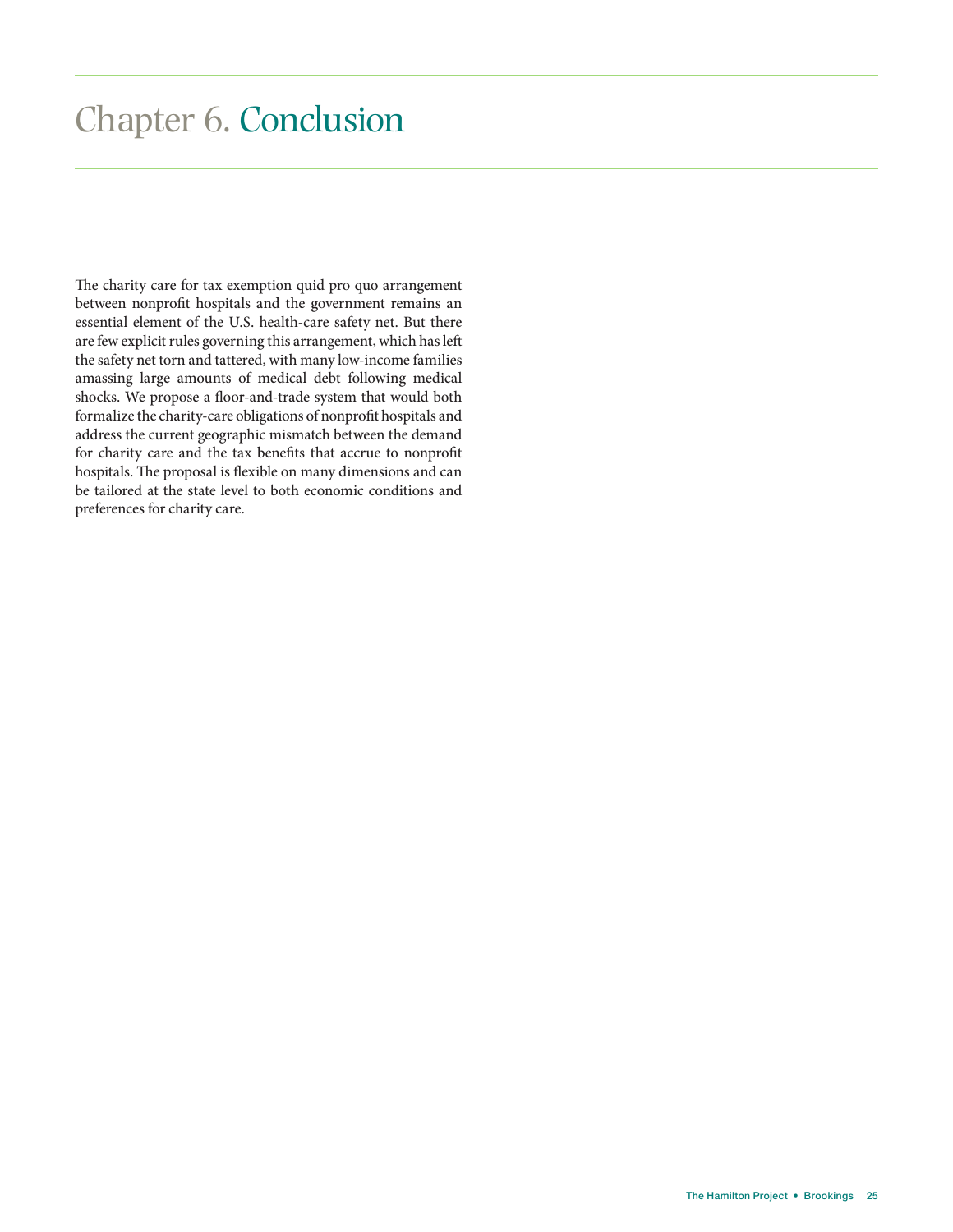## Authors

### **Professor David Dranove**

*Northwestern University*

David Dranove is the Walter McNerney Distinguished Professor of Health Industry Management at Northwestern University's Kellogg School of Management, where he is also Professor of Strategy and Chair of the Department of Strategy. He was previously Director of the Health Enterprise Management program. He has a PhD in Economics from Stanford University.

Professor Dranove's research focuses on problems in industrial organization and business strategy with an emphasis on the health-care industry. He has published nearly 100 research articles and book chapters and written five books, including The Economic Evolution of American Healthcare and Code Red. His textbook, The Economics of Strategy, is used by leading business schools around the world. Professor Dranove regularly consults with leading healthcare organizations in the public and private sector and serves on the Executive Committee and Board of Directors of the Health Care Cost Institute. He has also served as an economics expert in several high profile health-care antitrust cases.

### **Professor Craig Garthwaite**

*Northwestern University*

Professor Garthwaite is an Assistant Professor of Strategy at the Kellogg School of Management. He is an applied microeconomist whose research examines the effects of government policies and social phenomena with a focus on the health sector. He has examined the labor supply effects of the Affordable Care Act, the reactions of nonprofit hospitals to financial shocks, the economic benefits of health care innovations, and the changes in physician labor supply following large public health insurance expansions.

Garthwaite received a BA and a Masters in Public Policy from the University of Michigan. Prior to receiving his PhD in Economics from the University of Maryland, he served in a variety of public policy positions including the Director of Research for the Employment Policies Institute. He has testified before the United States House of Representatives and several state legislatures on matters related to the minimum wage and health-care reforms.

## Acknowledgements

The authors wish to thank Diane Schanzenbach, Jane Dokko, Megan Mumford, and the rest of the Hamilton Project team for their support and feedback; and Johnny Chan for expert research assistance.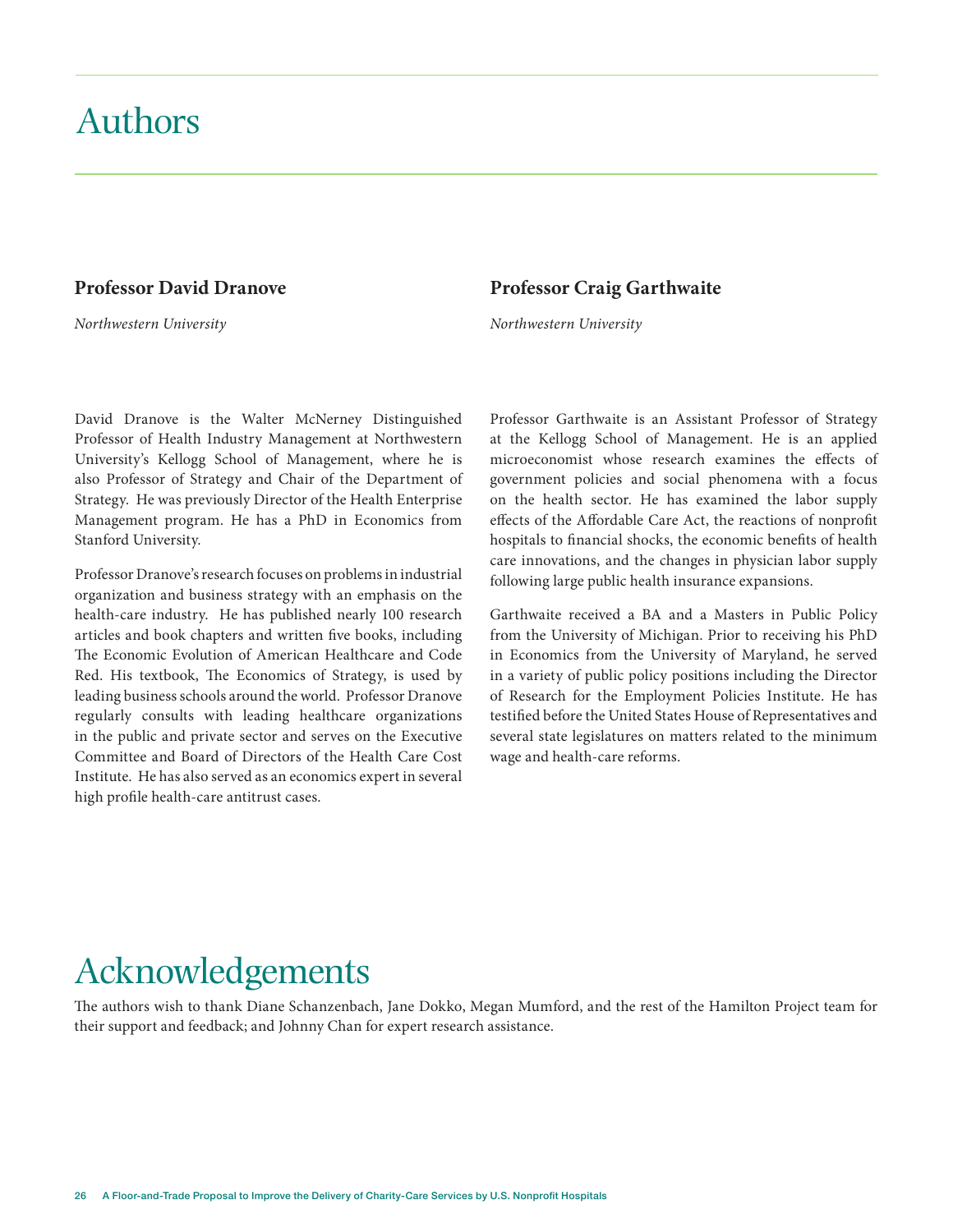## **Professor Christopher Ody**

*Northwestern University*

Professor Ody is a Research Assistant Professor at the Kellogg School of Management. He is an applied microeconomist whose research focuses on health-care economics and the industrial organization of the health-care market. He has studied the consequences of horizontal and vertical changes in market structure in a number of health-care sectors, the reactions of nonprofit hospitals to wealth shocks, and the effects of the macroeconomy on health-care spending. Ody holds a PhD in Management and Strategy from the Kellogg School of Management, and a BA in Economics from Haverford College. Prior to attending graduate school he worked at the Federal Reserve Bank of Philadelphia.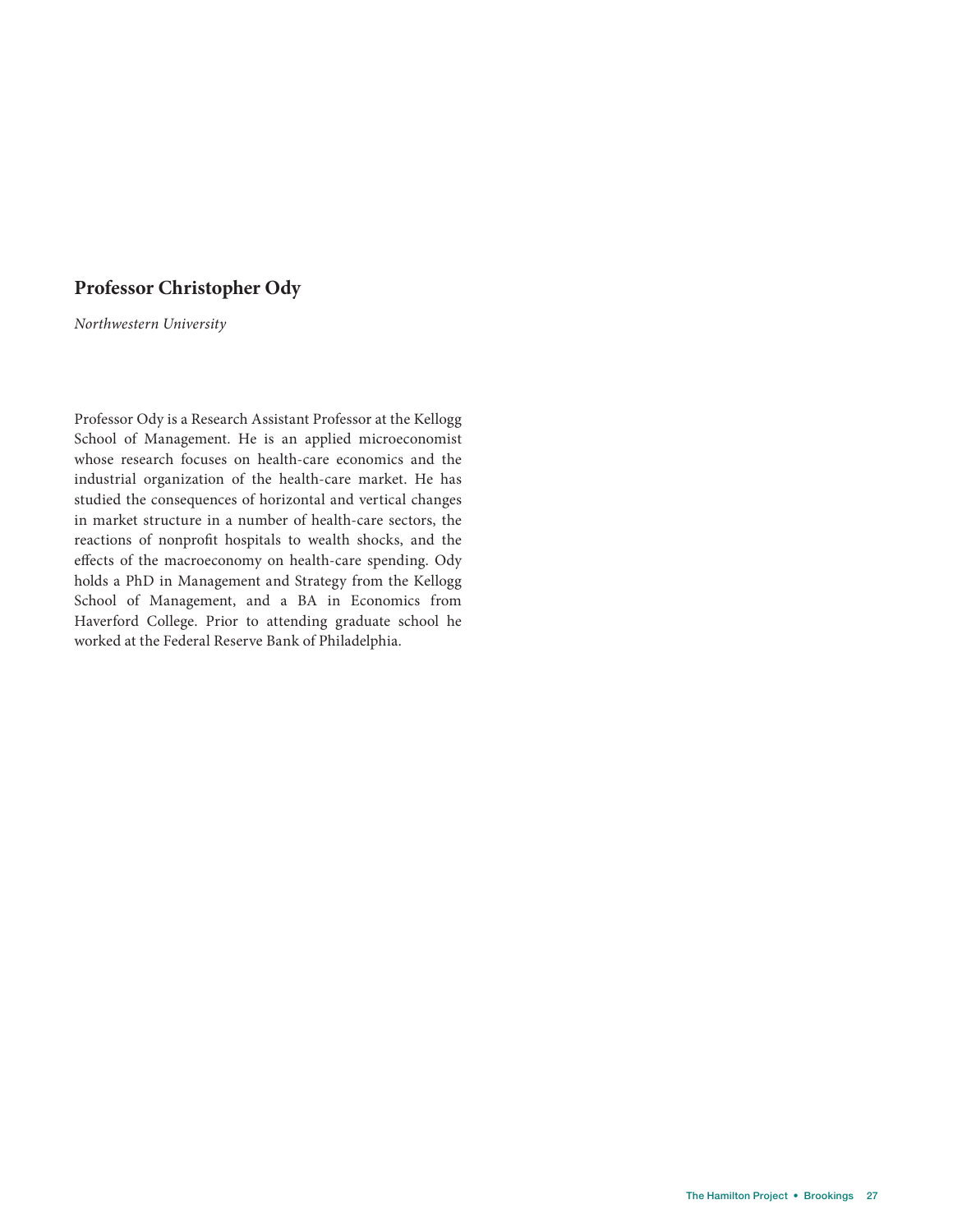## Endnotes

- 1. Nonprofit hospitals are  $501(c)(3)$  organizations, which must meet one of seven exempt purposes outlined by the IRS (2015a) in order to gain an exemption from federal taxes. Nonprofit hospitals generally fall under the 501(c)(3) charitable category through their provision of charity care, although teaching and research may also meet the education and scientific purposes, respectively. State and local governments may determine the requirements for exemption from their respective taxes.
- 2. For example, Gross and Notowidigdo (2011) find that Medicaid expansions decrease consumer bankruptcy filings. Similarly, a recent randomized trial of a Medicaid expansion in Oregon found sizeable reductions in medical debt and increases in financial stability for the newly insured (Finkelstein et al. 2012). Given that eligibility for this expansion was limited to individuals earning less than 100 percent of the federal poverty level (FPL), this study demonstrates that the safety net does not protect the least fortunate Americans from high health-care bills. The uninsured may also receive inferior quality medical care. For example, Doyle (2005) found that uninsured individuals in car accidents receive 20 percent less care and have a higher mortality rate than their insured counterparts.
- 3. More than 56 percent of U.S. hospitals are nonprofit, while another 23 percent are operated by government entities, and only 21 percent are for profit.
- 4. Washington State does not exempt nonprofit hospitals from state income taxes. Alabama, California, Louisiana, North Carolina, Oklahoma, Washington State, and West Virginia do not exempt nonprofit hospitals from sales taxes. In all states, nonprofit hospitals may be eligible for the property tax exemption (Hilltop Institute 2015).
- 5. As of 2012 nonprofit hospitals are required to conduct a community needs assessment every three years and develop a strategy to implement this community needs assessment. Hopefully, these assessments will help to ensure that hospitals choose an appropriate mix of community benefits to best suit the needs of their community. On its own, this type of a floor does not address the inability of hospitals in the poorest of markets to fund a socially optimal level of community benefit.
- 6. In this ruling, the IRS set out five criteria for defining whether a hospital satisfied its community benefit. According to the Government Accountability Office (GAO), "These five factors were (1) the operation of an emergency room open to all members of the community without regard to ability to pay; (2) a governance board composed of community members; (3) the use of surplus revenue for facilities improvement, patient care, and medical training, education, and research; (4) the provision of inpatient hospital care for all persons in the community able to pay, including those covered by Medicare and Medicaid; and (5) an open medical staff with privileges available to all qualifying physicians. IRS further stated that tax-exempt status would be determined based on the facts and circumstances of each case, and that neither the absence of particular factors set forth in the 1969 revenue ruling nor the presence of other factors would be necessarily conclusive" (GAO 2008, p. 11). In 1983 the IRS eliminated the requirement that hospitals operate an emergency room in exchange for nonprofit status (GAO 2008).
- 7. While hospitals are currently able to make cash contributions to other providers to satisfy their community-benefit obligations, there are relatively few of these transfers. This lack of transfers occurs for at least two reasons. First, under the current system hospitals can only transfer cash on a dollar-for-dollar basis, but they may value other services they can provide at their facility more than charity care at another facility. Under our system, prices could often be well below the cost of providing

care, providing an incentive for hospitals to purchase credits. Second, hospitals face few explicit requirements to provide charity care and thus have little reason to transfer these funds.

- 8. Our analysis relies on the 2011 IRS Form 990s. Because hospital systems, rather than individual hospitals, file an IRS 990, we restrict the sample to 2,031 general acute-care hospitals that are not part of systems; these account for over half of all nonprofit hospital spending. This enables us to assign each hospital to a single Dartmouth Atlas hospital service area (HSA). HSAs are relatively tight geographic market definitions, roughly corresponding to a hospital's catchment area. For each HSA we calculate an average household income and the income distribution of households relative to the FPL. The IRS 990s contain a wealth of information on the finances of nonprofits, including the community benefits that they provide. We describe the specific data fields that we use in our analysis when they are pertinent, but a general point that we discuss below is that the IRS measures community benefit as accounting costs minus any direct offsetting revenues. As a specific example, if a hospital bills a patient for \$12,000 and the hospital's costs are estimated to be two-thirds of those charges, then this would count as \$8,000 in costs. If no collection attempt was made on this patient, then this could count as \$8,000 in community benefit. By contrast, if the hospital successfully collected \$1,000 from the patient, then the bill would count as \$7,000 in bad debt, which is not considered part of the community benefit. A similar accounting method is used for most other measures of community benefit.
- 9. Our results in this figure stand in contrast to the findings in Young et al. (2013), who analyzed similar data for the year 2009, but find no relationship between the level of composition of community benefit and local market characteristics. The discrepancy may have occurred for three reasons. First, we use different years of data. By checking against 2009, however, we confirmed this is not the explanation. Second, we use different market definitions: we use HSAs and Young et al. use counties. Arguably, HSAs are more appropriate for this analysis. Finally, Young et al. (2013) include both local market income and local uninsured rates as covariates in a regression. The two almost certainly have a high level of multicollinearity; each is a marginally significant predictor in Young et al.'s analysis. The manner in which these results are presented makes it impossible to determine whether they find an economically meaningful relationship.
- 10. The analyses in figures 2 and 3 have been adjusted to eliminate cross-state variation in income.
- 11. This should not be surprising. IRS data show that hospitals in markets in the lowest-income quintile are almost 50 percent more likely to pursue aggressive collections activities before determining a patient's eligibility for charity care than are hospitals in the highest-income quintile.
- We broke total uncompensated care costs into three components: (1) uncompensated care that counts toward community benefit (i.e., charity care and shortfalls on means-tested government patients), (2) bad debt, and (3) shortfalls on Medicare patients. Across these components, a consistent theme is that hospitals in lower-income markets are providing more care at a loss. The largest driver of the relationship between uncompensated care and market income is bad debt, with a slope of –0.402. These results present a first piece of evidence that there is more unmet need for care in lower-income markets and therefore that constrained hospitals in lower-income markets need to be less generous in their decision about whether to provide true charity care or whether to pursue repayment.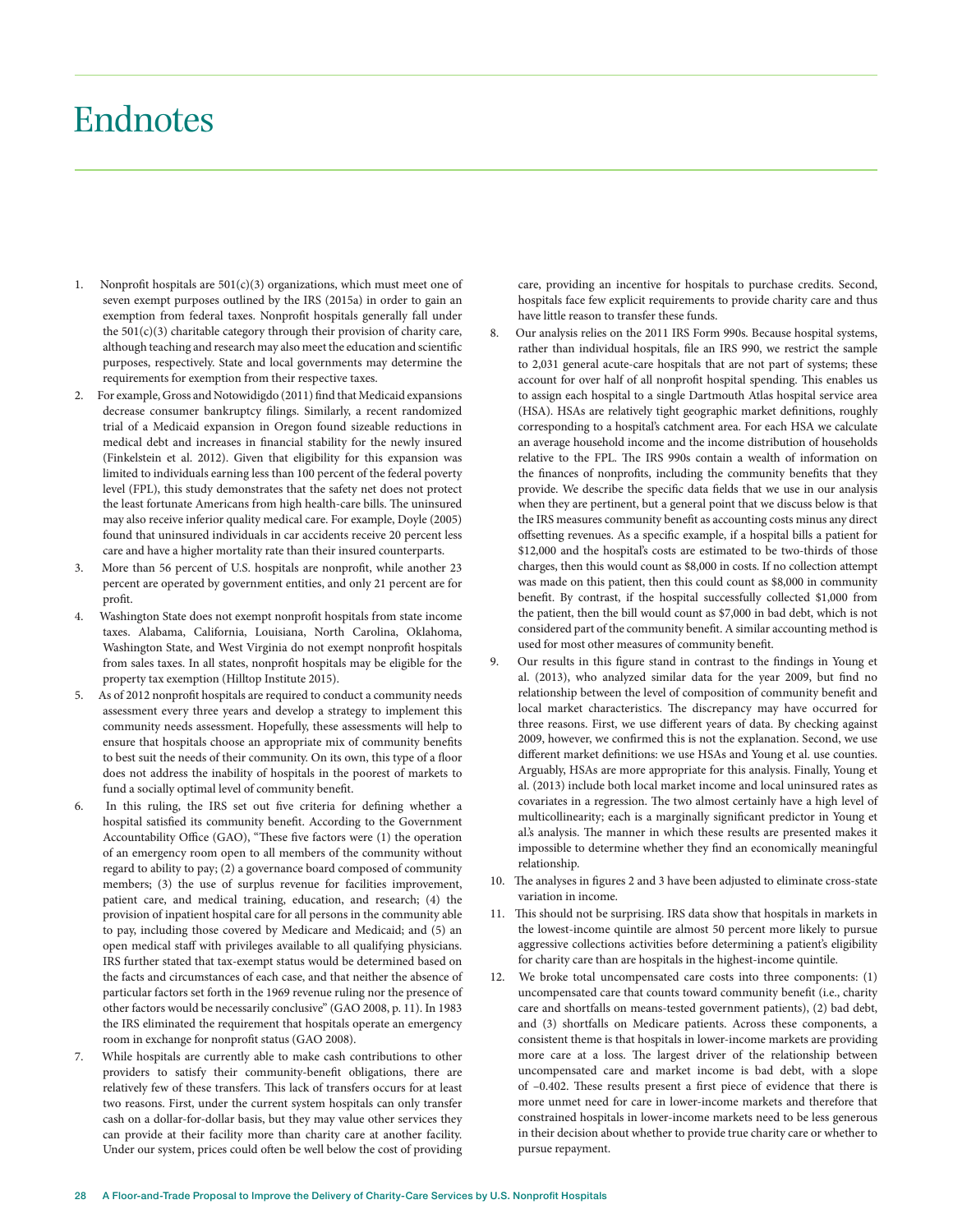- 13. We note that the option is already available for states to establish multistate insurance exchanges under the ACA.
- 14. If the only objective of a hospital were to obtain the necessary charitycare credits at the lowest costs, then the floor alone would provide the necessary market incentives for charity care to be allocated to the poorest of patients. However, hospitals may prefer to provide charity care to a higher-income local population over a lower-income population of patients of other hospitals. The income threshold limits a hospital's ability to do so, providing a second incentive to ensure that charity care flows to those in greatest need.
- 15. As a practical matter, we recommend allowing hospitals to make payments to states with one dollar of payment providing a dollar of charity-care credit, as a backstop in case some hospitals are unable to purchase the charity-care credits that they require.
- 16. The current literature on the effect of expansions of public insurance on provider behavior is sparse and is focused on physicians rather than hospitals. Garthwaite (2012) finds that pediatricians reduced their labor supply following the creation of the State Children's Health Insurance Program (SCHIP), likely as a result of crowd-out of their marginal patient from private insurance to Medicaid. In a setting with far less crowd-out, changes in the availability of Medicaid dental benefits, Buchmueller, Orzol, and Shore-Sheppard (2015) find no change in dental labor supply but an increase in the use of midlevel providers (i.e., dental hygienists).
- 17. However, it should be noted that without a requirement on the provision of other community benefits, spending for these categories could decline even with a charity-care-neutral threshold.
- 18. Importantly, this proposal provides more-effective targeting than the ability under the current system to count cash transfers toward a community benefit. Under a charity-care exchange, policymakers can ensure that these cash transfers are targeted at individuals who currently fall through rather sizeable holes in the social safety net.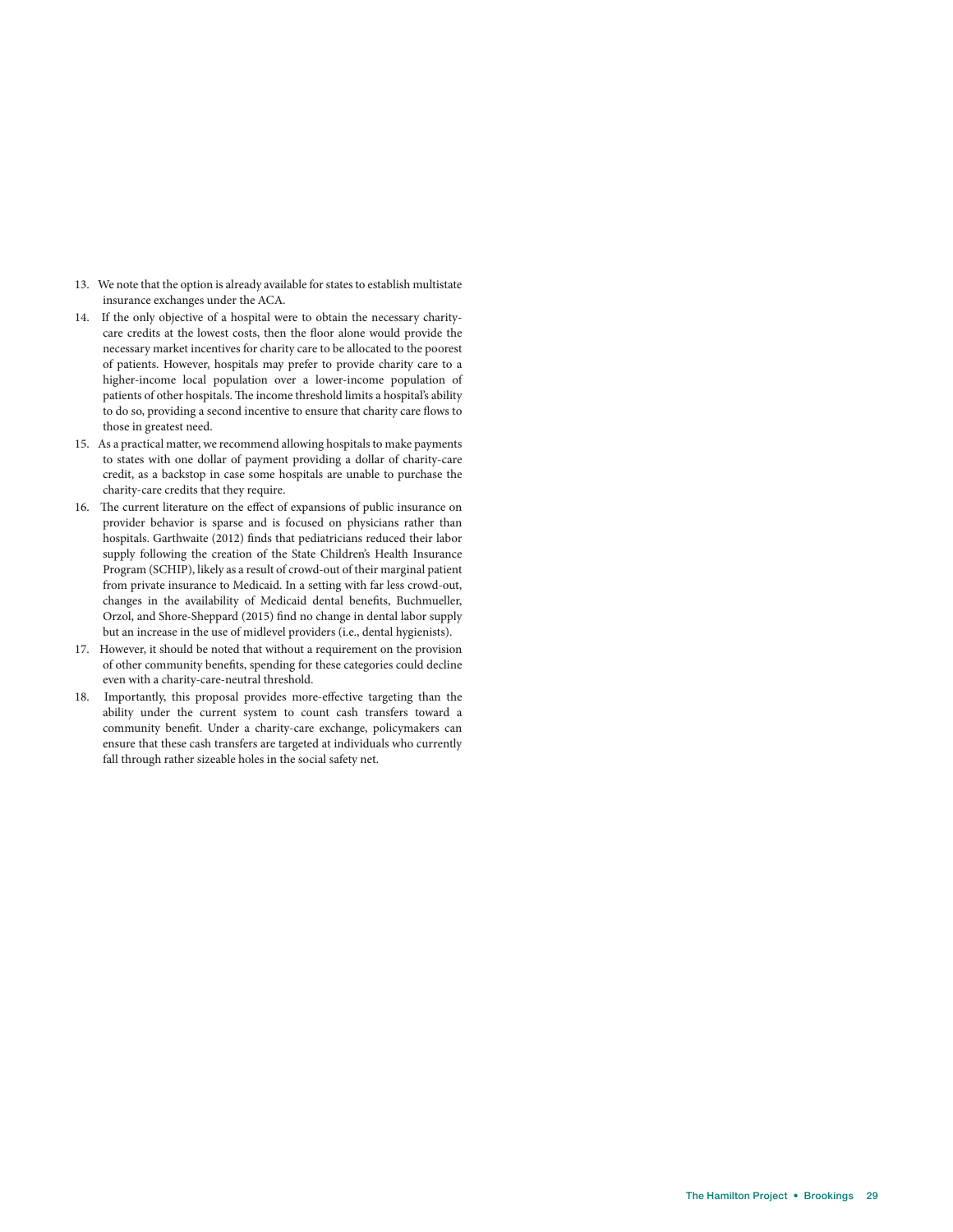## References

- Assistant Secretary for Planning and Evaluation (ASPE). 2014. "Premium Affordability, Competition, and Choice in the Health Insurance Marketplace, 2014." Office of the Assistant Secretary for Planning and Evaluation, U.S. Department of Health & Human Services, Washington, DC.
- Buchmueller, Thomas C., Sean Orzol, and Lara D. Shore-Sheppard. 2015. "The Effect of Medicaid Payment Rates on Access to Dental Care among Children." *American Journal of Health Economics* 1 (2): 194–223. doi:10.1162/AJHE\_a\_00012
- Centers for Medicare & Medicaid Services (CMS). 2010. "Form CMS-2552-10." Centers for Medicare & Medicaid Services, U.S. Department of Health and Human Services, Washington, DC.
- Clean Air Act Amendments of 1990, to Clean Air Act of 1963, Pub. L. 88-206, 77 Stat. 392 (1963).
- Coate, Stephen. 1995. "Altruism, the Samaritan's Dilemma, and Government Transfer Policy." *American Economic Review*  85 (1): 46–57.
- Congressional Budget Office (CBO). 2015, March. "Insurance Coverage Provisions of the Affordable Care Act-CBO's March 2015 Baseline." Congressional Budget Office, Washington, DC.
- Doyle, Joseph J. Jr. 2005. "Health Insurance, Treatment and Outcomes: Using Auto Accidents as Health Shocks." *Review of Economics and Statistics* 87 (2): 256–70.
- Duggan, Mark G. 2000. "Hospital Ownership and Public Medical Spending." *Quarterly Journal of Economics* 115 (4): 1343–73.
- Finkelstein, Amy, Sarah Taubman, Bill Wright, Mira Bernstein, Jonathan Gruber, Joseph P. Newhouse, Heidi Allen, Katherine Baicker, and the Oregon Health Study Group. 2012. "The Oregon Health Insurance Experiment: Evidence from the First Year." *Quarterly Journal of Economics* 127 (3): 1057–1106. doi:10.1093/qje/qjs020
- Garthwaite, Craig L. 2012. "The Doctor Might See You Now: The Supply Side Effects of Public Health Insurance Expansions." *American Economic Journal: Economic Policy* 4 (3): 190–215.
- Garthwaite, Craig, Tal Gross, Matthew Notowidigdo. 2015. "Hospitals as Insurers of Last Resort." Working Paper 21290, National Bureau of Economic Research, Cambridge, MA.
- Goodnough, Abby. 2014. "Hospitals Look to Health Law, Cutting Charity." *New York Times*. http://www.nytimes. com/2014/05/26/us/hospitals-look-to-health-law-cuttingcharity.html.
- Government Accountability Office (GAO). 2008, September. "Nonprofit Hospitals: Variation in Standards and Guidance Limits Comparison of How Hospitals Meet Community Benefit Requirements." GAO-08-880, Government Accountability Office, Washington, DC.
- Gross, Tal, and Matthew J. Notowidigdo. 2011. "Health Insurance and the Consumer Bankruptcy Decision: Evidence from Expansions of Medicaid." *Journal of Public Economics* 95 (7–8): 767–778.
- Herman, Bob. 2014. "Look for higher deductibles on most popular Obamacare plans." *Modern Healthcare*. http://www. modernhealthcare.com/article/20141120/blog/311209999.
- Hilltop Institute. 2015. "Community Benefit State Law Profiles: A 50-State Survey of State Community Benefit Laws through the Lens of the ACA." Hilltop Institute, Baltimore, MD.
- Illinois General Assembly. 2012. "Sec. 15-86. Exemptions related to access to hospital and health care services by low-income and underserved individuals."
- Internal Revenue Service (IRS). 2011. "Form 990 Return of Organization Exempt From Income Tax." Internal Revenue Service, Washington, DC.
- Internal Revenue Service (IRS). 2015a. "Exemption Purposes Internal Revenue Code Section 501(c)(3)." Internal Revenue Service, Washington, DC.
- Internal Revenue Service (IRS). 2015b. "IRS Nonprofit Hospital Project – Final Report." Internal Revenue Service, Washington, DC.
- Internal Revenue Service (IRS). 2015c. "New Requirements for 501(c)(3) Hospitals Under the Affordable Care Act." Internal Revenue Service, Washington, DC.
- The Henry J. Kaiser Family Foundation. 2015. "Survey of Non-Group Health Insurance Enrollees, Wave 2." The Henry J. Kaiser Family Foundation, Menlo Park, CA.
- Levy, Jenna. 2015. "In U.S., Uninsured Rate Dips to 11.9% in First Quarter." Gallup, Washington, DC.
- Patient Protection and Affordable Care Act (ACA), 42 U.S.C. § 18001 (2010).
- Rask, Kevin N., and Kimberly J. Rask. 2000. "Public Insurance Substituting for Private Insurance: New Evidence Regarding Public Hospitals, Uncompensated Care Funds, and Medicaid." *Journal of Health Economics* 19 (1): 1–31.
- Rosenbaum, Sara, David A. Kindig, Jie Bao, Maureen K. Byrnes, and Colin O'Laughlin. 2015. "The Value of the Nonprofit Hospital Tax Exemption Was \$24.6 billion in 2011." *Health Affairs*. doi:10.1377/hlthaff.2014.1424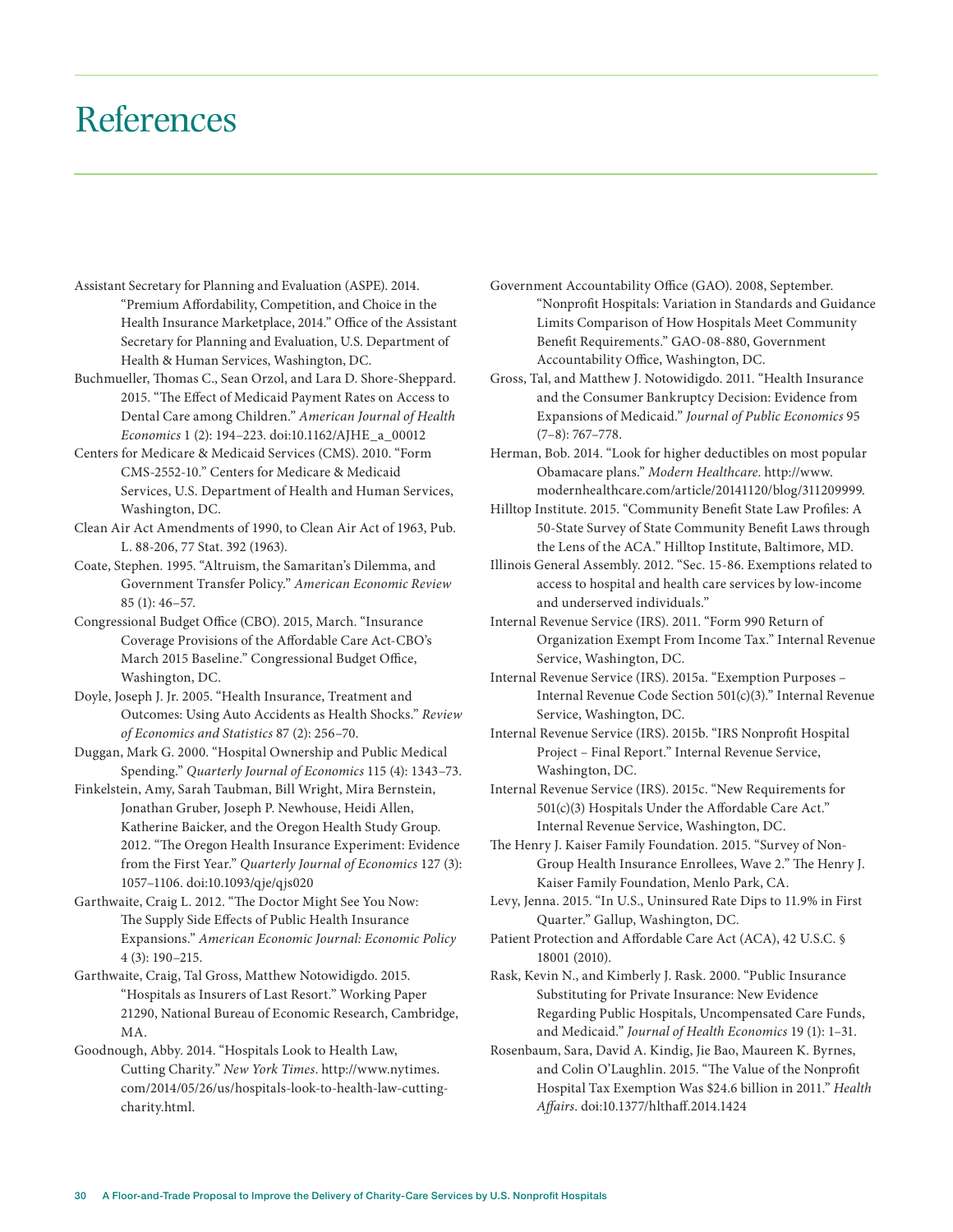- Sasso, Anthony T. Lo, and Bruce D. Meyer. 2006. "The Health Care Safety Net and Crowd-Out of Private Health Insurance." Working Paper 11977, National Bureau of Economic Research, Cambridge, MA. doi:10.3386/w11977
- Somerville, Martha H., Gayle D. Nelson, and Carl H. Mueller. 2013. "Hospital Community Benefits after the ACA: The State Law Landscape." Hilltop Institute, Baltimore, MD.
- Young, Gary J., Chia-Hung Chou, Jeffrey Alexander, Shoou-Yih Daniel Lee, and Eli Raver. 2013. "Provision of Community Benefits by Tax-Exempt U.S. Hospitals." *New England Journal of Medicin*e 368 (16): 1519–27. doi:10.1056/ NEJMsa1210239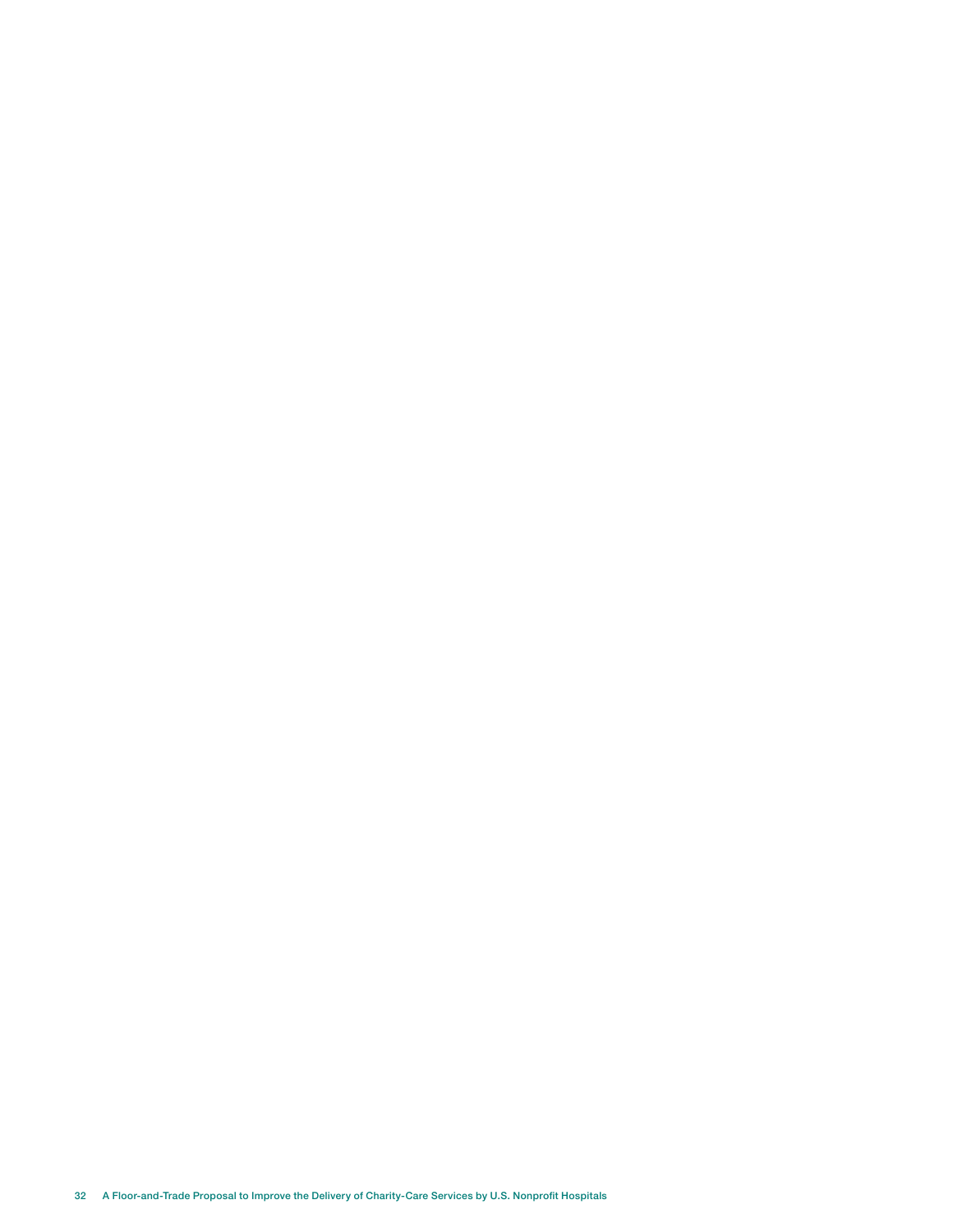

#### **ADVISORY COUNCIL**

GEORGE A. AKERLOF Koshland Professor of Economics University of California, Berkeley

ROGER C. ALTMAN Founder & Executive Chairman Evercore

KAREN ANDERSON Principal KLA Strategies

ALAN S. BLINDER Gordon S. Rentschler Memorial Professor of Economics & Public Affairs Princeton University

JONATHAN COSLET Senior Partner & Chief Investment Officer TPG Capital, L.P.

ROBERT CUMBY Professor of Economics Georgetown University

STEVEN A. DENNING Chairman General Atlantic

JOHN DEUTCH Institute Professor Massachusetts Institute of Technology

CHRISTOPHER EDLEY, JR. The Honorable William H. Orrick, Jr. Distinguished Professor; Faculty Director, Chief Justice Earl Warren Institute on Law & Social Policy Boalt School of Law University of California, Berkeley

BLAIR W. EFFRON Partner Centerview Partners LLC

DOUG ELMENDORF Former Director Congressional Budget Office

JUDY FEDER Professor & Former Dean McCourt School of Public Policy Georgetown University

ROLAND FRYER Henry Lee Professor of Economics Harvard University

MARK T. GALLOGLY Cofounder & Managing Principal Centerbridge Partners

TED GAYER Vice President & Director of Economic Studies The Brookings Institution

TIMOTHY GEITHNER Former U.S. Treasury Secretary

RICHARD GEPHARDT President & Chief Executive Officer Gephardt Group Government Affairs

ROBERT GREENSTEIN Founder & President Center on Budget and Policy Priorities

MICHAEL GREENSTONE The Milton Friedman Professor in Economics Director, Energy Policy Institute at Chicago University Of Chicago

GLENN H. HUTCHINS Co-Founder Silver Lake

JAMES JOHNSON Chairman Johnson Capital Partners

LAWRENCE F. KATZ Elisabeth Allison Professor of Economics Harvard University

MELISSA S. KEARNEY Senior Fellow, The Brookings Institution Professor of Economics, University of Maryland

LILI LYNTON Founding Partner Boulud Restaurant Group

MARK MCKINNON Former Advisor to George W. Bush Co-Founder, No Labels

ERIC MINDICH Chief Executive Officer & Founder Eton Park Capital Management

SUZANNE NORA JOHNSON Former Vice Chairman Goldman Sachs Group, Inc.

PETER ORSZAG Vice Chairman of Corporate and Investment Banking Citigroup, Inc.

RICHARD PERRY Managing Partner & Chief Executive Officer Perry Capital

MEEGHAN PRUNTY EDELSTEIN Senior Advisor The Hamilton Project

ROBERT D. REISCHAUER Distinguished Institute Fellow & President Emeritus Urban Institute

ALICE M. RIVLIN Senior Fellow, The Brookings Institution Professor of Public Policy Georgetown University

DAVID M. RUBENSTEIN Co-Founder & Co-Chief Executive Officer The Carlyle Group

ROBERT E. RUBIN Co-Chair, Council on Foreign Relations Former U.S. Treasury Secretary

LESLIE B. SAMUELS Senior Counsel Cleary Gottlieb Steen & Hamilton LLP

SHERYL SANDBERG Chief Operating Officer Facebook

RALPH L. SCHLOSSTEIN President & Chief Executive Officer **Evercore** 

ERIC SCHMIDT Executive Chairman Google Inc.

ERIC SCHWARTZ 76 West Holdings

THOMAS F. STEYER Investor, Philanthropist, & Advanced Energy Advocate

LAWRENCE SUMMERS Charles W. Eliot University Professor Harvard University

PETER THIEL Technology Entrepreneur & Investor

LAURA D'ANDREA TYSON Professor of Business Administration and Economics; Director, Institute for Business & Social Impact Berkeley-Haas School of Business

DIANE WHITMORE SCHANZENBACH **Director**